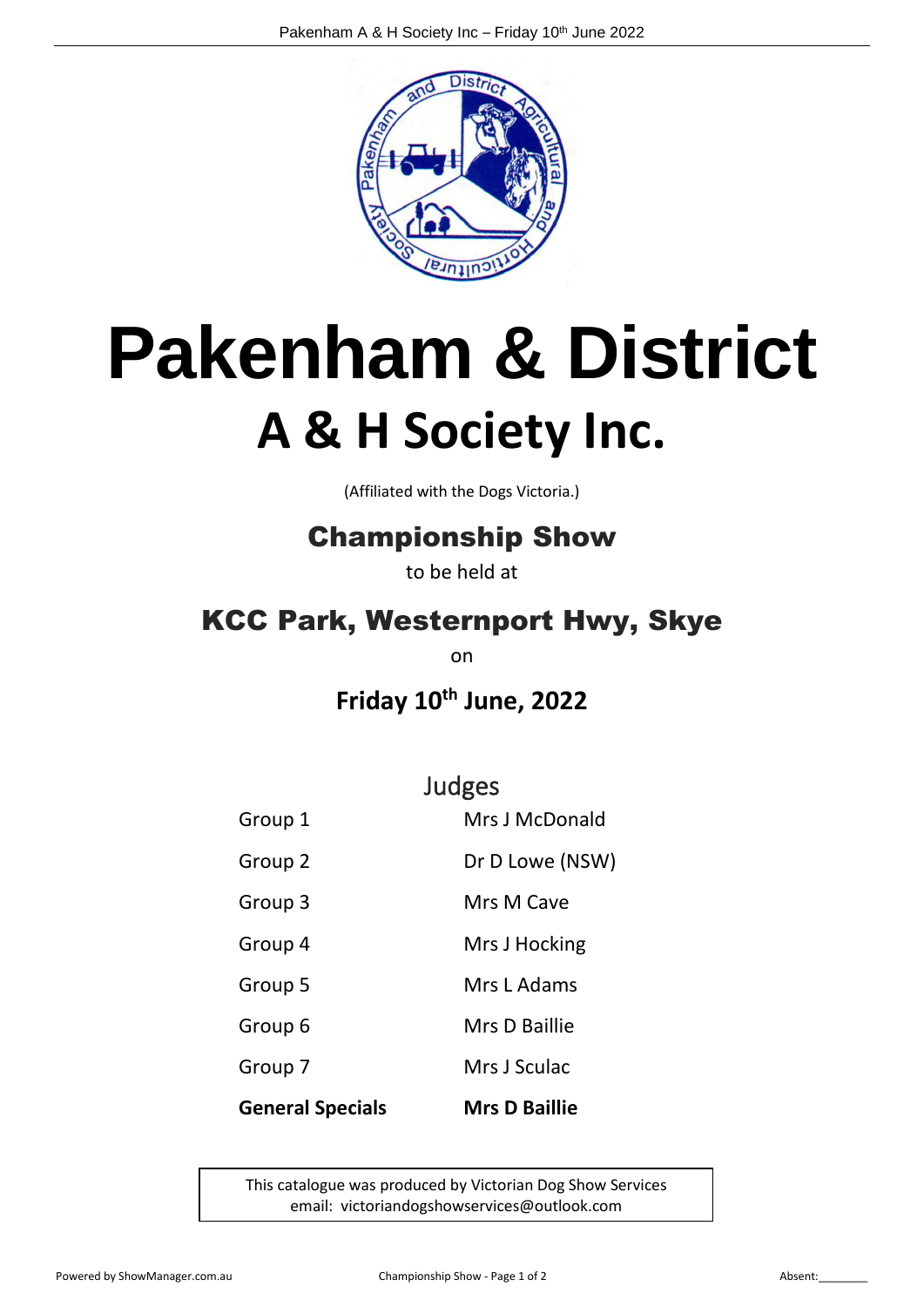## **PAKENHAM & DISTRICT A. & H. SOCIETY INC.**

## **CHAMPIONSHIP SHOW**

To be held under the Rules and Regulations of the Dogs Victoria Inc. A copy may be inspected at the office of the Secretary of this show.

## **Show Officials**

| Kennel Secretary   | Catherine Raven |
|--------------------|-----------------|
| Show Manager       | Denise Bennett  |
| VCA Representative | Jen Eaton       |
| First Aid          | David Lassam    |

### **Trophies Open to All**

In each of the seven Groups, and In Show, the VCA will present Special Cards to the Best Exhibit, Runner Up, Best Baby Puppy, Best Minor Puppy, Best Puppy, Best Junior, Best Intermediate, Best Aust Bred and Best Open.

Kindly Note: Dogs must be entered and compete in classes (if any) for which trophies are offered. For valuation of trophies see VICDOGS. **Cash for In Show and In Group Awards** 

Pakenham & District A & H Society Inc. ribbons for: Best of Breed, Challenge and 1st, 2nd & 3rd. Reserve Challenge Certificates are available but MUST be collected prior to Group Specials judging

Judging commences At the conclusion of Berwick A & H Society show and not before 12 noon

## **We would like to thank the Judges, Stewards and Exhibitors for attending our Show today. Thank You for your help.**

| GENERAL SPECIALS $\sim$ Judge: Mrs D Baillie |     |        |
|----------------------------------------------|-----|--------|
|                                              | No: | Breed: |
| <b>BEST EXHIBIT IN SHOW</b>                  |     |        |
| RUNNER UP TO BEST EXHIBIT IN SHOW            |     |        |
| <b>BEST BABY PUPPY IN SHOW</b>               |     |        |
| <b>BEST MINOR PUPPY IN SHOW</b>              |     |        |
| <b>BEST PUPPY IN SHOW</b>                    |     |        |
| <b>BEST JUNIOR IN SHOW</b>                   |     |        |
| <b>BEST INTERMEDIATE IN SHOW</b>             |     |        |
| <b>BEST AUST BRED IN SHOW</b>                |     |        |
| <b>BEST OPEN IN SHOW</b>                     |     |        |
| <b>BEST NEUTER IN SHOW</b>                   |     |        |
| <b>RUNNER UP NEUTER IN SHOW</b>              |     |        |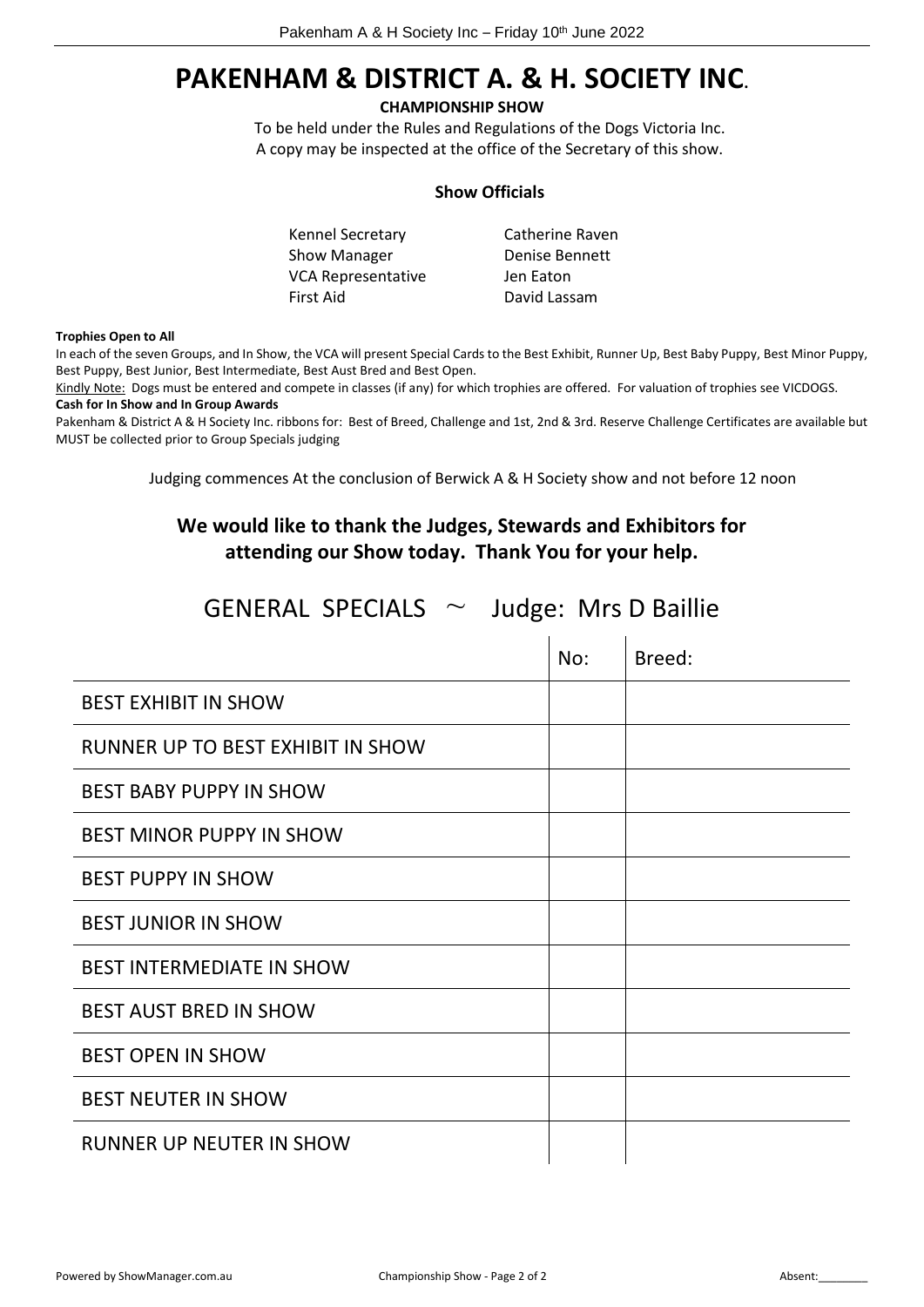| <b>Group 1 - Toy Group</b> |  |
|----------------------------|--|
| Miss Jill R McDonald (VIC) |  |

Start Time:

### Bichon Frise

## **Class 10 - Australian Bred Dog**

- 1 J & W Hutchison & M Newman: **CH MONJOIE CHASING THE SUN** 01-10-2020 **Bred By:** Exh **S:** Monjoie Biscuit **D:** Ch Monjoie Walking On Sunshine Absent
- Ch Pts

### **Class 5a - Intermediate Bitch**

2 J & W Hutchison & M Newman: **CH & AM CH SOLSTICE CRYSTAL BY DASH AT MONJOIE (IMP USA)** 10-07-2020 **Bred By:** L Dicken & E Phelps & A Burks **S:** Ch Monjoie Dash Of Summer **D:** Gchb Ch Solstice Frostfire Ca Bcat Absent

#### **Class 11a - Open Bitch**

3 Dr Anne Dynon: **CH.MONJOIE MISS SUNSHINE** 01-10-2020 **Bred By:** J and W Hutchison, M Newman **S:** Monjoie Biscuit **D:** Ch Monjoie Walking On Sunshine Absent



## BOB Pts R/Up

## Cavalier King Charles Spaniel

#### **Class 3 - Puppy Dog**

4 Ms D L Petersen: **DAPSEN NOBODYS FOOL** 06-08-2021 **Bred By:** EXH **S:** Elvenhome Cassini (Ai) **D:** Dapsen Im No Fool **1st\***

#### **Class 4 - Junior Dog**

- 5 Caribelle Knls: **CARIBELLE RIDING SHOTGUN (AI)** 16-01- 2021 **Bred By:** Caribelle Knls **S:** Kinvaar Son Of A Gun (Uk) **1st**\* 2021 **Bred By:** Caribelle Play It Cool
- 6 M Silvester: **MARCAVAN LIBERATOR** 12-05-2021 **Bred By:** M Silvester **S:** Marcavan The Last Tycoon (Ai) **D:** Dapsen **2nd** M Silvester S
- 7 Sue Smith: **JESSICAV SECRET SPECIAL AGENT** 20-01-2021 **Bred By:** Sue Smith **S:** Dapsen Who'S Foolin Who **D:** Jessicav Secret Potion Absent

#### **Class 5 - Intermediate Dog**

- 8 M Silvester: **MARCAVAN HIGH SEAS** 16-08-2019 **Bred By:** M.Silvester **S:** Ch. Dapsen Destruction Man **D:** Marcavan **2nd** M.SIIVester S: Cn. Da<br>Secret Keepsake (Ai)
- 9 Ms. V R McLaughlin: **KQRAC THE RING OF STEEL** 18-10- 2020 **Bred By:** V R McLaughlin **S:** Am Grand Ch & Aust Supreme Ch Sheeba Althof Red Is Back (Imp Usa) **D:** Aust. Ch Kqrac Irresistable Risk (Ai) **1st\***

Ch **5** Pts **10** Res **9**

## **Class 1a - Baby Puppy Bitch**

10 D Petersen: **DAPSEN GUILTY PLEASURES** 10-01-2022 **Bred By:** Exh **S:** Ch Dapsen High Flyer **D:** Dapsen Sorry Not Sorry **1st\***

#### **Class 2a - Minor Puppy Bitch**

11 Ms D L Petersen: **DAPSEN THE BOSS LADY** 07-12-2021 **Bred By:** Exh **S:** Dapsen High Flyer **D:** Marcavan Puppet On A **1st<sup>\*</sup> by:** Exn **s:**<br>String (Ai)

#### **Class 4a - Junior Bitch**

- 12 M Silvester: **JESSICAV WHO KNOWS THE SECRET** 20-01- 2021 **Bred By:** S C Smith **S:** Dapsen Whos Foolin Who **D: 2nd** <sup>2021</sup> Brea By: 5 C Smi<br>Jessicav Secret Potion
- 13 Sue Smith: **JESSICAV WHO'S SECRET CHARM** 20-01-2021 **Bred By:** Sue Smith **S:** Dapsone Who'S Foolin Who **D:**  Jessicav Secret Potion **1st**

#### **Class 10a - Australian Bred Bitch**

14 Ms D L Petersen: **DAPSEN CAN YOU SEE ME NOW** 08-04- 2021 **Bred By:** Exhibitor **S:** Nld Ch. Nld Jr Ch. Whatever Of An Excellent Choice (Imp Nld) **D:** Sup Ch Dapsen Mirror Mirror **1st\***

15 Ms. V R McLaughlin: **KQRAC TO MOCK A KILLING BYRD** 29- 07-2017 **Bred By:** Ms V. R. McLaughlin **S:** Aust. Supreme Ch. Matmor Rhythm Is My Bussiness **D:** Aust. Ch. Kqrac The Winning Spirit **2nd**

#### **Class 11a - Open Bitch**

16 R McCullough: **CH CARIBELLE FANTASY ON ICE** 28-05-2018 **Bred By:** Caribelle Knls **S:** Sup Ch Caribelle Icy Cold But Cool (Ai) **D:** Caribelle Uptown Girl **1st\***

|       | 16         |        | 11 |      |              |  |
|-------|------------|--------|----|------|--------------|--|
| $-22$ | $AC$ Ditab | $\sim$ |    | $ -$ | <b>E</b> DAM |  |

## BOB **16 Bitch** Pts **16** R/Up **5 Dog**

BNOB **17 Bitch** Pts **6** R/Up-Res

#### **Class 18a - Neuter Bitch**

17 Sue Smith: **CH NUETER CH JESSICAV KISS ME I'M HOT** 22- 09-2016 **Bred By:** Sue Smith **S:** Blacktree Hot Shot **D:** Ch **1st**\* UP-2016 **Bred By:** Sue Smith S: Blacktree<br>Nueter Ch Jessicav Australias Got Talent

## Chihuahua (Long Coat)

## **Class 1a - Baby Puppy Bitch**

- 18 Mrs L Edwards & Mrs J Watt: **WACHOWA TIME FOR A** 
	- **PARTI** 09-01-2022 **Bred By:** Mrs J Watt **S:** Aust Ch Wachowa 00 Seven **D:** Wachowa Penelope Brown **1st\***

#### **Class 5a - Intermediate Bitch**

| 19<br>$1st*$ | Pelischa Miss Bobbie Bobbie |            |   | julie campbell: PELISCHA LUCKY PENNY 08-12-2020 Bred<br>By: Mr and Mrs Chandler S: Ch El-Toro Lucky Chip D: |  |
|--------------|-----------------------------|------------|---|-------------------------------------------------------------------------------------------------------------|--|
| BOB-Ch       | 19 Bitch                    | <b>Pts</b> | 6 | R/Up-Res                                                                                                    |  |

#### **Class 18 - Neuter Dog**

- 20 Jennifer Clancey: **NEUT. CH. RAYVALE NAUGHTY LITTLE THING RN** 27-03-2019 **Bred By:** Ms V Morse **S:** Ch. Dazzles Texas Tribute (Imp Usa) **D:** Espero Onceinalifetime **1st\***
- BNOB **20 Dog** Pts **6** R/Up-Res

#### Chihuahua (Smooth Coat)

#### **Class 4 - Junior Dog**

21 Christine Howard: **ESPERO START SPREADIN THE NEWS** 05- 05-2021 **Bred By:** Mrs P G Brennan **S:** Ch Crandimage Licence To Kill **D:** Grandimage All That Talk Absent

#### **Class 1a - Baby Puppy Bitch**

- 22 Mr P and E Chandler: **PELISCHA SHE IS A SHOWGIRL** 17-02- 2022 **Bred By:** Mr P and E Chandler **S:** Ch El-Toro Lucky Chip **1st**\* 2022 **Bred By:** Mr P a<br>**D:** El-Toro Sunny Girl
- BOB-Ch Pts

## Chinese Crested Dog

23 H Cadan/ S Cadan & D Hippisley: **AUST CH CADDARRA SOUTH OF THE BORDER** 23-09-2019 **Bred By:** EXH **S:**  Am.Ch.Ch. Kulana's Deliverance (Imp Usa) **D:** Ch Fairsky Dci Jane Tennison **1st\***

BOB-Ch **23 Bitch** Pts **6** R/Up-Res

#### **Class 18a - Neuter Bitch**

24 H Cadan/ S Cadan & D Hippisley: **GR CH FAIRSKY DCI JANE TENNISION** 15-01-2017 **Bred By:** FAIRSKY KNLS **S:** Karakush **1st\* ENNISION** 15-01-2017 **Bred By:** FAIRSKY KNLS **5:** Kara<br>Emperors New Clothes **D:** Ch. Caddarra Twice As Nice

BNOB **24 Bitch** Pts **6** R/Up-Res

### Griffon Bruxellois

#### **Class 4 - Junior Dog**

- 25 Kathy Grass: **CH. WOODOVER BATTRIES NOT INCLUDED**
	- 18-12-2020 **Bred By:** Mrs R Simpson **S:** Pendlview
	- **1st** 18-12-2020 **Brea By:** Mrs R Simpson **S**: Pendivie<br>Smugglers Top **D:** Woodover One Outta Th Box

#### **Class 11 - Open Dog**

- 26 E. C. Canavan & J. M. Waghorn: **CH. AZANDE LITTLE RED** 
	- **WAGON** 01-03-2019 **Bred By:** E. C. Canavan & J. M. Waghorn **S:** Gr. Ch. Tzani Neddie Seagoon **D:** Azande Whos The Boss **1st\***
- 
- **Class 5a - Intermediate Bitch**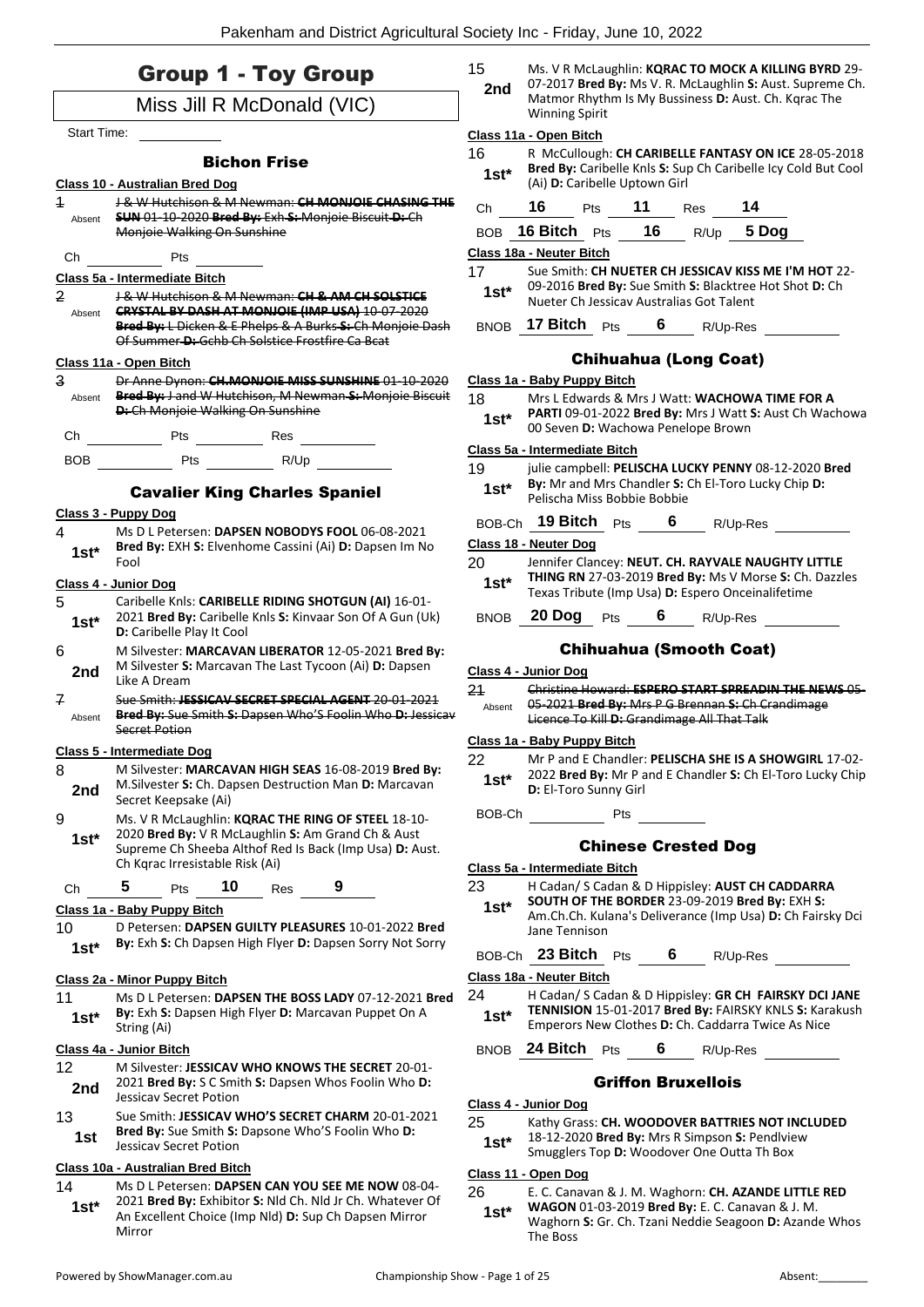|               | BOB-Ch 25 Dog<br>7 R/Up-Res 26 Dog<br>Pts                                                                                                                                                                          | <u>c</u><br>4       |
|---------------|--------------------------------------------------------------------------------------------------------------------------------------------------------------------------------------------------------------------|---------------------|
|               | <b>Havanese</b>                                                                                                                                                                                                    |                     |
|               | Class 4 - Junior Dog                                                                                                                                                                                               | <u>c</u>            |
| 27<br>$1st*$  | Lindsay Bolden: AIMFOR FIRST WETAKEMANHATTAN 01-<br>09-2021 Bred By: A JONAS S: Am Ch Ch Angelhearts Good<br>Better Best (Imp Usa) D: Carnwath Really Retro                                                        | 4                   |
| Сh            | 27<br>6<br><b>Pts</b>                                                                                                                                                                                              | <u>c</u>            |
|               | Class 1a - Baby Puppy Bitch                                                                                                                                                                                        | 4                   |
| 28            | Lindsay Bolden: CARNWATH BLACKANDSILVER 21-01-2022                                                                                                                                                                 |                     |
| $1st*$        | Bred By: L J Bolden S: Carnwath Drummer Of Tedworth D:<br>Carnwath My Heart Is In Havana                                                                                                                           | 4                   |
|               | Class 3a - Puppy Bitch                                                                                                                                                                                             |                     |
| 29<br>$1st^*$ | A JONAS: AIMFOR FIRST PRIZE FOLLIES 01-09-2021 Bred<br>By: A JONAS S: Am Ch Ch Angelhearts Good Better Best<br>(Imp Usa) D: Carnwath Really Retro                                                                  | <u>c</u><br>4       |
|               | Class 4a - Junior Bitch                                                                                                                                                                                            |                     |
| 30<br>1st     | ELLOURA PARK: ELLOURAPARK COVERME INSUNSHINE 31-<br>03-2021 Bred By: ELLOURA PARK S: Carnwath Drummer Of<br>Tedworth D: Ch Carnwath Riccadonna                                                                     |                     |
|               | <u> Class 5a - Intermediate Bitch</u>                                                                                                                                                                              |                     |
| 31            | Ms J L James: AUSKREST IVEE GRACE ROSE 01-09-2019                                                                                                                                                                  |                     |
| 1st*          | Bred By: Mrs C Henderson S: Carnwath Winter Soldier D:<br>Ch. Auskrest Kiss From A Rose                                                                                                                            | <u>С</u><br>4       |
|               | Class 11a - Open Bitch                                                                                                                                                                                             |                     |
| 32<br>$1st*$  | Mrs C M Peters: SHARTOOZ MAHJONG 19-08-2020 Bred<br>By: Mrs S Baillie S: Ch. Havanova Man Of Action D: Ch.<br>Shartooz Wicked                                                                                      | <u>c</u>            |
| Сh            | 32<br>9<br>30<br><b>Pts</b><br><b>Res</b>                                                                                                                                                                          | 4                   |
| BOB.          | R/Up 32 Bitch<br>10<br>27 Dog<br>Pts                                                                                                                                                                               |                     |
|               | Class 18a - Neuter Bitch                                                                                                                                                                                           |                     |
| 33            | Ms J L James: <b>AUSKREST KISS FROM A ROSE</b> 22-05-2015                                                                                                                                                          | <u>c</u>            |
| 1st*          | Bred By: Mrs C Henderson S: Am Ch Angelhearts Music Of<br>The Night D: Kalville Amazing Grace                                                                                                                      | $\overline{4}$      |
|               | BNOB 33 Bitch Pts<br>6<br>R/Up-Res                                                                                                                                                                                 |                     |
|               | <b>Italian Greyhound</b>                                                                                                                                                                                           | C<br>4              |
|               | Class 1 - Baby Puppy Dog                                                                                                                                                                                           |                     |
| 34            | C C Needham: SHANTIAH RETURN TO SENDER 20-01-2022                                                                                                                                                                  |                     |
| $1st^*$       | Bred By: C C Needham S: Ch Shantiah Deck The Halls D: Ch<br>Shantiah All That Grace                                                                                                                                | $\overline{c}$<br>5 |
|               | Class 3 - Puppy Dog                                                                                                                                                                                                |                     |
| 35<br>1st     | Mrs J Short & Mrs K Clay: GREYLAG WHISPER OF CANDY<br><b>MAN (AI) 03-12-2021 Bred By: Mrs J Short &amp; Mrs K Clay S:</b><br>Am. Ch. Ch. Alura Willy Wonka To Oz (Imp Usa) D: Ch.<br><b>Tahrae Secret Whispers</b> |                     |
|               | <u>Class 5 - Intermediate Doq</u>                                                                                                                                                                                  |                     |
| 36<br>1st     | Dr Stella Heley: MONTIVERDI GALILEO 17-07-2020 Bred By:<br>Dr Stella Heley S: Victor Dei Raggi Di Luna Imp Ita D: Eltazzi<br>Zabaglione                                                                            | <u>c</u><br>5       |
|               | Class 10 - Australian Bred Dog                                                                                                                                                                                     |                     |
| 37<br>1st     | C C Needham: RHODEHOLME CHASE THE WIND 25-02-<br>2020 Bred By: A M Johns S: Ch Casadirosso Azurro Italia D:<br>Shantiah Fire Cracker                                                                               |                     |
| Сh            | 37<br>35<br>8<br>Pts<br>Res                                                                                                                                                                                        |                     |
|               | Class 1a - Baby Puppy Bitch                                                                                                                                                                                        |                     |
| 38<br>1st     | E Monahan: TAHRAE GEORGIES BLUE SAPPHIRE 19-12-<br>2021 Bred By: Ms E Monahan S: Am. Ch. Ch. Alura Willy<br>Wonka To Oz (Imp Usa) D: Ch. Tahrae Georgie Girl                                                       |                     |
|               | <u> Class 3a - Puppy Bitch</u>                                                                                                                                                                                     |                     |
| 39            | C C Needham: SHANTIAH MOON DANCER 17-06-2021 Bred                                                                                                                                                                  | <u>c</u>            |
| $1st^*$       | By: C C Needham S: Ch Casadirosso Azurro Italia D:<br>Furperson Magic Ice Queen                                                                                                                                    | 5                   |
| 40<br>2nd     | Dr Stella Heley: MONTIVERDI SEA OF SERENITY 16-08-2021<br>Bred By: Dr Stella Heley S: Belloiggy Luna Aranione D:<br>Eltazzi Zabaglione                                                                             |                     |

#### **Class 4a - Junior Bitch**

41 Miss F Gilbert: **BELLOIGGY SECRET DANCER** 27-03-2021 **Bred By:** Exh **S:** Ch Xarnego Storm Dancer **D:** Ch Belloiggy **1st\*** Brea by: Exn S: Cn .<br>Best Kept Secret Et

#### **Class 5a - Intermediate Bitch**

42 C C Needham: **SHANTIAH MIDNIGHT JEWEL** 13-12-2019 **Bred By:** C C Needham **S:** Ch Zanbellia Black Diamond **D: 1st\* Brea By:** C C Needham<br>Shantiah Sunrise Ruby

#### **Class 10a - Australian Bred Bitch**

- 43 Miss F Gilbert: **CH BELLOIGGY BALLERINA DI LUNA** 28-09- 2019 **Bred By:** Exhibitor **S:** Victor Dei Raggi Di Luna(Imp Ita) **2nd** <sup>2019</sup> Bred By: Exhibitor S: V<br>**D:** Ch Belloiggy Rosabella Et
- 44 Mrs J Short & Mrs K Clay: **CH TAHRAE SECRET WHISPERS** 03-12-2016 **Bred By:** Ms E Monahan **S:** Greylag Can You **1st**\* 03-12-2016 **Bred By:** Ms E Monahan S: 0<br>Keep A Secret **D**: Ch Tahrae Georgie Girl

#### **Class 11a - Open Bitch**

45 E Dolling: **TAHRAE KENTUCKY RAIN** 08-01-2019 **Bred By:** E Monahan **S:** Ch. Tahrae Tucker Box **D:** Ch. Tahrae Georgie Girl **1st\***

| Ch | 44                   | <b>Pts</b> | 12                          | Res | 39            |
|----|----------------------|------------|-----------------------------|-----|---------------|
|    | BOB $44$ Bitch $Pts$ |            | $\overline{\phantom{1}}$ 15 |     | R/Up 39 Bitch |

#### Japanese Chin

#### **Class 5 - Intermediate Dog**

46 Alwood Kennels: **ALWOOD YORI TSUYOKU** 15-11-2020 **Bred By:** Alwood kennels **S:** Ch Alwood Naozumi **D:** Ch **1st\* bred by:** Alwood<br>Chincasa Sumire

#### **Class 10 - Australian Bred Dog**

- 47 MRS L MCARTHUR: **CH KISEKI TAKAYUKI** 18-05-2018 **Bred By:** Exhibitor **S:** Ch Sharlarna Has In (Imp Uk) **D:** Ch Kiseki **1st\*** By: Exhi<br>Harikari
- Ch **47** Pts **7** Res **46**

#### **Class 2a - Minor Puppy Bitch**

48 Alwood Kennels: **ALWOOD INSENTIBU** 10-10-2021 **Bred By:** Alwood Kennels **S:** Alwood Jaakuna Tanashimi **D:** Hanami 1st\* Alwood **f**<br>Sumi Fuji

#### **Class 3a - Puppy Bitch**

49 Alwood Kennels: **ALWOOD MURIDAYO** 10-10-2021 **Bred By:** Alwood Kennels **S:** Alwood Jaakuna Tanashimi **D:**  1st\* **by:** Alwood Kenne<br>Hanami Sumi Fuji

#### **Class 10a - Australian Bred Bitch**

50 Alwood Kennels: **KELEPINA SHES A DEVIL** 27-11-2019 **Bred By:** Mr C & Mrs D Delphin **S:** Sup Ch Kelepina Master At Work **D:** Am Ch Ch Touches Jordan Almond (Imp Usa) Absent

| Ch | 49.            | <b>Pts</b> |    | Res | 48            |
|----|----------------|------------|----|-----|---------------|
|    | BOB 47 Dog Pts |            | -9 |     | $R/Up$ 46 Dog |

### King Charles Spaniel

#### **Class 2a - Minor Puppy Bitch**

51 B& K Hollingworth: **THOMWOOD LADY FELICIA MONTAGUE** 23-11-2021 **Bred By:** T Wooding **S:** Ch Cavhill **1st\* WONTAGUE 23-11-2021 Bred By: T Wo**<br>Sasha D: Thomwood Mistress Falmouth

- 
- BOB-Ch **No Award** Pts

#### Lowchen

#### **Class 5 - Intermediate Dog**

- 52 DAVID POLLARD: **SHIZIGOU I AN THE ICE BREAKER** 30-08-
- 2020 **Bred By:** DAVID POLLARD **S:** Biggesmere's Renaissance **D:** Tilch I Am Sasha **1st\***

## Ch **52** Pts **6**

## **Class 3a - Puppy Bitch**

53 pia kirke: **TILCHA NO TIME TO DIE** 24-11-2021 **Bred By:** pia kirke **S:** A Ch Tilcha Just Keep Ya Distance Aiistance **D:** A Ch **1st**\* Kirke **5:** A Ch Tilch<br>Tilcha Si Armani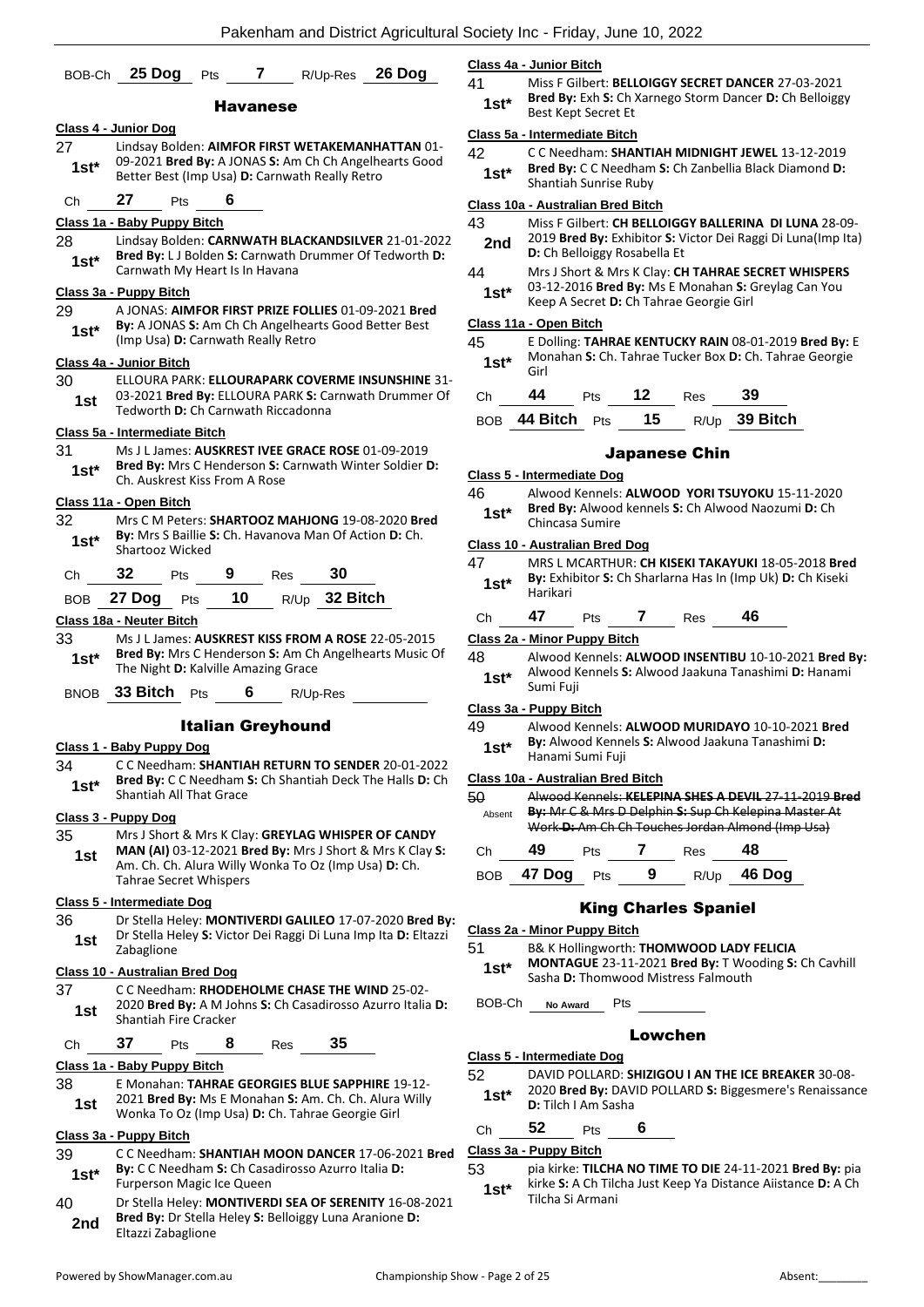| Сh            | 53                                 | Pts | 6                             |                                              |                                                                                                                    | Ω                            |
|---------------|------------------------------------|-----|-------------------------------|----------------------------------------------|--------------------------------------------------------------------------------------------------------------------|------------------------------|
| <b>BOB</b>    | 52 Dog                             | Pts | 7                             |                                              | R/Up 53 Bitch                                                                                                      | Е                            |
|               | Class 18 - Neuter Dog              |     |                               |                                              |                                                                                                                    |                              |
| 54<br>Absent  |                                    |     | Renaissance D: LAm Sasha      |                                              | DAVID POLLARD: SHIZIGOU I AM FROZEN IN TIME 30-08-<br>2020 Bred By: DAVID POLLARD S: Bigglesmere's                 |                              |
| <b>BNOB</b>   |                                    | Pts |                               | R/Up-Res                                     |                                                                                                                    | C                            |
|               |                                    |     |                               | <b>Miniature Pinscher</b>                    |                                                                                                                    |                              |
|               | Class 1 - Baby Puppy Dog           |     |                               |                                              |                                                                                                                    |                              |
| 55<br>1st     |                                    |     |                               | Ch. Supacharm Days Of Future Past            | Lisa Prior: SUPACHARM DAY OF RECKONING 10-01-2022<br>Bred By: Lisa Prior S: Ch. Leoricia You Never Say Never D:    |                              |
| 56<br>3rd     | Gold D: Ch. Minarli Fancy Pantz    |     |                               |                                              | Miss Jamie Pendle: MINARLI BURLINGTON BERTIE 14-02-<br>2022 Bred By: Miss Jamie Pendle S: Ch. Leoricia Quest For   | $\overline{\mathbf{c}}$      |
| 57<br>2nd     | D: Ch. Minarli Fancy Pantz         |     |                               |                                              | Miss Jamie Pendle: MINARLI REGGAE REGGIE 14-02-2022<br>Bred By: Miss Jamie Pendle S: Ch. Leoricia Quest For Gold   | 7                            |
|               | Class 5 - Intermediate Dog         |     |                               |                                              |                                                                                                                    |                              |
| 58<br>$1st*$  |                                    |     | Favour D: Ch. Leoricia Vixen  |                                              | Lesley Wilson: LEORICIA YOU NEVERSAY NEVER 10-02-<br>2020 Bred By: Lesley Wilson S: Ch. Leoricia Return The        | $\overline{\mathbf{C}}$      |
| Ch            | 58                                 | Pts | 6                             |                                              |                                                                                                                    |                              |
|               | Class 1a - Baby Puppy Bitch        |     |                               |                                              |                                                                                                                    |                              |
| 59<br>2nd     | D: Ch Leoricia Xpression Tells All |     |                               |                                              | Lesley Wilson: LEORICIA ALL TAILOR MADE 27-01-2022<br>Bred By: Lesley Wilson S: Ch Leoricia You Neversay Never     | $\frac{2}{7}$                |
| 60<br>3rd     |                                    |     |                               | Ch. Supacharm Days Of Future Past            | Lisa Prior: SUPACHARM DEAL WITH THE DEVIL 10-01-2022<br>Bred By: Lisa Prior S: Ch. Leoricia You Never Say Never D: | $\frac{1}{1}$                |
| 61<br>$1st*$  | Supacharm Days Of Future Past      |     |                               |                                              | Lisa Prior: SUPACHARM OUT OF THE PAST 10-01-2022 Bred<br>By: Lisa Prior S: Ch. Leoricia You Never Say Never D: Ch. |                              |
|               | Class 10a - Australian Bred Bitch  |     |                               |                                              |                                                                                                                    |                              |
| 62<br>1st*    | Supacharm Days Of Future Past      |     |                               |                                              | Lisa Prior: CH. SUPACHARM HELLION 10-09-2018 Bred By:<br>Lisa Prior S: Ch. Leoricica Return The Favour D: Ch.      | Ω                            |
| Сh            | 62                                 | Pts | 6                             |                                              |                                                                                                                    |                              |
| BOB           | <b>58 Dog</b>                      | Pts | 7                             |                                              | $R/Up$ 62 Bitch                                                                                                    |                              |
|               |                                    |     | <b>Papillon</b>               |                                              |                                                                                                                    |                              |
|               | <u> Class 1 - Baby Puppy Dog</u>   |     |                               |                                              |                                                                                                                    | $\mathbf \Omega$             |
| 63<br>1st     |                                    |     |                               | Bongo (Imp Jpn) D: Ch Basileus Pitch Perfect | Miss A Ramsauer: BASILEUS BENNI AND THE JETS 24-12-<br>2021 Bred By: Ms C John S: Jap Ch Grace Jp Wonderful        |                              |
|               | Class 3 - Puppy Dog                |     |                               |                                              |                                                                                                                    |                              |
| 64<br>1st     |                                    |     | Ch.Pinklee Californian Dream  |                                              | Ms M Sarif: PINKLEE WHERE'S WALLY 20-07-2021 Bred By:<br>Ms M Sarif S: Grand.Ch.Pinklee Benjamin Franklin D:       |                              |
|               | Class 4 - Junior Dog               |     |                               |                                              |                                                                                                                    | ا<br>پ                       |
| 65<br>1st     |                                    |     | <b>D:</b> Peakapap Dream Tyme |                                              | Helen Baldi: KOOLENA LA KIRRIBILLI TUKA 05-06-2021<br>Bred By: Mrs Helen Baldi S: Koolena Kirribilli Connections   |                              |
|               | Class 5 - Intermediate Dog         |     |                               |                                              |                                                                                                                    | ξ                            |
| 66<br>3rd     | Koolena La Caviar Halo             |     |                               |                                              | Helen Baldi: JIRRALEA ISLAS ON EAGLE WINGS 14-04-2020<br>Bred By: BW and H Sorensen S: Koolena Le Firefly Wings D: |                              |
| 67<br>$1st^*$ |                                    |     |                               | Man D: Aus Ch Basilika Miss Fisher           | Mrs L & Miss C John: BASILIKA NOW OR NEVER 02-08-2019<br>Bred By: Mrs L & Miss C John S: Grand Ch Wongan Rocket    | $\overline{\mathbf{c}}$<br>Ś |

68 T Clements: **PINKLEE EDGE OF TOMORROW** 13-09-2020 **Bred By:** Ms M Sarif **S:** Am Gr Ch, Sup Ch Marron'S Tommy 2nd Brea By: MS M Sarif S: Am Gr Ch, Sup Ch Marron S<br>Hilfiger (Imp Usa) D: Ch Pinklee Californian Dream

#### **Class 10 - Australian Bred Dog**

- 69 Helen Baldi: **PEAKAPAP SIR WALTER** 05-03-2020 **Bred By:** Mr. G & Mrs M Cook Cook **S:** Koolena La Kocho Chino **D: 2nd** Mr. G & Mrs M
- 70 M & R Ackland and B & J Stewart-Cook: **CH: GOODVIBES TAP TO THE RHYTHM** 18-01-2016 **Bred By:** B & J Stewart-Cook **S:** Aus Ch: Bodebi Rhythn N Goodvibes (Imp Uk) **D: 1st\***
	- Grand Ch: Jaroma Lady Arabella (Imp Uk)

## **Class 11 - Open Dog**

| 71<br>S.R.Goodchild: AM CH AUST CH CAN CH NANRICH<br>TOPFLITE MYSTERY MAN 07-06-2018 Bred By: Richard<br>$1st^*$<br>Lopaschuk, Nancy Lopaschuk & Sandra Schumacher S: Am<br>Gch Can Gch Nanrich Valifyre Off The Radar D: Nanrich<br>Topflite Sky'S The Limit<br>67<br>71<br>13 <sup>7</sup><br>Ch<br>Pts<br><b>Res</b><br>Class 1a - Baby Puppy Bitch<br>72<br>Ms C John: BASILEUS WHEN TOMORROW COMES 24-12-<br>2021 Bred By: Ms C John S: Jap Ch Grace Jp Wonderful<br>$1st^*$<br>Bongo (Imp Jpn) D: Ch Basileus Pitch Perfect<br>Ms M Sarif: PINKLEE SIMPLY CHARMED 23-02-2022 Bred<br>73<br>By: Ms M Sarif S: Ch.Pinklee Im A Gambling Man D:<br>2nd<br>Ch.Pinklee Hypnotic Poison<br>Class 3a - Puppy Bitch<br>74<br>S.R.Goodchild: SZZAN TICKLE MY FAIRY 16-07-2021 Bred<br>By: S.R.Goodchild S: Am.Ch.Can.Ch.Ch.Nanrich Topflite<br>$1st^*$<br>Mystery Man (Imp Can) D: Szzan Chasing Butterflies<br>Class 4a - Junior Bitch<br>75<br>Miss K Ramsauer & Ms C John: BASILIKA WHEN DREAMS<br>COME TRUE 06-03-2021 Bred By: L & c John S: Basilika Now<br>$1st*$<br>Or Never D: Basilika Miss Miranda<br>Class 5a - Intermediate Bitch<br>76<br>M & R Ackland: TAPDOGS KEY TO MY HEART 25-11-2020<br>Bred By: M & R Ackland S: Aus Ch: Goodvibes Tap To The<br>1st<br>۱d<br>Rhythm D: Goodvibes Rhythm Of My Heart<br>75<br>74<br>8<br>Ch<br>Pts<br>Res<br>R/Up 75 Bitch<br>BOB 71 Dog Pts 16<br>Class 18 - Neuter Dog<br>77<br>Mrs Pauline Scott: FLYNTAHN SLAM DUNK 23-12-2018<br>Bred By: Exhibitor S: Gr Ch Basilika O Rei Pele D: Ch Pinklee<br>1st*<br>Deliciously Chocolate<br>6<br>R/Up-Res |             |        |     |  |  |
|----------------------------------------------------------------------------------------------------------------------------------------------------------------------------------------------------------------------------------------------------------------------------------------------------------------------------------------------------------------------------------------------------------------------------------------------------------------------------------------------------------------------------------------------------------------------------------------------------------------------------------------------------------------------------------------------------------------------------------------------------------------------------------------------------------------------------------------------------------------------------------------------------------------------------------------------------------------------------------------------------------------------------------------------------------------------------------------------------------------------------------------------------------------------------------------------------------------------------------------------------------------------------------------------------------------------------------------------------------------------------------------------------------------------------------------------------------------------------------------------------------------------------------------------------------------------------------------------------------|-------------|--------|-----|--|--|
|                                                                                                                                                                                                                                                                                                                                                                                                                                                                                                                                                                                                                                                                                                                                                                                                                                                                                                                                                                                                                                                                                                                                                                                                                                                                                                                                                                                                                                                                                                                                                                                                          |             |        |     |  |  |
|                                                                                                                                                                                                                                                                                                                                                                                                                                                                                                                                                                                                                                                                                                                                                                                                                                                                                                                                                                                                                                                                                                                                                                                                                                                                                                                                                                                                                                                                                                                                                                                                          |             |        |     |  |  |
|                                                                                                                                                                                                                                                                                                                                                                                                                                                                                                                                                                                                                                                                                                                                                                                                                                                                                                                                                                                                                                                                                                                                                                                                                                                                                                                                                                                                                                                                                                                                                                                                          |             |        |     |  |  |
|                                                                                                                                                                                                                                                                                                                                                                                                                                                                                                                                                                                                                                                                                                                                                                                                                                                                                                                                                                                                                                                                                                                                                                                                                                                                                                                                                                                                                                                                                                                                                                                                          |             |        |     |  |  |
|                                                                                                                                                                                                                                                                                                                                                                                                                                                                                                                                                                                                                                                                                                                                                                                                                                                                                                                                                                                                                                                                                                                                                                                                                                                                                                                                                                                                                                                                                                                                                                                                          |             |        |     |  |  |
|                                                                                                                                                                                                                                                                                                                                                                                                                                                                                                                                                                                                                                                                                                                                                                                                                                                                                                                                                                                                                                                                                                                                                                                                                                                                                                                                                                                                                                                                                                                                                                                                          |             |        |     |  |  |
|                                                                                                                                                                                                                                                                                                                                                                                                                                                                                                                                                                                                                                                                                                                                                                                                                                                                                                                                                                                                                                                                                                                                                                                                                                                                                                                                                                                                                                                                                                                                                                                                          |             |        |     |  |  |
|                                                                                                                                                                                                                                                                                                                                                                                                                                                                                                                                                                                                                                                                                                                                                                                                                                                                                                                                                                                                                                                                                                                                                                                                                                                                                                                                                                                                                                                                                                                                                                                                          |             |        |     |  |  |
|                                                                                                                                                                                                                                                                                                                                                                                                                                                                                                                                                                                                                                                                                                                                                                                                                                                                                                                                                                                                                                                                                                                                                                                                                                                                                                                                                                                                                                                                                                                                                                                                          |             |        |     |  |  |
|                                                                                                                                                                                                                                                                                                                                                                                                                                                                                                                                                                                                                                                                                                                                                                                                                                                                                                                                                                                                                                                                                                                                                                                                                                                                                                                                                                                                                                                                                                                                                                                                          |             |        |     |  |  |
|                                                                                                                                                                                                                                                                                                                                                                                                                                                                                                                                                                                                                                                                                                                                                                                                                                                                                                                                                                                                                                                                                                                                                                                                                                                                                                                                                                                                                                                                                                                                                                                                          |             |        |     |  |  |
|                                                                                                                                                                                                                                                                                                                                                                                                                                                                                                                                                                                                                                                                                                                                                                                                                                                                                                                                                                                                                                                                                                                                                                                                                                                                                                                                                                                                                                                                                                                                                                                                          |             |        |     |  |  |
|                                                                                                                                                                                                                                                                                                                                                                                                                                                                                                                                                                                                                                                                                                                                                                                                                                                                                                                                                                                                                                                                                                                                                                                                                                                                                                                                                                                                                                                                                                                                                                                                          |             |        |     |  |  |
|                                                                                                                                                                                                                                                                                                                                                                                                                                                                                                                                                                                                                                                                                                                                                                                                                                                                                                                                                                                                                                                                                                                                                                                                                                                                                                                                                                                                                                                                                                                                                                                                          |             |        |     |  |  |
|                                                                                                                                                                                                                                                                                                                                                                                                                                                                                                                                                                                                                                                                                                                                                                                                                                                                                                                                                                                                                                                                                                                                                                                                                                                                                                                                                                                                                                                                                                                                                                                                          |             |        |     |  |  |
|                                                                                                                                                                                                                                                                                                                                                                                                                                                                                                                                                                                                                                                                                                                                                                                                                                                                                                                                                                                                                                                                                                                                                                                                                                                                                                                                                                                                                                                                                                                                                                                                          |             |        |     |  |  |
|                                                                                                                                                                                                                                                                                                                                                                                                                                                                                                                                                                                                                                                                                                                                                                                                                                                                                                                                                                                                                                                                                                                                                                                                                                                                                                                                                                                                                                                                                                                                                                                                          |             |        |     |  |  |
|                                                                                                                                                                                                                                                                                                                                                                                                                                                                                                                                                                                                                                                                                                                                                                                                                                                                                                                                                                                                                                                                                                                                                                                                                                                                                                                                                                                                                                                                                                                                                                                                          |             |        |     |  |  |
|                                                                                                                                                                                                                                                                                                                                                                                                                                                                                                                                                                                                                                                                                                                                                                                                                                                                                                                                                                                                                                                                                                                                                                                                                                                                                                                                                                                                                                                                                                                                                                                                          |             |        |     |  |  |
|                                                                                                                                                                                                                                                                                                                                                                                                                                                                                                                                                                                                                                                                                                                                                                                                                                                                                                                                                                                                                                                                                                                                                                                                                                                                                                                                                                                                                                                                                                                                                                                                          |             |        |     |  |  |
|                                                                                                                                                                                                                                                                                                                                                                                                                                                                                                                                                                                                                                                                                                                                                                                                                                                                                                                                                                                                                                                                                                                                                                                                                                                                                                                                                                                                                                                                                                                                                                                                          | <b>BNOB</b> | 77 Dog | Pts |  |  |
| <b>Pekingese</b>                                                                                                                                                                                                                                                                                                                                                                                                                                                                                                                                                                                                                                                                                                                                                                                                                                                                                                                                                                                                                                                                                                                                                                                                                                                                                                                                                                                                                                                                                                                                                                                         |             |        |     |  |  |
| Class 3 - Puppy Dog                                                                                                                                                                                                                                                                                                                                                                                                                                                                                                                                                                                                                                                                                                                                                                                                                                                                                                                                                                                                                                                                                                                                                                                                                                                                                                                                                                                                                                                                                                                                                                                      |             |        |     |  |  |
| 78<br>Mr F Menezes & Mr J Milford & Ms J Hellessey: CH.                                                                                                                                                                                                                                                                                                                                                                                                                                                                                                                                                                                                                                                                                                                                                                                                                                                                                                                                                                                                                                                                                                                                                                                                                                                                                                                                                                                                                                                                                                                                                  |             |        |     |  |  |
| KHYLEINI TOP LOADER 06-08-2021 Bred By: Mr F Menezes                                                                                                                                                                                                                                                                                                                                                                                                                                                                                                                                                                                                                                                                                                                                                                                                                                                                                                                                                                                                                                                                                                                                                                                                                                                                                                                                                                                                                                                                                                                                                     |             |        |     |  |  |
| & Mr J Milford & Ms J Hellessey S: Ch. Frawai The Admiral<br>At Khyleini D: Ch. Scottsdale Henrieta At Khyleini                                                                                                                                                                                                                                                                                                                                                                                                                                                                                                                                                                                                                                                                                                                                                                                                                                                                                                                                                                                                                                                                                                                                                                                                                                                                                                                                                                                                                                                                                          | $1st^*$     |        |     |  |  |

## Pug

#### **Class 2 - Minor Puppy Dog**

- 79 Hoxter Kennels: **HOXTER KOKKINAKIS** 26-11-2021 **Bred By:** Hoxter Kennels **S:** Ch. Hoxter Avatar Anarchy **D:** Ch. Hoxter Avatar Centauri Absent
- 80 W J van Hoboken: **CODAMBER LET ME BE THERE** 16-11- 2021 **Bred By:** W J van Hoboken **S:** Am Ch Sup Ch Caper'S Snap To It **D:** Codamber Xanadu **1st**

#### **Class 3 - Puppy Dog**

- 81 Hoxter Kennels: **HOXTER THE LAST SAMURAI** 26-11-2021
- **Bred By:** Hoxter Kennels **S:** Ch. Hoxter Avatar Anarchy **D: 1st\* brea by:** Hoxter Kennels S:<br>Ch. Hoxter Avatar Centauri

#### **Class 11 - Open Dog**

#### 82 Hoxter Kennels: **AUST. CH. HOXTER AVATAR ANARCHY (AI)** 11-05-2017 **Bred By:** Hoxter Kennels **S:** Sup.Ch. Lnl's Sunni's

**1st** 11-05-2017 **Bred By:** Hoxter Kennels **S:** Sup.Ch. Ln<br>Roly Poly (Imp Usa) **D:** Ch. Hoxter Avatar Pandora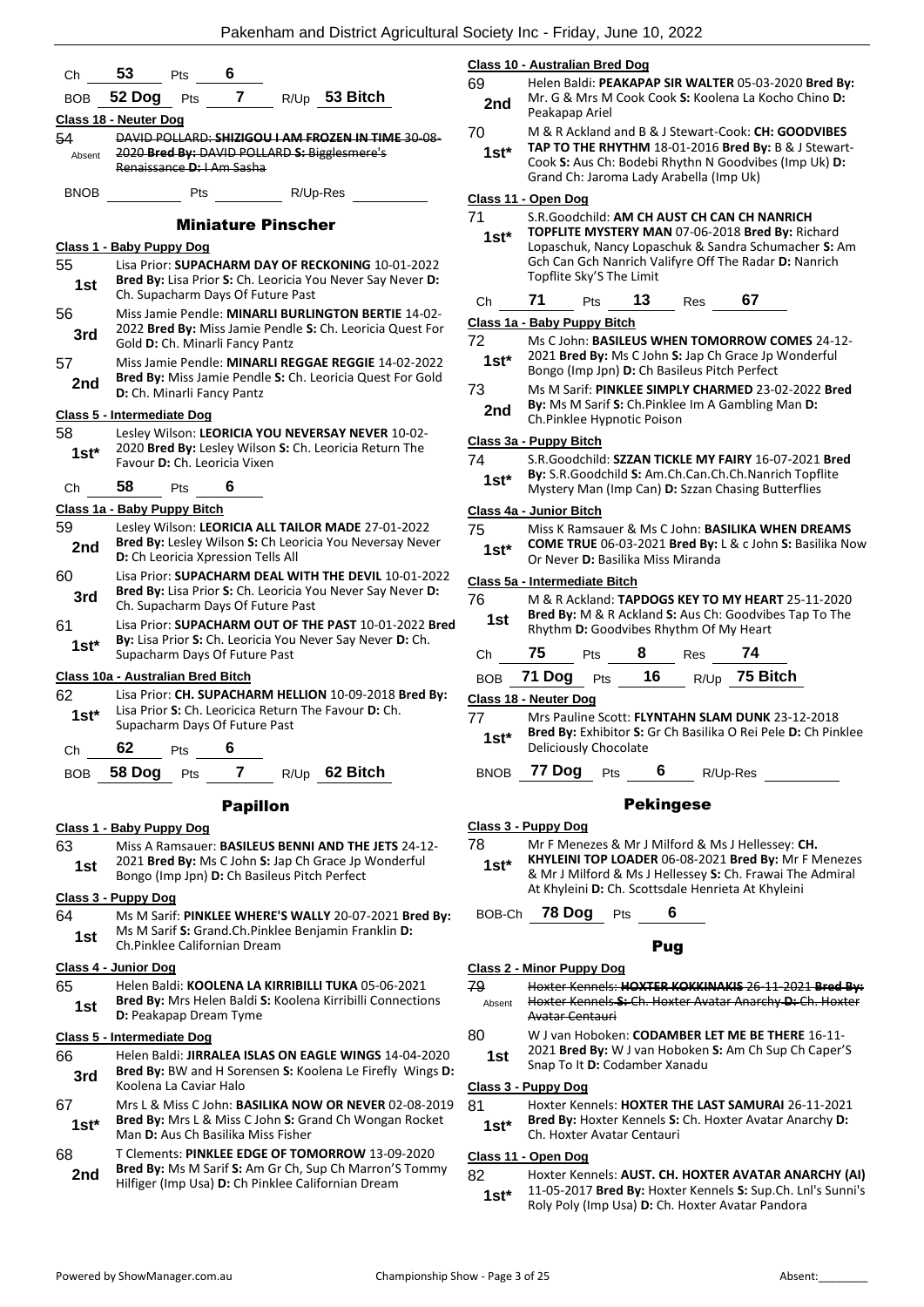| 83<br>Absent  | lce                                                                                     |                                                                   |            | K De Freitas: SUP CH SWEETESS GUESS I STILL LOVE U 23-<br>12 2017 Bred By: Exh S: Am. Grch. Sup. Ch. Rose Treasure<br>Win One For The Gipper (Imp Usa) D: Sweetess Sonata On | Bes           |
|---------------|-----------------------------------------------------------------------------------------|-------------------------------------------------------------------|------------|------------------------------------------------------------------------------------------------------------------------------------------------------------------------------|---------------|
| Сh            | 82<br>Pts                                                                               | 8                                                                 | <b>Res</b> | 80                                                                                                                                                                           | Pts: 2        |
|               | Class 2a - Minor Puppy Bitch                                                            |                                                                   |            |                                                                                                                                                                              | R/U           |
| 84<br>Absent  | Whats New Pussycat                                                                      |                                                                   |            | L McRae: RAESAY WIGGLE NEEDS A HUG 27-10-2021 Bred<br>By: Exh-S:-Sup.Ch.Sweetess Guess I Still Love U-D:-Raesay                                                              | Pts:          |
| 85<br>$1st^*$ | Prettipaws Oops I Did It Again                                                          |                                                                   |            | Ms J Poynton: PRETTIPAWS ULTIMATE GLORY 26-11-2021<br>Bred By: Ms J Poynton S: Clarevale To Sire With Love D:                                                                | Bal<br>Min    |
|               | Class 5a - Intermediate Bitch                                                           |                                                                   |            |                                                                                                                                                                              |               |
| 86<br>$1st*$  | Andisa Ice Queen                                                                        |                                                                   |            | Mrs L Trotter: CH ANDISA PURPLE RAIN 25-05-2020 Bred<br>By: Lisa McGlashan S: Andisa Return Of Wolverine D:                                                                  | Pur           |
| Ch            | 86                                                                                      | Pts $7_{\_\_\_\_\_\_\_\_\_\_\_\_\_\_\_\_\_\_\_\_\_\_\_\_\_\_\_\_$ |            | 85                                                                                                                                                                           |               |
| BOB           | 82 Dog Pts 10 R/Up 86 Bitch                                                             |                                                                   |            |                                                                                                                                                                              | Jur           |
| 87<br>$1st^*$ | <b>Russian Toy (Russkiy Toy) (Long Haired)</b><br>Class 5 - Intermediate Dog<br>Dreamin |                                                                   |            | Janine Connolly: HEVNLEE IZAAK 07-10-2020 Bred By: BEV<br>CHAPMAN S: Don Juan Imp Aut D: Hevnlee California                                                                  | Inte<br>Aus   |
|               | BOB-Ch 87 Dog Pts                                                                       |                                                                   | 6          |                                                                                                                                                                              | Op            |
|               |                                                                                         | <b>Tibetan Spaniel</b>                                            |            |                                                                                                                                                                              |               |
| 88.<br>Absent | Class 1a - Baby Puppy Bitch<br>Come D: Shadowvale One Last Kiss                         |                                                                   |            | Susan Appleton: TAMARD HERE COMETH SUN 03-03-2022<br>Bred By: Mrs +Mrs BWyatt S: Tuscamanda Lookout Here L                                                                   | Bes<br>Pts: : |
| 89<br>$1st^*$ | Class 5a - Intermediate Bitch<br>D: Ch Old Smuggler's Cast A Spell (Imp Swe)            |                                                                   |            | Pam Dunlop: CH TIBROCKNEY SPELLBOUND 22-09-2019<br>Bred By: Pam Dunlop S: Supreme Ch Aztlon Rioli (Imp Nz)                                                                   | R/U           |
| BOB-Ch        | 89 Bitch                                                                                | Pts                                                               | 6          |                                                                                                                                                                              |               |

## Group 1 - Specials

| <b>Best</b><br>Pts: 25 | <b>Cavalier King Charles Spaniel</b><br>16<br>R McCullough: CH CARIBELLE FANTASY ON ICE                   |
|------------------------|-----------------------------------------------------------------------------------------------------------|
| R/Up<br>Pts: 15        | <b>Papillon</b><br>71<br>S.R.Goodchild: AM CH AUST CH CAN CH Nanrich Topflite<br><b>Mystery Man</b>       |
| <b>Baby</b>            | 72<br><b>Papillon</b><br>Ms C John: Basileus When Tomorrow Comes                                          |
| Minor                  | 85<br>Pug<br>Ms J Poynton: Prettipaws Ultimate Glory                                                      |
| <b>Puppy</b>           | 78<br><b>Pekingese</b><br>Mr F Menezes & Mr J Milford & Ms J Hellessey: Ch. Khyleini<br><b>Top Loader</b> |
| Junior                 | 75<br><b>Papillon</b><br>Miss K Ramsauer & Ms C John: Basilika When Dreams<br>Come True                   |
| <b>Inter</b>           | <b>Cavalier King Charles Spaniel</b><br>9<br>Ms. V R McLaughlin: KQRAC THE RING OF STEEL                  |
| Aus Br                 | 47<br>Japanese Chin<br>MRS L MCARTHUR: Ch Kiseki Takayuki                                                 |
| Open                   | <b>Cavalier King Charles Spaniel</b><br>16<br>R McCullough: CH CARIBELLE FANTASY ON ICE                   |
|                        | <b>Neuter</b>                                                                                             |
| <b>Best</b>            | 24<br><b>Chinese Crested Dog</b>                                                                          |
| Pts: 10                | H Cadan/ S Cadan & D Hippisley: GR CH Fairsky dci jane<br>tennision                                       |
| R/Up                   | <b>Papillon</b><br>77<br>Mrs Pauline Scott: Flyntahn Slam Dunk                                            |
|                        |                                                                                                           |

## Group 2 - Terrier Group

Dr David Lowe (NSW)

Start Time:

## Airedale Terrier

#### **Class 2a - Minor Puppy Bitch**

- 90 Sue Wilson: **TRUMPS ITS TIME (AI)** 29-09-2021 **Bred By:** SMWilson **S:** Am Gr Ch Br Joval Its My Time (Usa) **D:** Ch **1st**\* SIVIWIISON **5:** Am GI<br>Trumps Roadshow
- 91 Wesley & Alison Avery: **ZEALLYAIRE PEACE ON EARTH** 30- 10-2021 **Bred By:** Zeallyaire **S:** Airewood Masquerade **D: 2nd** IU-2021 **Brea By:** Zeallyaire Glory Of Love

#### **Class 5a - Intermediate Bitch**

- 92 Wesley & Alison Avery: **ZEALLYAIRE GLORY OF LOVE** 18-06- 2019 **Bred By:** W. Avery & A. Heywood **S:** Airewood **1st**\* 2019 **Bred By:** W. Avery & A. Heyw<br>Penderyn **D:** Airewood I Love Lucy
- BOB-Ch **92 Bitch** Pts **8** R/Up-Res **90 Bitch**

## American Hairless Terrier

**Class 4 - Junior Dog**

- 93 Kay Holmes: **CH LILCRACKA NOTIN LIKE ME CEPT ME** 30- 01-2021 **Bred By:** Kay Holmes **S:** Lilcracka Master Of
- **1st** UL-2021 **Bred By:** Kay Holmes **S:** Liicracka Master Of Whispers **D:** Ch Rip It Up Cyclone Yasi @ Lilcracka Imp Usa

## BOB-Ch **93 Dog** Pts **6**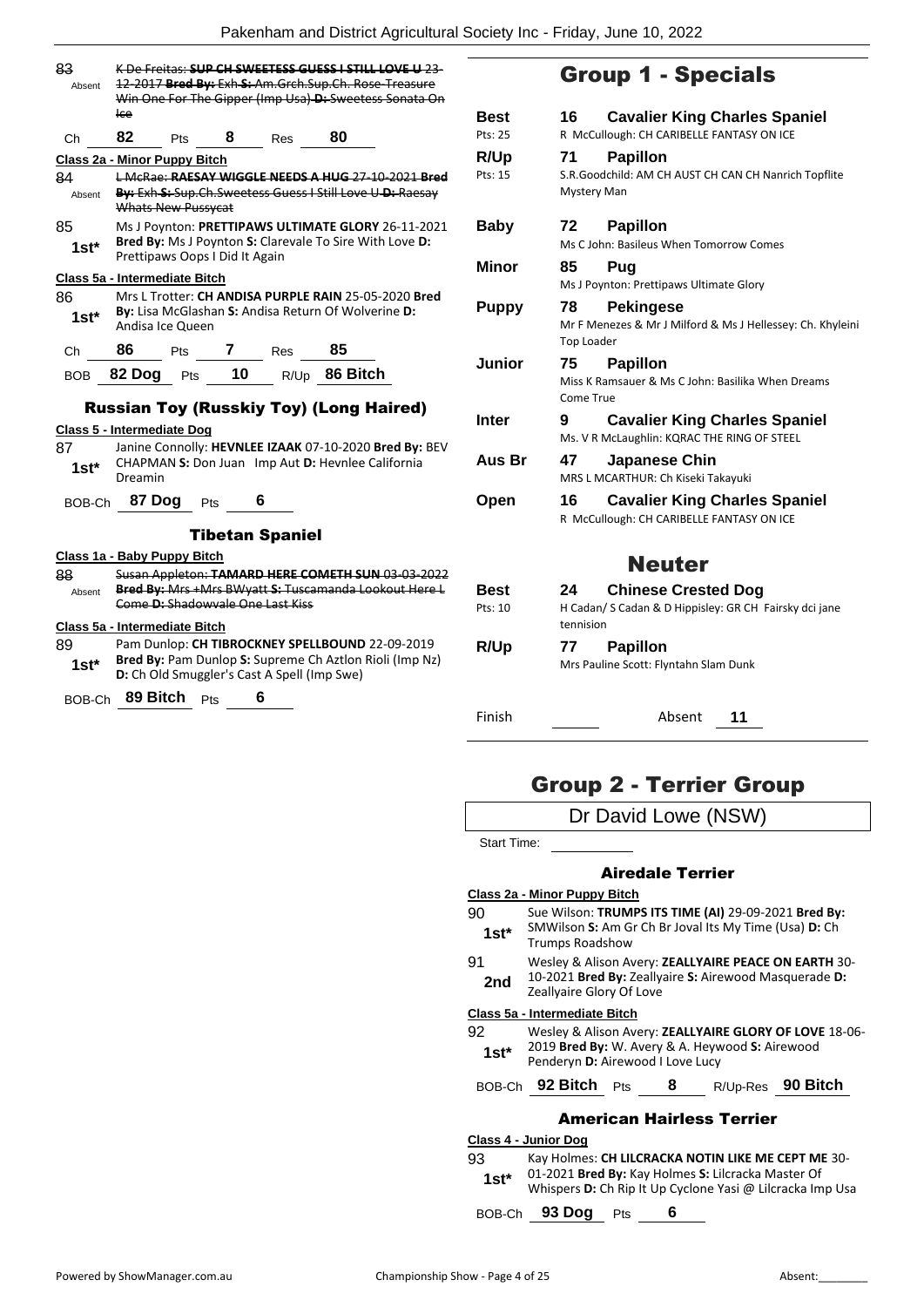## American Staffordshire Terrier

### **Class 1 - Baby Puppy Dog**

94 Mr Paolo Gibilisco: **SAINTSOLDIER CAPTAIN RAGE** 30-12- 2021 **Bred By:** Mr Paolo Gibilisco **S:** Ancientblood Black **1st** 2021 **Brea By:** INT Paolo Gibilisco **S:** Ancien<br>Diablo **D:** Ch. Amdominus Eye Of The Tiger

#### **Class 11 - Open Dog**

- 95 J Urch: **CH IRONKLAD PRETTY BOY FLOYD** 02-02-2019 **Bred By:** Ironklad **S:** Grand Ch Amstarfx Perfect Crime **D:** Ch **1st\* by:** Ironklad S: Grand Ch All<br>Ironklad Shake Ya Bon Bon
- Ch **95** Pts **6**

#### **Class 4a - Junior Bitch**

96 Mr Paolo Gibilisco: **AUS CH SAINTSOLDIER ALL STAR (AI)** 21-05-2021 **Bred By:** Mr Paolo Gibilisco **S:** Buster Shining Field Long Step **D:** Ch. Amdominus Eye Of The Tiger **1st\***

#### **Class 5a - Intermediate Bitch**

- 97 Ryan Eddy: **RYDOC DRAGONS LIL RED CORVETTE (AI)** 08- 08-2020 **Bred By:** Ryan Eddy **S:** Am. Ch. Hrv. Ch. Sk. Jr Ch Playmakers Cotton Dragon (Hrv) **D:** Ch. Party Breakers Arya Stark (Imp Srb) **2nd** 98 T Urch & J Martiniello: **AUST CH HOTASHELL QUEEN OF**
- **TITANS (AI)** 29-06-2020 **Bred By:** J Martiniello **S:** Am Gr Ch. Alpine'S Catch Me If You Can (Usa) **D:** Ch.Hotashell She Takes The Cake **1st\***

|  |  | : בש |  |
|--|--|------|--|
|  |  |      |  |

BOB **98 Bitch** Pts **9** R/Up **95 Dog**

#### Australian Terrier

#### **Class 3 - Puppy Dog**

- 99 Greg Bradshaw: **OZZIEAS CUDDLEPIE** 15-09-2021 **Bred By:** Greg Bradshaw **S:** Tryaterror Hunter **D:** Lemonlee Lex Singin 1st<sup>\*</sup> D Blues
- 100 Kerrie Lee: **AUST CH KAHEDI KISS N RUN** 29-07-2021 **Bred By:** Kerrie Lee **S:** Rebelglen Kissing Strangers **D:** Ch Lemonlee Lady Kate Absent

#### **Class 4 - Junior Dog**

101 Megan Scott: **MITTLESISTA EXCEED INDEED @ GALTAMAC** 12-04-2021 **Bred By:** MittleSista **S:** Tainquest Exceed And Excel **D:** Mittlesista Sweet N Sassy **1st\***

## Ch **101** Pts **7** Res **99**

#### **Class 2a - Minor Puppy Bitch**

- 102 MRS. L. BYWATER: **OZIRUFF DREAM N OF ME** 26-09-2021 **Bred By:** MRS. L. BYWATER **S:** Rebelglen This Is Me **D: 1st\*** Bred By: MRS. L. BYWATER S: Rebe<br>Grand Ch. Oziruff Chase N Dreams
- Ch **102** Pts **6**
- BOB **102 Bitch** Pts **8** R/Up **101 Dog**

## Bull Terrier

#### **Class 3 - Puppy Dog**

103 Anastacia Charuvastra: **BALGAY FAT BOY HARLEY** 11-08- 2021 **Bred By:** Mr RJ & Mrs R Eyers **S:** Shirvin Eldorado Man **1st**\* **D:** Shirvin Dazz Razamataz

BOB-Ch **103 Dog** Pts **6**

### Cairn Terrier

#### **Class 10 - Australian Bred Dog**

104 Mrs C Wittick: **CH JOYMONT PICTURE IN MOTION** 19-01- 2017 **Bred By:** Mrs C Scotton **S:** Ch Joymont Great Scott **D:**  Joymont Katy Perry **1st\***

Ch **104** Pts **6**

## **Class 2a - Minor Puppy Bitch**

- 105 Cathy Scotton: **JOYMONT ONE FOR THE MONEY** 20-11- 2021 **Bred By:** Cathy Scotton **S:** Ch And Am Ch Rottriver's **1st** 2021 **Brea By:** Cathy Scotton **S:** Cn And Am<br>Show Me The Money **D:** Joymont Georgina
- Ch **105** Pts **6** BOB **104 Dog** Pts **7** R/Up **105 Bitch**

## Fox Terrier (Smooth)

#### **Class 1 - Baby Puppy Dog**

106 Ms R Price-Killeen: **ECIRP RENAISSANCE** 09-03-2022 **Bred By:** Ms R Price-Killeen **S:** Supreme Ch. Ecirp Salute To Kevin **1st\*** By: MS R Price-Killeen S: Suprel<br>D: Champion Ecirp Magnifique

#### **Class 11 - Open Dog**

- 107 Ms R Price-Killeen: **SUPREME CHAMPION ECIRP SALUTE TO KEVIN** 04-01-2017 **Bred By:** Ms R & Mr K A Price **S:** 
	- **1st** KEVIN 04-01-2017 Bred By: MS R & Mr K A Price S:<br>Supreme Ch Triplefun Noble Vision **D:** Ch Ecirp Eternity

Ch **107** Pts **6**

**Class 4a - Junior Bitch**

108 Ms R Price-Killeen: **ECIRP SUPER EXPIALIDOCIOUS** 16-05- 2021 **Bred By:** Ms R Price-Killeen **S:** Supreme Ch. Ecirp **1st** ZUZT **Bred By:** MIS R Price-Killeen **S:** Supreme Ch. I<br>Salute To Kevin **D:** Supreme Ch. Ecirp Fantastique

#### **Class 10a - Australian Bred Bitch**

109 Ms R Price-Killeen: **ECIRP SIMPLY THE BEST** 16-05-2021 **Bred By:** Ms R Price-Killeen **S:** Supreme Ch. Ecirp Salute To **1st\* Brea By:** IVIS K Price-Killeen **5:** Supreme Ch. Ecirp Fantastique

| $\overline{100}$ $\overline{011}$ | - | $\overline{100}$ $\overline{011}$ |
|-----------------------------------|---|-----------------------------------|
| na                                |   |                                   |

| BOB 109 Bitch Pts |  | R/Up 108 Bitch |
|-------------------|--|----------------|
|                   |  |                |

## Jack Russell Terrier

## **Class 1 - Baby Puppy Dog**

110 Ms B McDonough: **BENMEIGLE PANACHE** 11-12-2021 **Bred By:** Ms B McDonough **S:** Whatajack Fire Storm **D:**  1st\* **By:** MS B McDonough S: Wrow Whatajack Rough Diamond

#### **Class 5 - Intermediate Dog**

111 Mr G Butler: **WHATAJACK SIR PRINCE** 27-03-2020 **Bred By:** EXH **S:** Irl Ch. Irl Jun Ch. Sup Ch Krisbos Just Do It ( Imp Irl ) **1st** EXH S: Iri Ch. Iri Jun Ch. Sup Ch Kris<br>**1st** D: Ch Whatajack Whata Challenge

#### **Class 10 - Australian Bred Dog**

- 112 H Cadan/ S Cadan & D Hippisley: **CH WHATAJACK DAYS OF THUNDER** 15-06-2018 **Bred By:** Mr G j Butler **S:** Sup Ch Whatajack Fire Fly **D:** Gr Ch Whatajack Lucy **1st\***
- Ch **112** Pts **7** Res **111**

#### **Class 5a - Intermediate Bitch**

113 Mr G Butler: **CH WHATAJACK TIME IS PRECIOUS** 27-03- 2020 **Bred By:** Garry Butler **S:** Irl Ch Irljun Ch Sup Ch Krisbos Just Do It **D:** Ch Whatajack Whata Challenge **1st\***

#### **Class 11a - Open Bitch**

- 114 Louise Doyle: **CH RUNNINJACS BEWITCHED** 30-06-2018
- **Bred By:** Kimberley Azzopardi **S:** Grand Ch. Weisnjac Let's 1st\* **Brea By:** Kimberiey Azzopardi S: Grand<br>Get Rocked D: Ch.Baylock Midori Splice

| Ch | 113               | <b>Pts</b> |   | Res | - 114               |
|----|-------------------|------------|---|-----|---------------------|
|    | BOB 113 Bitch Pts |            | 9 |     | R/Up <b>112 Dog</b> |

### Norwich Terrier

#### **Class 1 - Baby Puppy Dog**

115 Louise Doyle: **CHESNEY BLACK FEATHER TO FLY** 28-01-2022 **Bred By:** Chesney Kennels **S:** Ch Brickin Morning Glory (Imp **1st**\* **Died by:** Chesney Nenners **3:** Chesney Perfect Cap

## Scottish Terrier

- **Class 5 - Intermediate Dog**
- 116 R Jealous: **CHAMPION TARTANCREST FERGUSON BLACK** 
	- **BOY** 26-07-2019 **Bred By:** TARTANCREST KENNELS **S:**  Dounreay Logan Brae Bell **D:** Tartancrest Young Scarlett **1st\***

### Ch **116** Pts **6**

## **Class 11a - Open Bitch**

117 R Jealous: **CHAMPION ANRIAS LILI MARLEEN** 21-11-2018 **Bred By:** ANRIAS KENNELS **S:** Anrias The Black Watch **D: 1st\*** Bred By: ANRIAS KENNELS S:<br>Anrias Im Cathrine The Great

Ch **117** Pts **6**

BOB **116 Dog** Pts **7** R/Up **117 Bitch**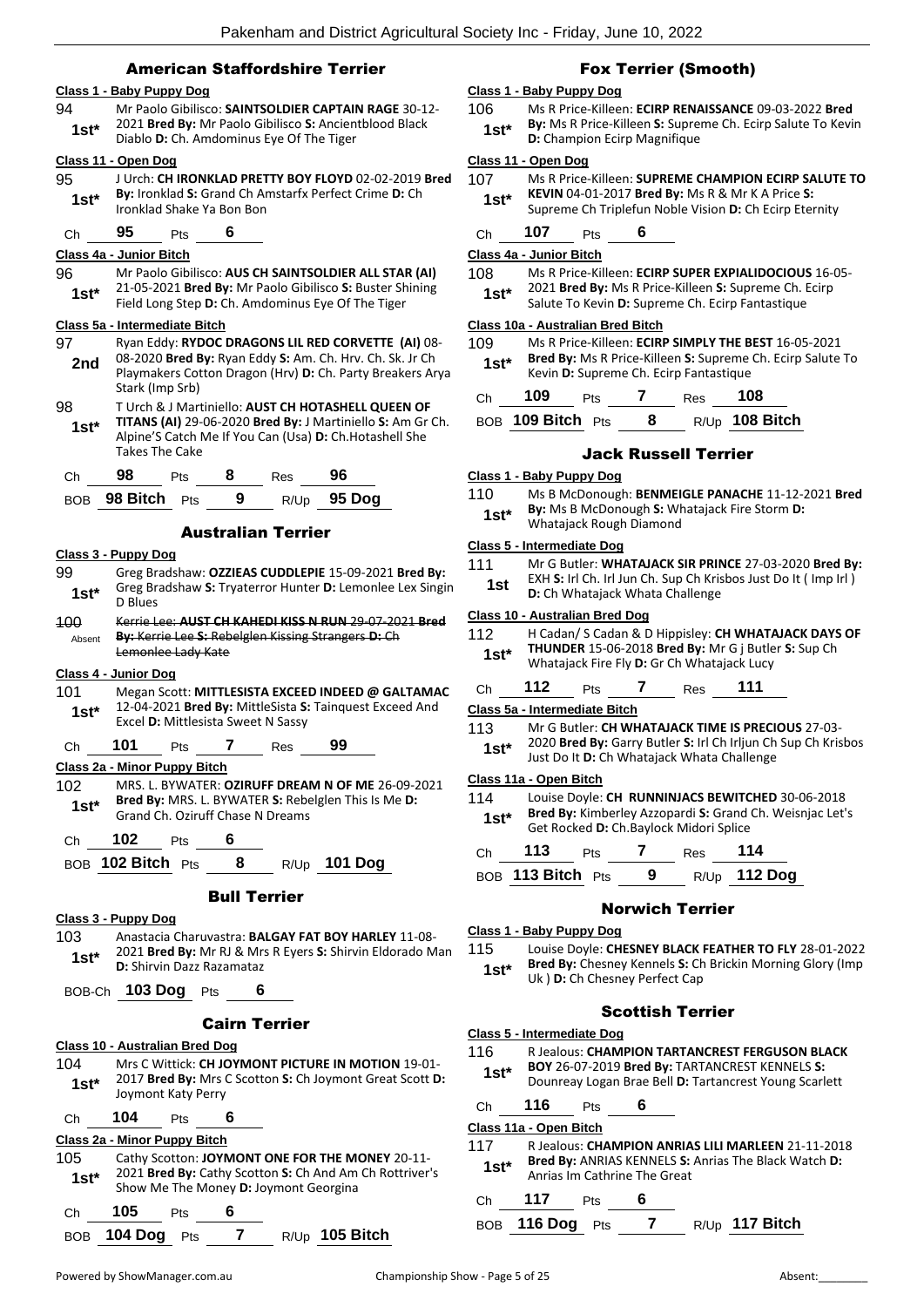|                 | Pakenham and District Agricultural So                                                                       |                      |
|-----------------|-------------------------------------------------------------------------------------------------------------|----------------------|
|                 | <b>Sealyham Terrier</b>                                                                                     |                      |
|                 | Class 5 - Intermediate Dog                                                                                  |                      |
| 118             | A JONAS: AIMFOR ACE BADGER DISPATCHER 20-07-2020                                                            | $\overline{c}$       |
| Absent          | Bred By: A JONAS S: Ch Forlegd Xd Tow Mater (Imp Swe)-D:                                                    | $\ddagger$           |
|                 | Preseli Piece De Resistance (Ai)                                                                            |                      |
| Ch              | Pts                                                                                                         | $\ddagger$           |
|                 | <u> Class 2a - Minor Puppy Bitch</u>                                                                        |                      |
| 119             | A JONAS: AIMFOR BORDER BOOTYCALL 17-09-2021 Bred                                                            | $\ddagger$           |
| $1st^*$         | By: A JONAS S: Gr Ch Pennyflower Dave In Deep Space D:<br>Ch Preseli Piece De Resistance (Ai)               |                      |
|                 | Class 5a - Intermediate Bitch                                                                               | $\overline{c}$       |
| $120 -$         | A JONAS: AIMFOR ACEOFHEARTS AT BLUAIRE 20-07-2020                                                           | $\mathbf{1}$         |
| Absent          | Bred By: A JONAS S: Ch Forlegd Xd Tow Mater (Imp Swe) D:<br>Preseli Piece De Resistance (Ai)                |                      |
| Ch <sub>a</sub> | 119<br>Pts $\boldsymbol{6}$ Res                                                                             | $\ddagger$           |
|                 | BOB 119 Bitch $Pts$ 6 R/Up                                                                                  |                      |
|                 | <b>Soft Coated Wheaten Terrier</b>                                                                          | $\ddagger$           |
|                 | Class 10 - Australian Bred Dog                                                                              |                      |
| 121             | Mr I Bradbeer: ALINEX ASK FOR THE MOON 27-09-2021                                                           |                      |
| $1st^*$         | Bred By: Mr I Bradbeer S: Alinex Frame By Frame D:                                                          | $\overline{c}$       |
|                 | Bradberry's Love Her To The Moon And Back (Imp Usa)                                                         | 1:                   |
| Сh              | 121<br>6<br>Pts                                                                                             |                      |
|                 | Class 2a - Minor Puppy Bitch                                                                                |                      |
| 122             | Ms S Lowe: SHANECA WAIT AND SEE 06-10-2021 Bred By:<br>Ms S Lowe S: Alinex Frame By Frame D: Shaneca Winter | $\overline{c}$<br>1: |
| Absent          | Gold                                                                                                        |                      |
|                 | Class 3a - Puppy Bitch                                                                                      |                      |
| 123             | Ms S Lowe: SHANECA RAINBOW CONNECTION 06-10-2021                                                            | $\overline{c}$       |
| $1st^*$         | Bred By: Ms S Lowe S: Alinex Frame By Frame D: Shaneca<br>Winter Gold                                       | $\mathbf{1}$         |
| Ch              | 123<br>Pts 6 Res                                                                                            |                      |
|                 | BOB 123 Bitch Pts 7 R/Up 121 Dog                                                                            | $\overline{c}$<br>1. |
|                 | <b>Staffordshire Bull Terrier</b>                                                                           |                      |
|                 | Class 2 - Minor Puppy Dog                                                                                   |                      |
| 124             | Debra Radcliffe: BORSTAFF JACK NONE REACHER 01-10-                                                          |                      |
| 1st             | 2021 Bred By: Mrs L Szirer& Ms S Lugg S: Boldhart Best                                                      |                      |
|                 | Kept Secret D: Borstaff Sheza Firekrakour                                                                   | <u>c</u>             |
|                 | <u> Class 3 - Puppy Dog</u>                                                                                 | $\mathbf{1}$         |
| 125             | Mr N May: KIMBASTAFF CREATING KAOS 12-08-2021 Bred                                                          |                      |
| $1st^*$         | By: D. Treadwell S: Calojo The Big Bang D: Ch Kimbastaff<br>Doo It With Style                               | 1.                   |
|                 | <b>Class 4 - Junior Dog</b>                                                                                 |                      |
| 126             | Mr J Henderson: RAVENSWOOD CONNECT FOUR 23-03-                                                              |                      |
| 1st             | 2021 Bred By: Miss J L & Miss A H Griffin S: Ch Brookstreet<br>Craichead D: Ch Ravenswood Charmed I'M Sure  | 1.                   |
|                 |                                                                                                             |                      |
|                 | Class 5 - Intermediate Dog                                                                                  |                      |
| 127             | Helen Lomax: KALEIDA LIGHTNIN STRIKES TWICE 29-07-<br>2020 Bred By: Helen Lomax S: Sup.Ch.Neworder          | 1.                   |
| 1st             | Thundaboltn Lightning D: Charmstaff Cast A Spell On You                                                     |                      |
|                 | Ca                                                                                                          |                      |
|                 |                                                                                                             |                      |

#### **Class 10 - Australian Bred Dog**

- 128 Katrina Coulson: **LILROCK DOUBLE JEOPARDY** 14-04-2020 **Bred By:** Katrina Coulson **S:** Ch Brohez Archibald Da Rogue 2nd Brea By: Katrina Coulson S: Ch Bronez Ar<br>Et D: Ch Lilrock Devils Angel Rn. Af Ch. Jc
- 129 Mr SP & Mrs TM Henderson: **CALOJO THE BIG BANG (AI)** 06-07-2020 **Bred By:** T & S Henderson **S:** Neut. Ch. Calojo **1st**\* 06-07-2020 Bred By: 1 & 5 Henderson **S:** Neut. Ch. 0<br>Crash Bang Wwpd D: Citzstarstaff Sweet Like Sugar
- 130 Mrs N & Mr G Stephen: **CHEVHART WHITE GIGALO JC** 30- 05-2019 **Bred By:** Mrs N & Mr G Stephen **S:** Ch Usherin
- **3rd** UD-2019 **Died by:** Mis N & Mi G Stephen **3:** C Sacre Bleu **D:** Ch Mokoiastaff Strike A Pose Jc

## **Class 11 - Open Dog**

131 KOENDIDDA KENNELS: **KOENDIDDA ONYA BIRRI** 21-11- 2019 **Bred By:** KOENDIDDA KENNELS **S:** Ch Usherin Sacre **1st**\* <sup>2019</sup> Brea By: KOENDIDDA<br>Bleu D: Jagarra Kokopelli Jc

| 31. | ື | י ≙⊿ | 26<br>$\sim$ |  |
|-----|---|------|--------------|--|
|     |   |      |              |  |

## **Class 1a - Baby Puppy Bitch**

- 132 Emma Lay: **OSLEYA CALM BEFORE THE STORM** 04-02-2022 **Bred By:** Emma Lay **S:** Ch Borstaff Thunder Maker **D:**  Wintrodan Looks Are Decieving Absent
- 133 Emma Lay: **OSLEYA LUNAR ECLIPSE** 04-02-2022 **Bred By:** Emma Lay **S:** Ch Borstaff Thunder Maker **D:** Wintrodan Looks Are Decieving Absent
- 134 KOENDIDDA KENNELS: **KOENDIDDA LILLYLACE** 05-02-2022 **Bred By:** KOENDIDDA KENNELS **S:** Chapmeek Ice Patrol At
- Ashstaff (Imp Uk) **D:** Jagarra Kokopelli Jc **1st\***

## **Class 2a - Minor Puppy Bitch**

- 135 KOENDIDDA KENNELS: **JONTHILL BUCKLE UP BUTTERCUP (AI)** 24-11-2021 **Bred By:** Mr D & Mrs K Crumpton **S:** Ch
- **1st**\* **All 24-11-2021 Brea By:** Mr D & Mrs K Crumpto<br>Helstaff Mr Kramer D: Redlabal Betty Bonfire Rn
- 136 Mr SP & Mrs TM Henderson: **CALOJO MORE BANG FOR YA BUCK (AI)** 29-10-2021 **Bred By:** SP & TM Henderson **S: 2nd**
- Angelic Staff Bang Bang Boogie (Den) **D:** Cizstarstaff Sweet Like Sugar
- 137 Pam bonanno: **BRONYAYR MACEY WILLOW** 12-11-2021
- **Bred By:** Pam Bonanno **S:** Ch Sookalott All Fired Up **D:** Ch **3rd** Bred By: Pam Bonanno<br>**Bronyayr Violets Petal**

## **Class 4a - Junior Bitch**

138 S Lambert: **WOOLOOSTAFF THE DEVILS LOOKING** 31-05- 2021 **Bred By:** S Lambert **S:** Trojanstaff Looking Up **D:** Ch

Wooloostaff Got It Flaunt It (Jc) **1st\***

## **Class 5a - Intermediate Bitch**

139 Katrina Coulson: **LILROCK DEVILS CALLING** 14-04-2020 **Bred By:** Miss K Coulson **S:** Ch Brohez Archibald Da Rogue Et. **D: 1st\* by:** IVIISS K COUISON **3:** Ch Bronez Arc.<br>Ch Lilrock Devils Angel Rn. Af Ch. Jc.

### **Class 10a - Australian Bred Bitch**

| 140 | L. Lelliott - Loharo: LOHARO CRACK THE CODE 04-12-2018     |
|-----|------------------------------------------------------------|
| 1st | Bred By: Loharo Staffordshire Bull Terriers S: Ch Keelford |
|     | Cracker Jack D: Powerpaws Laura Norda                      |

## **Class 11a - Open Bitch**

141 Mrs N & Mr G Stephen: **CHEVHART SWEET BUT PSYCHO JC** 30-05-2019 **Bred By:** Mrs N & Mr G Stephen **S:** Ch Usherin **1st** 30-03-2019 **Brea by:** Mrs N & Mr G Stephen 3<br>Sacre Bleu **D:** Ch Mokoiastaff Strike A Pose Jc

| Ch 138 Pts 12 Res 139 |  |                                   |
|-----------------------|--|-----------------------------------|
|                       |  | BOB 131 Dog Pts 20 R/Up 138 Bitch |

#### **Class 18 - Neuter Dog**

| 142<br>$1st*$ | Katrina Coulson: CH LILROCK DA RHAEGAL TARGARYN (AI)<br>14-08-2017 Bred By: Miss K Coulson S: Crossguns Dellboy<br>D: Ch Neut. Ch Lilrock Da Devil N Disguise |
|---------------|---------------------------------------------------------------------------------------------------------------------------------------------------------------|
| 143           | Mrs D Treadwell: NEUT CH KIMBASTAFF DOOIN IT SOLO                                                                                                             |
| 3rd           | 15-10-2018 Bred By: Donna Treadwell S: Ch Keelford<br>Cracker Jack D: Ch Kimbastaff Doo It With Style                                                         |
| 144           | Mrs N & Mr G Stephen: CH. NEUT. CH. MOKOIASTAFF THE                                                                                                           |
| 4th           | PIED PIPER CAA 01-08-2016 Bred By: MRS M A FRASER S:<br>Mokoiastaff Justa Heartbreaker D: Mokoiastaff Shout Out<br>Loud                                       |
| 115           | Slambert: CH, NELITER CH WOOLOOSTAFE THE DEVILS                                                                                                               |

**TH. NEUTER CH WOOLOOSTAFF THE DEVI ENVY** 18-02-2018 **Bred By:** S Lambert **S:** Ch Wooloostaff **2nd ENVY** 18-02-2018 **Bred By:** S Lambert S: Ch Wooloostaff The Devils Wingman **D:** Brikhed Five O'clock Somewhere

| Neuter | 142                                           | Pts | Res | 145                                                                                                         |  |
|--------|-----------------------------------------------|-----|-----|-------------------------------------------------------------------------------------------------------------|--|
|        | Class 18a - Neuter Bitch                      |     |     |                                                                                                             |  |
| 146    | 12-2016 Bred By: Mr M Frater & Ms C Gordon S: |     |     | Helen Lomax: CHARMSTAFF CAST A SPELL ON YOU CAA 18-                                                         |  |
| 1st    |                                               |     |     | Charmstaff Lets Rock D: Triffstaff Charmed For Life                                                         |  |
| 147    |                                               |     |     | L. Lelliott - Loharo: CH POWERPAWS LAURA NORDA 02-07-                                                       |  |
| 3rd    |                                               |     |     | 2016 Bred By: Powerpaws Kennels S: Aus/Nz/Neut Ch<br>Powerpaws Two Sox D: Ch Powerpaws Reclaim The Night    |  |
| 148    |                                               |     |     | MRS N & MR G STEPHEN: CH MOKOIASTAFF STRIKE A POSE                                                          |  |
| 2nd    | Red                                           |     |     | JC 27-01-2016 Bred By: Mrs M A FRASER S: Sup.Ch.<br>Neworder Thundaboltn Lightning D: Mokoiastaff Dazzle Me |  |
| 149    |                                               |     |     | Ms S Raven & Mr S Wilkes: BROOKSTREET SPEECHLESS (AI)                                                       |  |

19-03-2018 **Bred By:** Mr S Wilkes **S:** Byrnestaff Tiger Man **D: 4th** 19-03-2018 Bred By: Mr S<br>Brookstreet Speak No Evil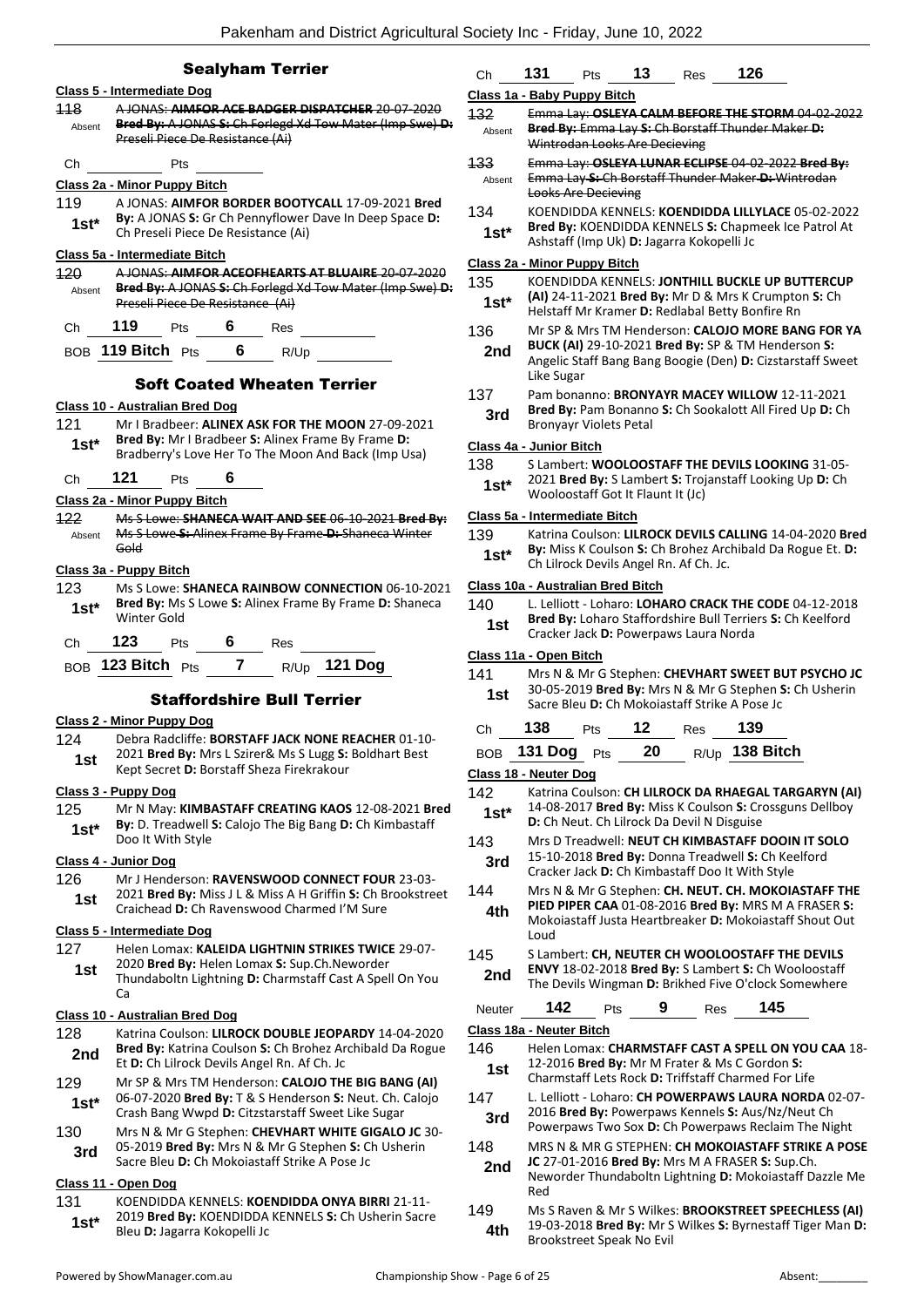| Neuter | 146              | <b>Pts</b> | -9 | <b>Res</b> | 148          |
|--------|------------------|------------|----|------------|--------------|
|        | BNOB 142 Dog Pts |            | 13 |            | R/Up 145 Dog |

## Welsh Terrier

#### **Class 1a - Baby Puppy Bitch**

150 MRS S. & MR C. DUFF: **AIREWOOD SWEET ILLUSION** 10-01- 2022 **Bred By:** Mrs S. & Mr C. DUFF **S:** Ch. Warratah The Swashbuckler **D:** Airewood Living Doll Absent

## **Class 5a - Intermediate Bitch**

151 Mrs S. & Mr C. Duff: **AIREWOOD ADDICTED TO LOVE** 19-01- 2020 **Bred By:** Mrs S. & Mr C. Duff **S:** Ch. Waratah The **1st**\* 2020 **Bred By:** Mrs S. & Mr C. Duff S. G. Swashbuckler **D:** Airewood Living Doll

BOB-Ch **151 Bitch** Pts **6**

### West Highland White Terrier

#### **Class 10 - Australian Bred Dog**

- 152 Rhonda Weber: **AUST SUPREME CH TARRILLI WATCH AND ACT** 23-12-2018 **Bred By:** Mrs R Weber **S:** Tarrilli Steppin Out **D:** Tarrilli Sleigh Bells Absent
- BOB-Ch Pts

## Group 2 - Specials

- **Best 131 Staffordshire Bull Terrier** Pts: 25 KOENDIDDA KENNELS: KOENDIDDA ONYA BIRRI **R/Up 151 Welsh Terrier** Pts: 15 Mrs S. & Mr C. Duff: AIREWOOD ADDICTED TO LOVE **Baby 110 Jack Russell Terrier** Ms B McDonough: Benmeigle Panache **Minor 135 Staffordshire Bull Terrier** KOENDIDDA KENNELS: JONTHILL BUCKLE UP BUTTERCUP (AI) **Puppy 123 Soft Coated Wheaten Terrier** Ms S Lowe: Shaneca Rainbow Connection **Junior 138 Staffordshire Bull Terrier** S Lambert: Wooloostaff The Devils Looking **Inter 151 Welsh Terrier** Mrs S. & Mr C. Duff: AIREWOOD ADDICTED TO LOVE **Aus Br 109 Fox Terrier (Smooth)** Ms R Price-Killeen: ECIRP SIMPLY THE BEST **Open 131 Staffordshire Bull Terrier** KOENDIDDA KENNELS: KOENDIDDA ONYA BIRRI Neuter **Best 142 Staffordshire Bull Terrier**
- Pts: 13 Katrina Coulson: CH Lilrock Da Rhaegal Targaryn (AI) **R/Up 145 Staffordshire Bull Terrier** S Lambert: CH, Neuter CH Wooloostaff The Devils Envy

| Finish | Absent |  |  |
|--------|--------|--|--|
|--------|--------|--|--|

## Group 3 - Gundog Group

## Mrs Maria Cave (VIC)

Start Time:

## Bracco Italiano

#### **Class 10 - Australian Bred Dog**

153 Charlene Allan: **CH. BICERIN CARAVAGGIO (AI)** 05-05-2019 **Bred By:** Ms R Frew **S:** Fausto Compatriota Di Bonfini **D: 1st<sup>\*</sup>** Bred By: MS R F<br>Bicerin Arianna

## Ch **153** Pts **6**

**Class 5a - Intermediate Bitch**

154 Charlene Allan & Moloscyg Kennels: **CH. MOLOSCYG ANDROMEDA** 19-08-2020 **Bred By:** Moloscyg Kennels **S:**  Ch. Hipoint My Fathers Kiss **D:** Moloscyg Livinia **1st\***

## Ch **154** Pts **6**

BOB **153 Dog** Pts **7** R/Up **154 Bitch**

**Class 18a - Neuter Bitch**

155 R Sloan, J Eggleton: **CH HIGAIT ARIA CA ET** 11-06-2017 **Bred By:** Higait **S:** Rom Ch Polcevera's Eros (Imp Ita) **D:** Ch **1st<sup>\*</sup> By:** Higalt S: Ron<br>Hipoint Beatrice

BNOB **155 Bitch** Pts **6** R/Up-Res

## **Brittany**

**Class 3 - Puppy Dog** 156 C Moya: **GRANDESPRIT CALANQUES DU SUD** 04-08-2021 **Bred By:** C Moya **S:** Britabuhom Rihan **D:** New York Des Esprits Voyageurs Absent

## Ch Pts

- **Class 1a - Baby Puppy Bitch**
- 157 Cynthia Toohey: **GRANDESPRIT CHATEAU CHANTILLY** 29- 12-2021 **Bred By:** C Moya **S:** Ch.Mystere Des Bretons
	- **1st** 12-2021 **Brea By:** C MOya **S:** Ch.Mystere Des Bretor<br>Carlesiens [Imp Fra] **D:** Grandesprit Memphis Belle

**Class 10a - Australian Bred Bitch**

- 158 C Moya: **GRANDESPRIT MEMPHIS BELLE** 22-03-2020 **Bred By:** C Moya **S:** Britabuhom Khwaja **D:** Swiss Ch Ch Riverreed **1st<sup>\*</sup> by:** C IVIOYA<br>Black Magic
- Ch **158** Pts **6**
- BOB **158 Bitch** Pts **6** R/Up

## Cocker Spaniel

### **Class 3 - Puppy Dog**

- 159 BRITEBAY KENNELS: **BRITEBAY WILLIAM TELL** 14-06-2021 **Bred By:** Britebay Kennels **S:** Ch Britebay Bobby Crocker **D: 1st\*** Bred By: Britebay Kennels<br>Britebay Double Take (Ai)
- 160 DR GILLIAN ROBINSON: **ROBMOND MIDNIGHT RUNNER** 23-07-2021 **Bred By:** DR GILLIAN ROBINSON **S:** Ch Robmond 2nd 23-07-2021 Bred By: DR GILLIAN ROBINSON S: 0<br>Luna Argentum D: Robmond Time Machine (Ai)

#### **Class 10 - Australian Bred Dog**

161 MR & MRS A O'KEEFE: **AUST. CH. GLENAYDEN FROZEN SODA** 26-10-2020 **Bred By:** MR & MRS A O'KEEFE **S:**  Charbonnel Whisky 'N' Soda (Imp.Uk) **D:** Ch. Glenayden Frozen Image **1st\* Class 11 - Open Dog** 162 Mr G & Mrs M. Baxter: **CH. GLENBRIAR ROYAL COMMAND** 28-11-2017 **Bred By:** Mrs S. M McFadden **S:** Uk. Sh. Ch. **1st** Let Later Let Later **1st Let Later By:** Write St. Will McFadden St. UK. Sn. Cn. **1st 25**<br>**1st \*** Kyna Albert Tatlock (Imp Uk) **D:** Ch Glenbriar Thats Amore

|               |            |     | $\frac{1}{2}$  |  |
|---------------|------------|-----|----------------|--|
| Ch <b>161</b> | <b>Pts</b> | - 9 | Res <b>159</b> |  |

## **Class 1a - Baby Puppy Bitch**

- 163 MR & MRS A O'KEEFE: **GLENAYDEN BLACKBERRY GIN** 03- 01-2022 **Bred By:** MR & MRS A O'KEEFE **S:** Charbonnel
	- Whisky N Soda (Imp.Uk) **D:** Glenayden Cattier **1st\***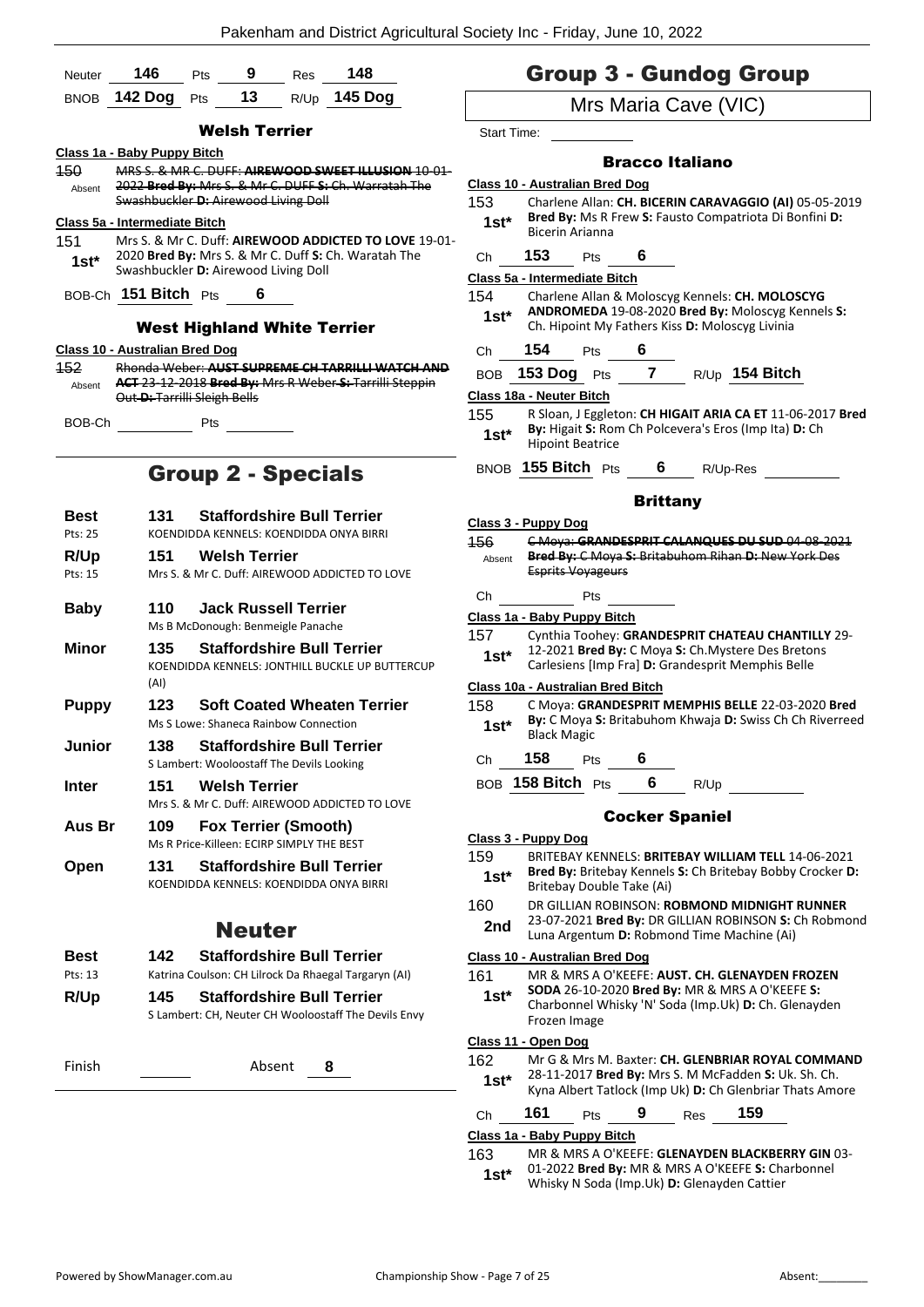#### **Class 2a - Minor Puppy Bitch**

164 DR GILLIAN ROBINSON: **ROBMOND LUNA INAMORATA** 07- 11-2021 **Bred By:** DR GILLIAN ROBINSON **S:** Ch Robmond Silver Cloud (Ai) **D:** Ch Robmond Luna Antigua **1st\***

#### **Class 3a - Puppy Bitch**

- 165 DR GILLIAN ROBINSON: **ROBMOND BLADE RUNNER** 23-07- 2021 **Bred By:** Dr Gillian Robinson **S:** Ch Robmond Luna Argentum **D:** Robmond Time Machine (Ai) **2nd**
- 166 Mrs Maureen Wade: **MURRANGOWAR FAITH IN CLOUDS** 10-08-2021 **Bred By:** Mrs Maureen Wade **S:** Robmond **1St 10-08-2021 Brea By:** Mrs Maureen wade **S:** Robmo<br>Silver Cloud **D:** Murrangowar Sounds Of Silence (Ai)

#### **Class 5a - Intermediate Bitch**

167 MR & MRS A O'KEEFE: **AUST. CH. GLENAYDEN SODA INK** 26-10-2020 **Bred By:** MRS A O'KEEFE **S:** Charbonnel Whisky 'N' Soda (Imp.Uk) **D:** Ch. Glenayden Frozen Image **A**bsent

| Ch | $166$ Pts | 8 | Res | - 165                           |
|----|-----------|---|-----|---------------------------------|
|    |           |   |     | BOB 161 Dog Pts 12 R/Up 159 Dog |

#### Cocker Spaniel (American)

### **Class 5 - Intermediate Dog**

168 MALLORENE KENNELS: **CH AZEL THE HUSTLER CALLS** 25-10- 2019 **Bred By:** AZEL KENNELS **S:** Dan Ch. No Uch. Prt Ch, Se Ch. Am Ch. C.I.B. Sup Ch. Azel Always Bet On The Black **D:**  Ch Azel La Chienne Noire **1st\***

#### **Class 10 - Australian Bred Dog**

- 169 H. A. Pereyra & T. Smith: **SHARNBRAE LA LAKERS** 04-02-
- 2020 **Bred By:** Mrs H PEREYRA **S:** Ch Ltrend Walking In **1st** 2020 **Brea by:** INITS H PERETRA **3:** Ch Lifend Wa<br>Memphis **D:** Ch Highgatte Busy Being Fabulous

#### **Class 11 - Open Dog**

170 E Smith K Hollingworth P Grutzner: **AM CH/AUST SUPREME CH SCOTTFREE WIZARD OF WALL STREET (IMP USA)** 28-03- 2017 **Bred By:** Dr Scott Goldberg **S:** Am Ch Riverwood Rendezvous At Silverhall **D:** Am Grd Ch Silverhall Salem **Witch** Absent

Ch **168** Pts **7** Res **169**

#### **Class 1a - Baby Puppy Bitch**

171 E Murphy: **ELRITZ SACRED BLUE ROSE** 11-12-2021 **Bred By:** E Murphy **S:** Sharnbrae La Lakers **D:** Highgatte Fly Me To **1st**\* **E** Murphy:<br>The Moon

#### **Class 2a - Minor Puppy Bitch**

172 Elizabeth Smith: **HIGHGATTE REBEL YELL** 23-09-2021 **Bred By:** Elizabeth Smith **S:** Sunfire Dallas Cowboy **D:** Aust Ch Highgatte Rich And Famous Absent

#### **Class 4a - Junior Bitch**

173 Deborah Alford-Kerr: **QUIRENTIA MISS HUDDY** 22-05-2021 **Bred By:** Deborah Alford-kerr **S:** Supreme Champion Staryanks Hall Of Fame **D:** Australian Champion Quirentia Where'S Norma Absent

#### **Class 5a - Intermediate Bitch**

174 Helen Pereyra: **SHARNBRAE ANNE OF GREEN GABLES** 04- 02-2020 **Bred By:** Exhibitor **S:** Ch. Lteebd Walking In **1st** 02-2020 Bred By: Exhibitor S: Ch. Lteebd Walkir<br>Memphis D: Ch. Highgatte Busy Being Fabulous

| Д<br>- - | ເຮ<br>$\overline{\phantom{a}}$ | es<br>__ |
|----------|--------------------------------|----------|
|----------|--------------------------------|----------|

| R/Up 174 Bitch<br>BOB 168 Dog Pts |  |  |  |  |  |
|-----------------------------------|--|--|--|--|--|
|-----------------------------------|--|--|--|--|--|

## English Setter

## **Class 18a - Neuter Bitch**

- 175 S NATOLI: **CH SAPPERSET SPECIAL OPERATIONS** 08-03- 2017 **Bred By:** Exh **S:** Grand Ch Aldersett Fields Of Gold **D: 1st**\* <sup>2017</sup> Brea By: EXN S: Grand St
- BNOB **175 Bitch** Pts **6**

## English Springer Spaniel

## **Class 2 - Minor Puppy Dog**

- 176 Mr V McPhee: **KINSHERAN FIDELIO** 24-10-2021 **Bred By:** Mr V McPhee **S:** Sup. Ch. Kinsheran Ferrando **D:**
- **1st**\* Mr V McPhee S: Sup. Ch. Ki<br>Glenkinchie Royal Whisper

#### **Class 10 - Australian Bred Dog**

- 177 Linda Ayres: **CH CARDHU BOYS TO MEN ( A.I)** 01-02-2017 **Bred By:** Jan Waite **S:** Ch Wongan Cj Dennis **D:** Ch Cardhu **1st\* Brea By:** Jan Walt
- Ch **177** Pts **7** Res **176**

```
Class 11a - Open Bitch
```
178 Mr V McPhee: **KINSHERAN SIMPLY IRRESISTIBLE** 26-09- 2018 **Bred By:** Mr V McPhee **S:** Grand Ch Kinsheran Rich Pickings **D:** Ch, Kinsheran Etta James Absent

Ch Pts

BOB **177 Dog** Pts **7** R/Up **176 Dog**

#### Field Spaniel

#### **Class 3a - Puppy Bitch**

- 179 J L Morrison: **FAYEMOR ONE FINE DAY** 22-06-2021 **Bred By:** JL Morison **S:** Ch Shevington Ovrlks Rowan **D:** Ch Killara
- **1st\*** By: JL Morison S: Ch Shevington Ovriks Row<br>New Day At Fayemor (Imp Usa) Ratn Td Rn

#### **Class 4a - Junior Bitch**

- 180 Mrs C & Mr J Webster: **LONGBOURN LADY GALADRIEL** 10-
	- 03-2021 **Bred By:** Mrs C & Mr J Webster **S:** Ch Meadowbriar **1st**\* 03-2021 **Bred By:** Mrs C & Mr J Webster S: C<br>Prepare To Die **D**: Ch Birdrise Aelin Fireheart
- BOB-Ch **179 Bitch** Pts **7** R/Up-Res **180 Bitch**

#### **Class 18 - Neuter Dog**

- 181 June Trent: **NEUTER CHAMP MEADOWBRIAR HUMPHREY BOGART TD CA** 22-12-2014 **Bred By:** Meadowbriar **S:**  Blackbriars Perigee Orbit **D:** Meadowbriar Miss Georgiana **1st\***
- BNOB **181 Dog** Pts **6** R/Up-Res

## Flat Coated Retriever

- **Class 2a - Minor Puppy Bitch**
- 182 Miss Samara Hinton: **PEPPATREE DOWN THE RABBIT HOLE** 05-11-2021 **Bred By:** Kirsty Blair **S:** Flatterhaft Music Of The Night (Swe) **D:** Ch. One Shining True Hero Cd Re Nrd Ora (Swe) Absent

## **Class 3a - Puppy Bitch**

183 R Williams: **INJITALI TOBLERANI SYDNEY** 06-09-2021 **Bred By:** R Williams **S:** Ch Poweron Bag Full Of Silly **D:** Gr Ch **1st\* By:** R Williams S: Ch Power hightali Treasure Seeker

#### **Class 5a - Intermediate Bitch**

184 R Williams: **CH INJITALI FOREVER YOUNG (AI)** 05-08-2020 **Bred By:** R Williams **S:** Almanza Secret Of Success **D:** Gr Ch **1st\*** Bred By: R Williams S: A lnjitali Treasure Seeker

BOB-Ch **183 Bitch** Pts **7** R/Up-Res **184 Bitch**

- **Class 2 - Minor Puppy Dog**
- 185 Mrs B & Mr C Walter: **CANAWINDRA FREE & EASY** 04-11- 2021 **Bred By:** Mr M & Mrs F Park **S:** Canawindra Roll The **1st**\*  $2021$  prea by: IVIT IVI & MITS F Park S:<br>Dice D: Canawindra Over The Moon

#### **Class 3 - Puppy Dog**

186 M J & F L Park: **CANAWINDRA RISE TO TH OCCASION** 15- 11-2021 **Bred By:** M J & F L Park **S:** Canawindra Over And **1St**\* 11-2021 **Bred By:** M J & F L Park **S:** Canawindra Ove<br>Over Again **D:** Grand Ch Canawindra Buck N A Half0

#### **Class 10 - Australian Bred Dog**

- 187 Barbara & Chris Walter: **CANAWINDRA MAKE MY DAY** 15- 02-2020 **Bred By:** Mr M & Mrs F Park **S:** Ch Canawindra
- **1st**\* U2-2020 **Bred By:** Mr M & Mrs F Park **S:** Cn Canawindra Good Times Ahead **D:** Ch Canawindra See The Best In Me

#### **Class 11 - Open Dog**

- 188 Barbara & Chris Walter: **CH CANAWINDRA ROLL THE DICE**
	- 26-04-2018 **Bred By:** Mr M & Mrs F Park **S:** Ch. Brysnif I Did **1st**\* 26-04-2018 **Bred By:** Mr M & Mrs F Park **S:** Ch. Bryshif It My Way **D:** Grand Ch. Canawindra Rock N And Rollin

## Ch **188** Pts **9** Res **186**

## **Class 2a - Minor Puppy Bitch**

189 M J & F L Park: **CANAWINDRA RISE AND SHINE** 15-11-2021 **Bred By:** M J & F L Park **S:** Canawindra Over And Over Again **1st Died by:**  $W$  J & F L Fark **3.** Canawind

- German Shorthaired Pointer
-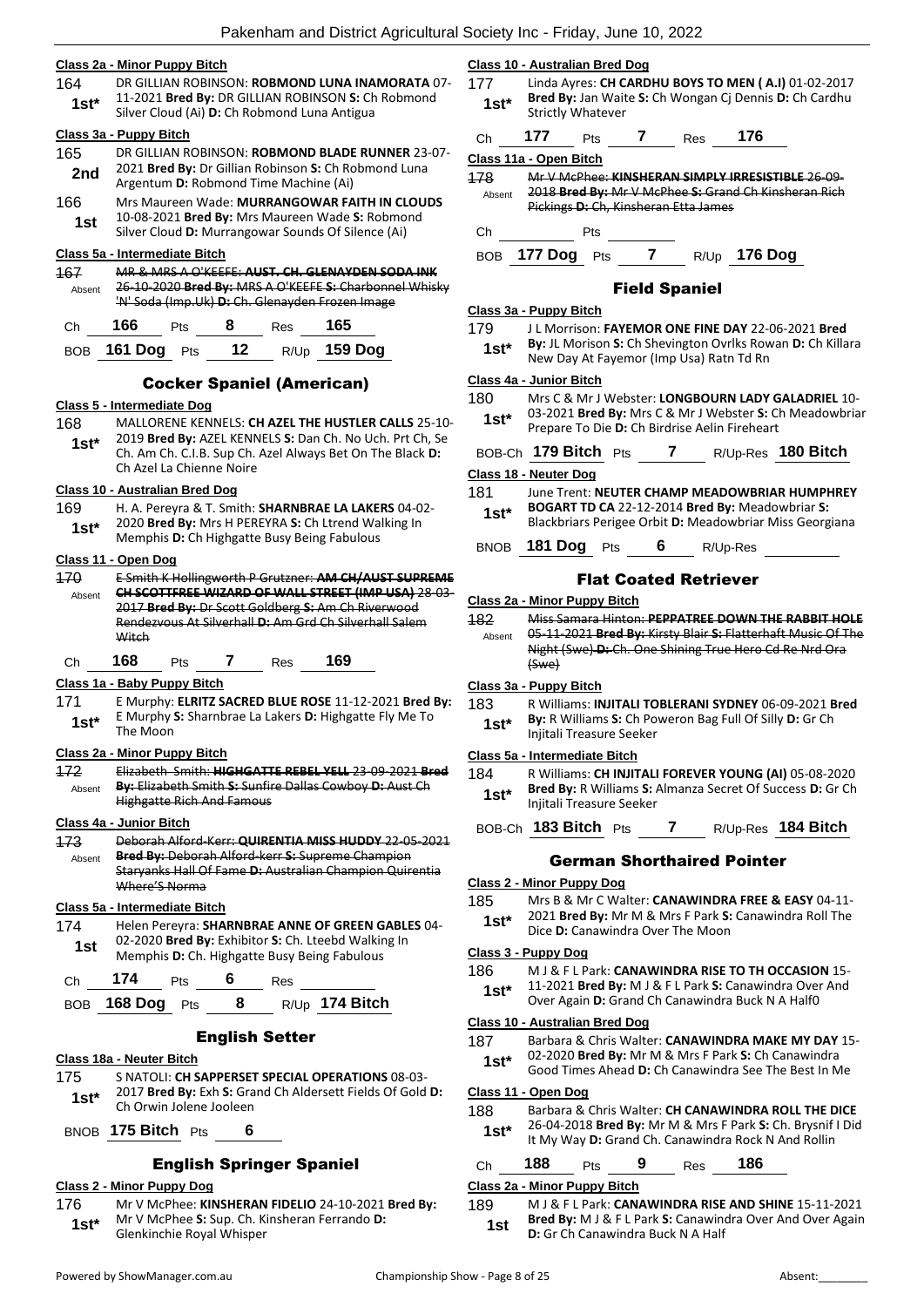|  | Class 11a - Open Bitch |  |
|--|------------------------|--|
|  |                        |  |

- 190 Barbara & Chris Walter: **CH CANAWINDRA OVER THE**
- **MOON** 11-04-2019 **Bred By:** Mr M & Mrs F Park **S:** Ch Canawindra Good Times Ahead **D:** Ch Canawindra See The Best In Me **1st**

| Ch | <b>190</b> Pts 7 |      | Res 189 |                |
|----|------------------|------|---------|----------------|
|    | BOB 188 Dog Pts  | - 11 |         | R/Up 190 Bitch |

## German Wirehaired Pointer

- **Class 5 - Intermediate Dog** 191 Ellis/Bank: **AUST CH HOTWYR PAYBACKS A BEACH (AI)** 03- 09-2020 Bred By: Ellis/bank S: Aust Ch Outwitllemate L And Load **D:** Aust Ch Hotwyr I'M Fab Boo Lush Absent **Class 11 - Open Dog** 192 Ellis/Bank: **AUST GR CH HOTWYR BIZNIZ CLASS** 26-10-2014 **Bred By:** Ellis/Bank **S:** Aust Gr Ch Hotwyr Big Bang Theory **D:**  Aust Gr Ch Hotwyr No Bizniz Like Show Bizniz Absent Ch Pts Res **Class 10a - Australian Bred Bitch** 193 Ellis/Bank: **AUST CH HOTWYR BEACH PLEASE (AI)** 03-09- 2020 **Bred By:** Ellis/Bank **S:** Aust Ch Outwitllemate Lock And Load **D:** Aust Ch Hotwyr I'M Fab Boo Lush Absent **Class 11a - Open Bitch** 194 Ellis/Bank: **AUST CH HOTWYR I'M FAB BOO LUSH** 22-03- 2018 **Bred By:** Dempster/Bank **S:** Aust Ch Hotwyr Once You Go Black **D:** Aust Gr Ch Hotwyr Here Comes Honey Boo Boo Absent Ch Pts Res BOB Pts R/Up Golden Retriever **Class 1a - Baby Puppy Bitch** 195 Christine Pulis: **WAKUNPA MOULIN ROUGE** 18-12-2021 **Bred By:** Christine Pulis **S:** Goldshyne All Eyes On Me **D:**  Fernfall The Sound Of Music Absent **Class 2a - Minor Puppy Bitch** 196 Christine Pulis: **FERNFALL STRIKE A POSE** 05-11-2021 **Bred**
- **By:** Jane Fall **S:** Goldshyne Back To The Future **D:** Fernfall Fly Me To The Moon Absent

## **Class 3a - Puppy Bitch**

197 P & D BRISTOW: **EMPEROSGOLD TARRALEAH** 18-09-2021 **Bred By:** EMPEROSGOLD **S:** Dobro Nightwatch **D:**  Emperosgoldwildflower Absent

## **Class 11a - Open Bitch**

198 P & D BRISTOW: **EMPEROSGOLD WILDFLOWER (AI)** 04-09- 2017 **Bred By:** DL & PA BRISTOW **S:** Ch. Acacian Special **1st**\*  $2017$  prea by: DE & PA BRISTOW S: Ch. A Event D: Emperosgold Fifty Shades Freed

BOB-Ch **198 Bitch** Pts **6** R/Up-Res

## Gordon Setter

**Class 11 - Open Dog**

- 199 E Joseph &j Stewart: **AUST CH TRISETER CELTIC YEOMAN OF BRODRUGGAN AI** 17-01-2019 **Bred By:** Triseter **S:** Am Aust Nz Ch Sutherland Hallmark Imp Usa **D:** Aust Ch Triseter Celtic Quest Absent
- Ch Pts

**Class 2a - Minor Puppy Bitch**

200 S M Natoli: **KEMSLEY SECRET ADMIRER** 27-11-2021 **Bred By:** Exhibitor **S:** Ch Charnnah Marc Inthe Dark **D:** Ch **1st\* by:** Exhibitor **5:** Charnhal Kemsley Singular Sensation

### **Class 4a - Junior Bitch**

201 Mr J Moore & Miss K Orr: **SETTMORE LETS PLAY BABY** 20- 12-2020 **Bred By:** Exh **S:** Sup Ch Triseter Celtic Playboy (Ai) **1st**\* **Digital L2-2020 Brea by:** Exhipsion Triseter Celtic Playbor **D:** Aust Ch Triseter Celtic Yankee Of Brodruggan (Ai)

| Ch. | - 201             | <b>Pts</b> | Res | - 200          |
|-----|-------------------|------------|-----|----------------|
|     | BOB 201 Bitch Pts |            |     | R/Up 200 Bitch |

## Hungarian Vizsla

### **Class 5 - Intermediate Dog**

202 D Stewart & S Bassett: **CH. SAMBARIDGE SOUTHERN JIM** 21-11-2020 **Bred By:** S Gibson **S:** Ch. Romkiah Kuparr Et. **D:**  Pelerosso Novella **1st\***

#### **Class 11 - Open Dog**

203 A. Pali: **HUBERTUS YOU THINK SO** 18-06-2017 **Bred By:** Agnes Pali **S:** Ch Hubertus Top Draw (Ai) **D:** Hubertus **1st**\* Agnes Pall **5:**<br>Glamour Girl

Ch **203** Pts **7** Res **202**

### **Class 1a - Baby Puppy Bitch**

204 Mr T & Mrs L Brooks: **BROZAK ULTIMATE VICTORY** 01-03- 2022 **Bred By:** Mr T & Mrs L Brooks **S:** Magyar Karmas **1st**\* 2022 **Brea By:** IVIF 1 & MITS L Brea Dictory **D:** Magyar Nu Diamond

#### **Class 4a - Junior Bitch**

- 205 A. Pali: **HUBERTUS EXCLUSIVE DEAL** 02-02-2021 **Bred By:** A. **1st**\* Pali S: Sup Ch Hubertus The Real Deal (Ai) **D:** Ch Hubertus Talk Of The Town
- Ch **205** Pts **6**

BOB **203 Dog** Pts **8** R/Up **205 Bitch**

## Irish Setter

### **Class 1 - Baby Puppy Dog**

- 206 Mr LG & Mrs AM Hearn: **PENDORIC TOUCH OF** 
	- **MEADOWLARKS (AI)** 18-12-2021 **Bred By:** Mr LG & Mrs AM Hearn **S:** Am Ch Meadowlark's Fire N Rain **D:** Aust Ch Eirean Waiting For Me (Ai) **1st\***

## **Class 4 - Junior Dog**

- 207 Jayne stewart: **BRODRUGGAN FRENCH CONNECTION** 28-
- 03-2021 **Bred By:** Jayne stewart **S:** Eirean Time After Thyme **1st**\* U3-2021 **Bred By:** Jayne stewart **5:** Eirer<br>D: Ch Brodruggan Moonlight Serenade

#### **Class 5 - Intermediate Dog**

- 208 Jan Robinson: **JASPEREL MUDDY WATERS** 12-10-2020 **Bred**
- **By:** Jan Robinson **S:** Eireannmada Patch Of Blue **D:** Grand Ch **1st\* By:** Jan Robinson **5:** Eireannmand **1st\*** Jasperel Divine Contravention

## **Class 11 - Open Dog**

- 209 Mrs Diane Anderson: **AUST. CH. EIREAN IN TO MY ARMS** 
	- **(AI)** 12-10-2018 **Bred By:** Mrs D Anderson **S:** Int Ch Pendoric **1st\* All** 12-10-2018 **Bred By:** Mrs D Anderson **S:**<br>Perfect Thyming **D:** Aust Ch Eirean Addiction

| Ch | 209 | Pts | 8 | Res | 207 |
|----|-----|-----|---|-----|-----|
|    |     |     |   |     |     |

**Class 5a - Intermediate Bitch**

- 210 Jan Robinson: **JASPEREL HOLEY MOLEY** 12-10-2020 **Bred**
- **By:** Jan Robinson **S:** Eireannmada Patch Of Blue **D:** Grand Ch **1st by:** Jan Robinson **5:** Eireannman **1st** Jasperel Diving Contravention

### **Class 10a - Australian Bred Bitch**

211 Mr L & Mrs AM Hearn: **AUST CH EIREAN WAITING FOR ME (AI)** 12-10-2018 **Bred By:** Mrs D Anderson **S:** Int Ch Usa Can **1st**\* **CAI)** 12-10-2018 **Bred By:** Mrs D Anderson **S:** Int Cn Usa C<br>**1st\*** Ch Pendoric Perfect Thyming **D:** Ch Eirean Addiction (Ai)

| $Ch$ 211        | <b>Pts</b> |    | Res <b>210</b> |                  |
|-----------------|------------|----|----------------|------------------|
| BOB 209 Dog Pts |            | 10 |                | $R/Up$ 211 Bitch |

## Labrador Retriever

### **Class 5 - Intermediate Dog**

- 212 Hugh B Vardon: **MORNDEW TOM SAWYER (AI)** 26-08-2020 **Bred By:** Hugh B Vardon **S:** Am.Ch.Devonshire Huckleberry
	- **1st Brea by:** Hugh B Vardon S: Am.Ch.Devons<br>Finn (Usa) **D:** Morndew Grace And Favour

## **Class 10 - Australian Bred Dog**

- 213 MISS. R. BROCK: **AUST. CH. DIACAS PHANTOMS BACK** 
	- **ATOLRICK** 11-10-2018 **Bred By:** MISS R. BROCK **S:** Aust. Ch Cambewarra Spending Up **D:** Aust. Ch Highstarr A Lady She Is **1st\***

## Ch **213** Pts **7** Res **212**

**Class 2a - Minor Puppy Bitch**

214 Hugh B Vardon: **MORNDEW DATE WITH DESTINY** 16-11- 2021 **Bred By:** Hugh B Vardon **S:** Int Ch Avalanche **1st**\* 2021 **Bred By:** Hugh B Vardon S: Int Ch Avalanc<br>Kreuzberg (Pol) **D:** Morndew Grace And Favour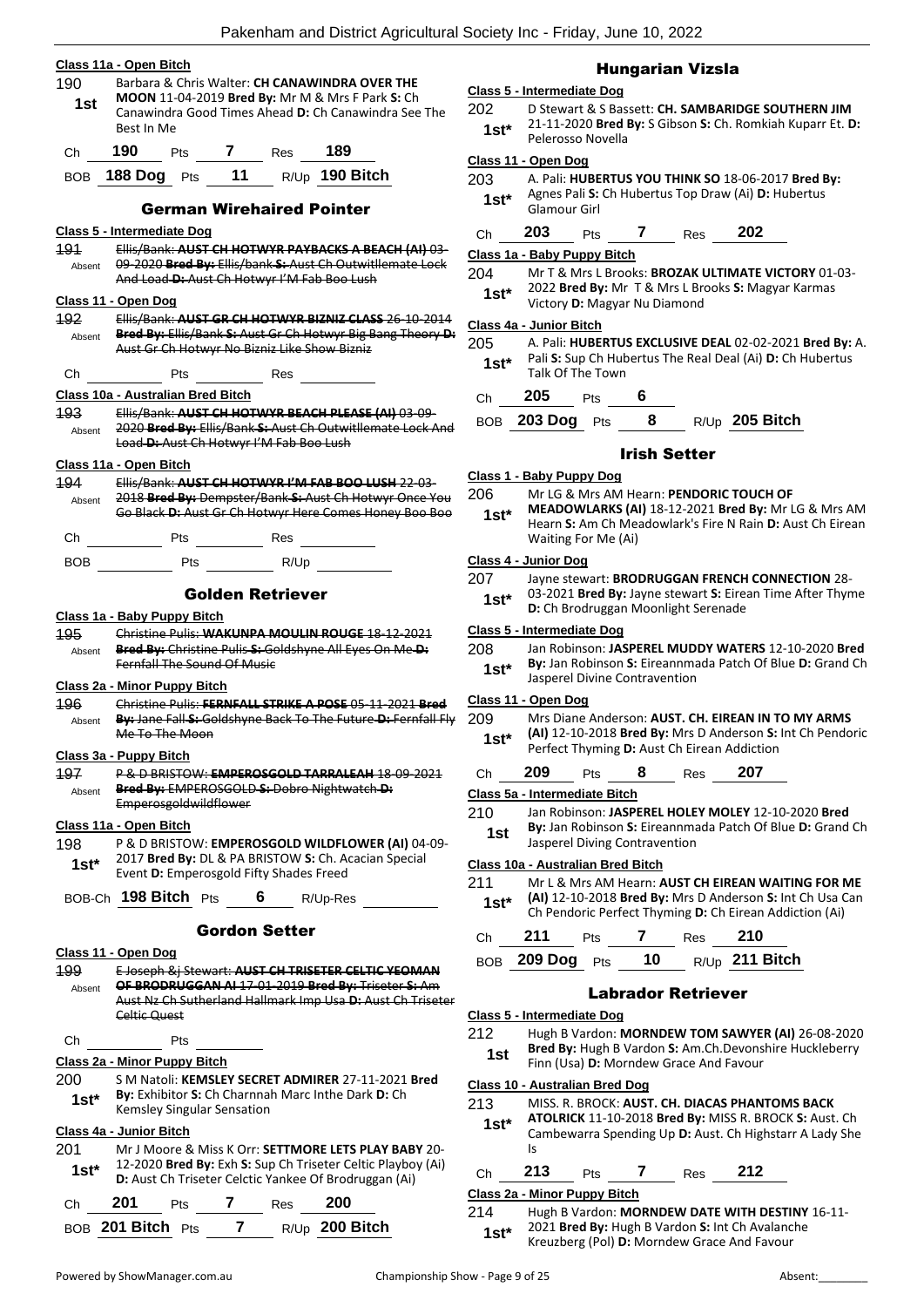#### **Class 4a - Junior Bitch**

215 MISS. R. BROCK: **DIACAS REAL DEAL FOR OL RICK** 31-01- 2021 **Bred By:** MISS R. BROCK **S:** Aust Ch. Cambewarra **1st**\* 2021 Bred By: MISS R. BROCK S: Aust Ch. Cambe<br>Spending Up D: Aust. Ch. Highstarr A Lady She Is

#### **Class 5a - Intermediate Bitch**

216 Guy Spagnolo: **DRIFTWAY MY MAGIC CHARM** 03-12-2020 **Bred By:** Guy Spagnolo **S:** Ch Driftway Super Mario **D:** Ch **1st\* Driftway Ultimate Player 1st\* Driftway Ultimate Player** 

#### **Class 10a - Australian Bred Bitch**

217 Hugh B Vardon: **MORNDEW SAPHIRE MOON (AI)** 11-06- 2019 **Bred By:** Hugh B Vardon **S:** Driftway Blueprint **D: 1st 2019 brea by:** Hugh B varing the Morndew Paris With Love

| C <sub>h</sub> | 216               | <b>Pts</b> | 9  | Res | 217            |
|----------------|-------------------|------------|----|-----|----------------|
|                | BOB 216 Bitch Pts |            | 11 |     | $R/Up$ 213 Dog |

#### Nova Scotia Duck Tolling Retriever

#### **Class 5 - Intermediate Dog**

- 218 Mr I & Mrs A Blainey: **CH LIDLRIVA ARCHIE SEEDOO** 23-11- 2019 **Bred By:** Ms E Simon **S:** Aprilraine Gundiguy Skoda Rrd **1st**\* 2019 **Bred By:** MS E Simon S<br>**D:** Lidlriva Missaquash Nala
- Ch **218** Pts **6**

### **Class 4a - Junior Bitch**

- 219 Mrs J & Mr L Carroll: **AUST CH. NOVAFUSION TWINKLE TWINKLE** 08-05-2021 **Bred By:** Roberta Vizler-Strmecki **S:**  Ch Ximinez Red Eclipse **D:** Ch Skyesong Wouldn't It Be Loverly Rn **1st\***
- Ch **219** Pts **6**

BOB **218 Dog** Pts **7** R/Up **219 Bitch**

#### Pointer

#### **Class 5 - Intermediate Dog**

220 Gerald J Munro: **CH ONPOINT A CLASS ACT** 31-10-2020 **Bred By:** Gerald J Munro **S:** Ch Tyeanbo Lemoncello **D:** Ch Tyeanbo Oh Me Oh My Absent

Ch Pts

### **Class 1a - Baby Puppy Bitch**

221 Gerald J Munro: **ONPOINT ALL EYES ON ME.** 28-02-2022 **Bred By:** Gerald J Munro **S:** Sup Ch Tyeanbo Take Another Look **D:** Ch Tyeanbo Oh Me Oh My Absent

## **Class 4a - Junior Bitch**

222 Mr R & Mrs K J Winters: **ABTEI ONE WAY OR ANOTHER** 12- 03-2021 **Bred By:** Mr R & Mrs K J Winters **S:** Sup Ch Tyeanbo Take Another Look **D:** Ch Abtei Its Alright **1st\***

#### **Class 10a - Australian Bred Bitch**

| 223    | Gerald J Munro: CH ONDOINT TELL IT LIKE IT IS AT |                |  |      |                                                       |  |  |
|--------|--------------------------------------------------|----------------|--|------|-------------------------------------------------------|--|--|
| Absent | ARYED(AI) 03-09-2020 Bred By: Gerald J Munro-S:  |                |  |      |                                                       |  |  |
|        |                                                  |                |  |      | Chesterhope Youve Been Played D: Ch Chesterhope Poker |  |  |
|        |                                                  | Face (Imp Nzl) |  |      |                                                       |  |  |
| C.h    | 222                                              | Pts            |  | Res  |                                                       |  |  |
|        | $ROB$ 222 Bitch $Pts$                            |                |  | R/Up |                                                       |  |  |

#### Weimaraner

#### **Class 2 - Minor Puppy Dog**

224 Mrs J. A. Angwin: **LUKEDOM KISS MY ACE** 06-11-2021 **Bred By:** Mrs S. Lawler & Mrs J. Grech. **S:** Ch. Terrae Incognitae **1st By:** Mrs S. Lawler & Mrs J. Grech. **S.** Ch. Terrae ii<br>Red Max (Imp Ita) **D**: Ch. Lukedom Strictly Taboo

#### **Class 3 - Puppy Dog**

| 225    | Bromhund Kennels: BROMHUND ANCHORMAN 24-08-                |
|--------|------------------------------------------------------------|
| Absent | 2021 Bred By: Bromhund Kennels S: Aust Ch Waldo At         |
|        | Bromhund Atria Cordis (Imp PI) D: Aust Ch Bromhund Idyllic |
|        | Izzv                                                       |

## Ch **224** Pts **6** Res

#### **Class 2a - Minor Puppy Bitch**

- 226 Bromhund Kennels: **BROMHUND BEEZ KNEES (AI)** 21-11- 2021 **Bred By:** Bromhund Kennels **S:** Zaidee Line Paparazzi (Imp Poland) **D:** Bromhund Hidden Agenda Absent
- 227 Nan Qu: **SILKWEI JOSEPHINE** 05-11-2021 **Bred By:** Nan Qu 1st\* S: Greyghost Esperacchius D: Ashlaren Princess Ping Ping

#### **Class 3a - Puppy Bitch**

| 228 | Anni Saul: BROMHUND ABSOLUTELY FABULOUS 24-08- |  |  |
|-----|------------------------------------------------|--|--|
|     |                                                |  |  |

2021 **Bred By:** BROMHUND WEIMARANERS **S:** Aust Ch Waldo At Bromhund By Artia Cordis (Imp Poland) **D:**  Bromhund Idyllic Izzy **1st\***

### **Class 11a - Open Bitch**

229 Nan Qu: **ASHLAREN PRINCESS PING PING** 03-01-2019 **Bred By:** Mrs E M Knox **S:** Ch. Ashlaren Archibalds Illusion **D:** Ch. Ashlaren Josephine Absent

| C <sub>h</sub> | - 228             | <b>Pts</b> | Res | - 227          |
|----------------|-------------------|------------|-----|----------------|
|                | BOB 228 Bitch Pts |            |     | R/Up 227 Bitch |

### Weimaraner (longhair)

#### **Class 5 - Intermediate Dog**

- 230 Anne haverkamp: **AUST.CH.WALDWIESE SAME BUT**
- **DIFFERENT** 07-11-2019 **Bred By:** Waldwiese kennels **S:**  Grand Ch. Waldwiese In A League Ofmy Own **D:** Ch. Waldwiese Let Th Force B Withu **1st\***

#### **Class 1a - Baby Puppy Bitch**

| 231    | Bromhund Kennels: BROMHUND EXOTIC TESS 14-01-2022       |
|--------|---------------------------------------------------------|
| Absent | Bred By: Bromhund Kennels-S:-Ts Ch T Ch Bromhund Knight |
|        | Rider Et D: Aust Ch Bromhund Gimmee Goose Bumps         |

## BOB-Ch **230 Dog** Pts **6**

## Welsh Springer Spaniel

#### **Class 10 - Australian Bred Dog**

- 232 MRS THERESA VAN EWYK: **CH. COCHAGWYN THE POWER** 
	- **OF ONE** 03-01-2017 **Bred By:** Mrs H. M. Eaves **S:** Grand. Ch. Maesgwyn King Of Hearts (Ai) Td **D:** Cochagwyn Just Do It Jdx. Sd. **1st\***

BOB-Ch **232 Dog** Pts **6**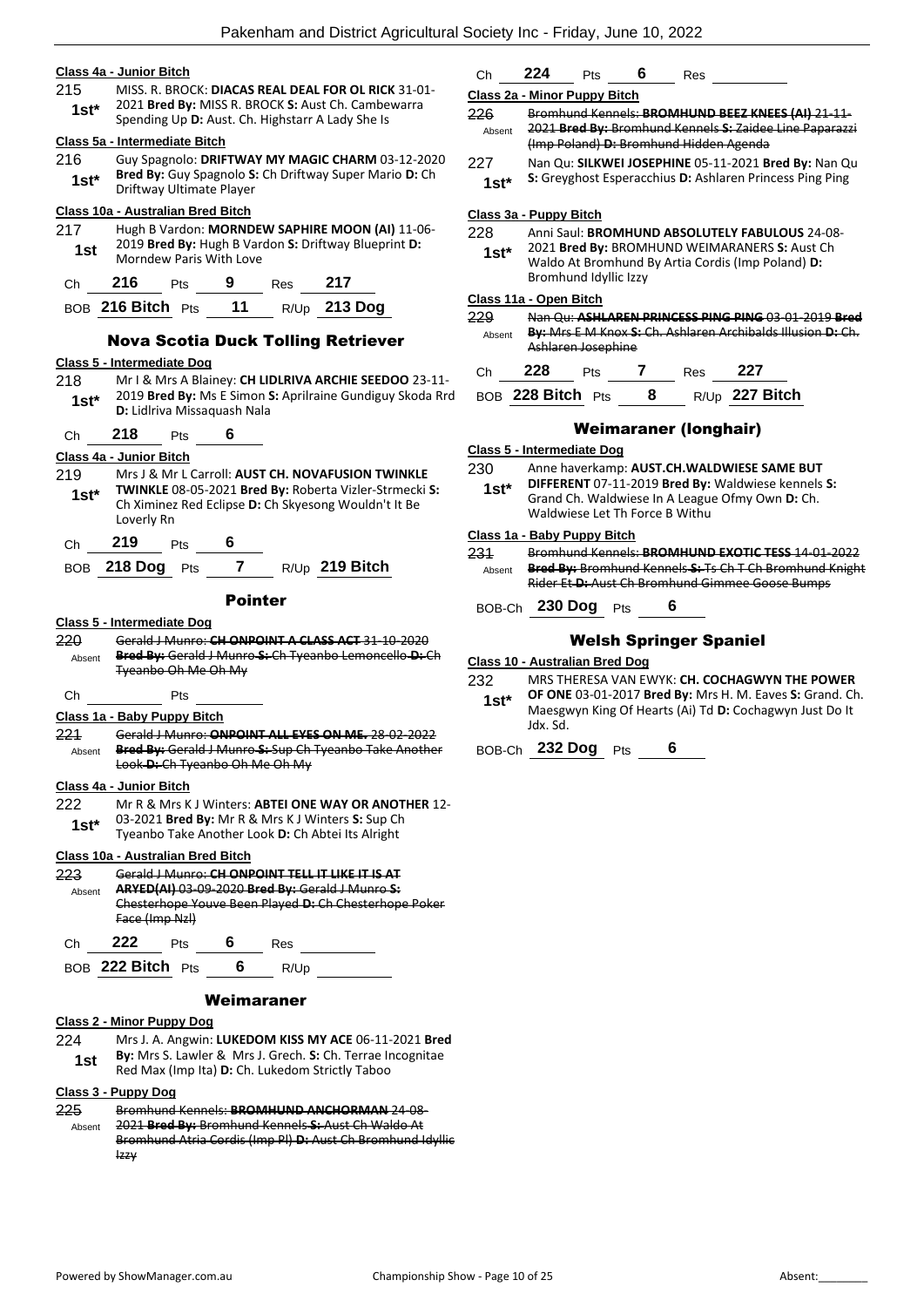## Group 3 - Specials

| Best           | 209 | <b>Irish Setter</b>                                                            |
|----------------|-----|--------------------------------------------------------------------------------|
| Pts: 25        |     | Mrs Diane Anderson: Aust. Ch. Eirean In To My Arms (AI)                        |
| R/Up           | 222 | <b>Pointer</b>                                                                 |
| Pts: 15        |     | Mr R & Mrs K J Winters: Abtei One Way Or Another                               |
| Baby           | 163 | <b>Cocker Spaniel</b>                                                          |
|                |     | MR & MRS A O'KEEFE: GLENAYDEN BLACKBERRY GIN                                   |
| Minor          | 176 | <b>English Springer Spaniel</b><br>Mr V McPhee: Kinsheran Fidelio              |
| <b>Puppy</b>   | 159 | <b>Cocker Spaniel</b><br>BRITEBAY KENNELS: BRITEBAY WILLIAM TELL               |
| <b>Junior</b>  | 222 | <b>Pointer</b><br>Mr R & Mrs K J Winters: Abtei One Way Or Another             |
| <b>Inter</b>   | 216 | <b>Labrador Retriever</b><br>Guy Spagnolo: Driftway My Magic Charm             |
| Aus Br         | 177 | <b>English Springer Spaniel</b><br>Linda Ayres: Ch Cardhu Boys To Men (A.I)    |
| Open           | 209 | <b>Irish Setter</b><br>Mrs Diane Anderson: Aust. Ch. Eirean In To My Arms (AI) |
|                |     | Neuter                                                                         |
| Best<br>Pts: 8 | 175 | <b>English Setter</b><br>S NATOLI: CH SAPPERSET SPECIAL OPERATIONS             |
|                |     |                                                                                |

|       | 175 English Setter                                   |
|-------|------------------------------------------------------|
|       | S NATOLI: CH SAPPERSET SPECIAL OPERATIONS            |
|       | 181 Field Spaniel                                    |
|       | June Trent: Neuter Champ Meadowbriar Humphrey Bogart |
| TD CA |                                                      |
|       |                                                      |
|       |                                                      |

Finish Absent **22**

## Group 4 - Hound Group

Mrs Jill Hocking (VIC)

Start Time:

### Afghan Hound

#### **Class 5 - Intermediate Dog**

233 Japhia Kennels: **CH ALAQADAR VENI VIDI VICI** 04-09-2020 **Bred By:** Adaqadar kennels **S:** Ch.Adaqadar Dog With No **1st\* Brea By:** Adaqadar Kennels **S:**<br>Name **D:** Adaqadar Tosca ( Ai)

### Ch **233** Pts **6**

#### **Class 10a - Australian Bred Bitch**

- 234 C & H Hamilton: **KJAVU KISS IT BETTER** 07-03-2019 **Bred By:** C & H Hamilton **S:** Grand Ch Kjavu Air Jordan **D:** Ch **2nd By:** C & H Hamilto
- 235 Mrs M & Mr A Storey: **CH DZUM BLUE ILLUSION** 02-03- 2020 **Bred By:** Mr P k & Mrs K E Frost **S:** Kjavu It Tells **D:**  1st\* 2020 Bred By: Mr P K & Mrs K E<br>Dzum Monkberry Moon Delight
- 236 Rebecca Rose: **CALAHORRA ENTENTE ATDOYEN** 04-06- 2019 **Bred By:** Wendye Slatyer **S:** Doyen Timefor Appalbob **3rd** 2019 Bred By: Wendye Slatyer S:<br>Attico D: Calahorra Doyenstrasse

| Ch | 235               | Pts | - 8 | Res | - 234               |
|----|-------------------|-----|-----|-----|---------------------|
|    | BOB 235 Bitch Pts |     | 9   |     | R/Up <b>233 Dog</b> |

## Azawakh

## **Class 10a - Australian Bred Bitch**

237 Ms Debra Huon: **JUMADABEY QANDRY** 28-04-2019 **Bred By:** Debra Huon **S:** Ch. Eidi N'amanar Ijatan (Imp Pl) **D:** Ch. Jumadabey Ovezzane Absent

|  | Class 11a - Open Bitch |  |
|--|------------------------|--|
|  |                        |  |

- 238 Ms Debra Huon: **CIB.SUP CH. IMIDIWAN AMALI (IMP POL)** 13-12-2016 **Bred By:** Kryszytof Nabialczyk **S:** Aulad Al Sahra's L'eguel **D:** Tigidit Wiluna(Imp It) **1st\***
	- BOB-Ch **238 Bitch** Pts **6** R/Up-Res

### Basset Hound

- **Class 1 - Baby Puppy Dog** 239 Bryan Mangelsdorf: **YARRAMBA CAUGHT ON FIRE** 05-01- 2022 **Bred By:** B Mangelsdorf **S:** Aust Ch Bassbarr Donald **2nd** 2022 **Bred By: B** Mangelsdorf **5:** Au Sutherland **D:** Yarramba Ciao Bella 240 Bryan Mangelsdorf: **YARRAMBA CAUGHT RED HANDED** 05- 01-2022 **Bred By:** B Mangelsdorf **S:** Aust Ch Bassbar Donald **1st** 01-2022 **Bred By:** B Mangelsdort **S:** Aust Cn B Sutherland ( Imp Uk ) **D:** Yarramba Ciao Bella 241 Mrs Jane Davey: **GOLDREIGN ARCHER (AI)** 13-12-2021 **Bred By:** Mrs J Davey **S:** Ch Beauchasseur Wotwomnwant **D:** Ch **3rd By:** MITS J Davey St Ch Beaut **Class 5 - Intermediate Dog** 242 Ms B Howell & Ms M Cooper: **CH. KAMAHI NEW SHERIFF 1st\* IN TOWN** 26-11-2020 **Bred By:** Exh **S:** Yarramba I Want It All **Direct** Ch. Kamahi Oh Darlin **Class 1a - Baby Puppy Bitch** 243 Bryan Mangelsdorf: **YARRAMBA CAUGHT ON CAMERA** 05- 01-2022 **Bred By:** B Mangelsdorf **S:** Aust Ch Bassbar Donald **1st**\* UL-2022 **Bred By:** B Mangelsdorf **S:** Aust Ch B<br>Sutherland ( Imp Uk ) **D:** Yarramba Ciao Bella BOB-Ch **242 Dog** Pts **6** Beagle **Class 4 - Junior Dog** 244 Miss J Lalor & Mr P Hissey: **AUS CH, AM CH FANTA'S BRAND FROM RUSSIA WITH LOVE (IMP USA)** 19-12-2020 **Bred By:** A KRYLOVA **S:** Rus Gr Ch, Ukr Ch, Ukr Jr Ch, Ar Ch, Geo Ch, Rus Jr Ch, Rus Ch Absolutely Spotless Heros **D:** Rus Ch Fanta'S Brand Ruffian Hearts Absent **Class 5 - Intermediate Dog** 245 Kezziah Kennels: **KEZZIAH AMERICAN PIE** 19-07-2020 **Bred By:** Kezziah Kennels **S:** Am Ch Am Gr Ch Aust Ch Red Americana Kempinski At Argyle (Imp Usa) **D:** Ch Kezziah Pumpkin Pie Absent 246 Mrs D Reid-Orr, Miss K & Mr G Orr: **CH ALMANZOR WIND ME UP WATCHME GO (AI)** 31-12-2019 **Bred By:** Exh **S:** Am Gchg Can Ch Merry Music Chains Of Love **D:** Ch Houndbrook Bumble Bee **1st\* Class 11 - Open Dog** 247 A Lenne: **CH OROBAY ANZAC SPIRIT** 11-11-2015 **Bred By:** Miss R Telfer **S:** Nz Ch & Ch Burnsdale Most Happy Fella **D: 1st**\* MISS R Telfer **5:** NZ Ch & Ch BU<br>Ch Tracjobea Bird Of Paradise Ch **246** Pts **7** Res **247 Class 1a - Baby Puppy Bitch** 248 Ms Marilyn Parise & Dawn Tschujasehenko: **DORNZ GOLDEN HARVEST MOON** 20-02-2022 **Bred By:** M Parise **S:**  Langrigg Sparks Will Fly **D:** Dornz Rmember Look To The Moon **1st\* Class 3a - Puppy Bitch** 249 Kezziah Kennels: **KEZZIAH MAD LOVE** 11-07-2021 **Bred By:** Kezziah Kennels **S:** Am Ch Am Gr Ch Ch Red Americana Kempinski At Argyle (Imp Usa) **D:** Ch Treeview Thats How We Roll Absent **Class 4a - Junior Bitch** 250 Miss J Lalor & Mr P Hissey: **CH HOUNSLEY HOW ABOUT NOW (AI) TSD** 05-02-2021 **Bred By:** Miss J Lalor & Mr P Hissey **S:** Sup Ch, Dual Gr Ch(Ts), Dual Ch(T), Neut Ch Hounsley Here Comes Trouble (Ai) Et **D:** Dual Ch (T) Hounsley Have You Ever Tsd Absent **Class 5a - Intermediate Bitch**
	- 251 Mrs D Reid-Orr Miss K & Mr G Orr: **CH ALMANZOR NEVER BREAK THE CHAIN (AI)** 31-12-2019 **Bred By:** Exh **S:** Am **2nd**
		- Gchg Merry Music Chains Of Love **D:** Ch Houndbrook Bumble Bee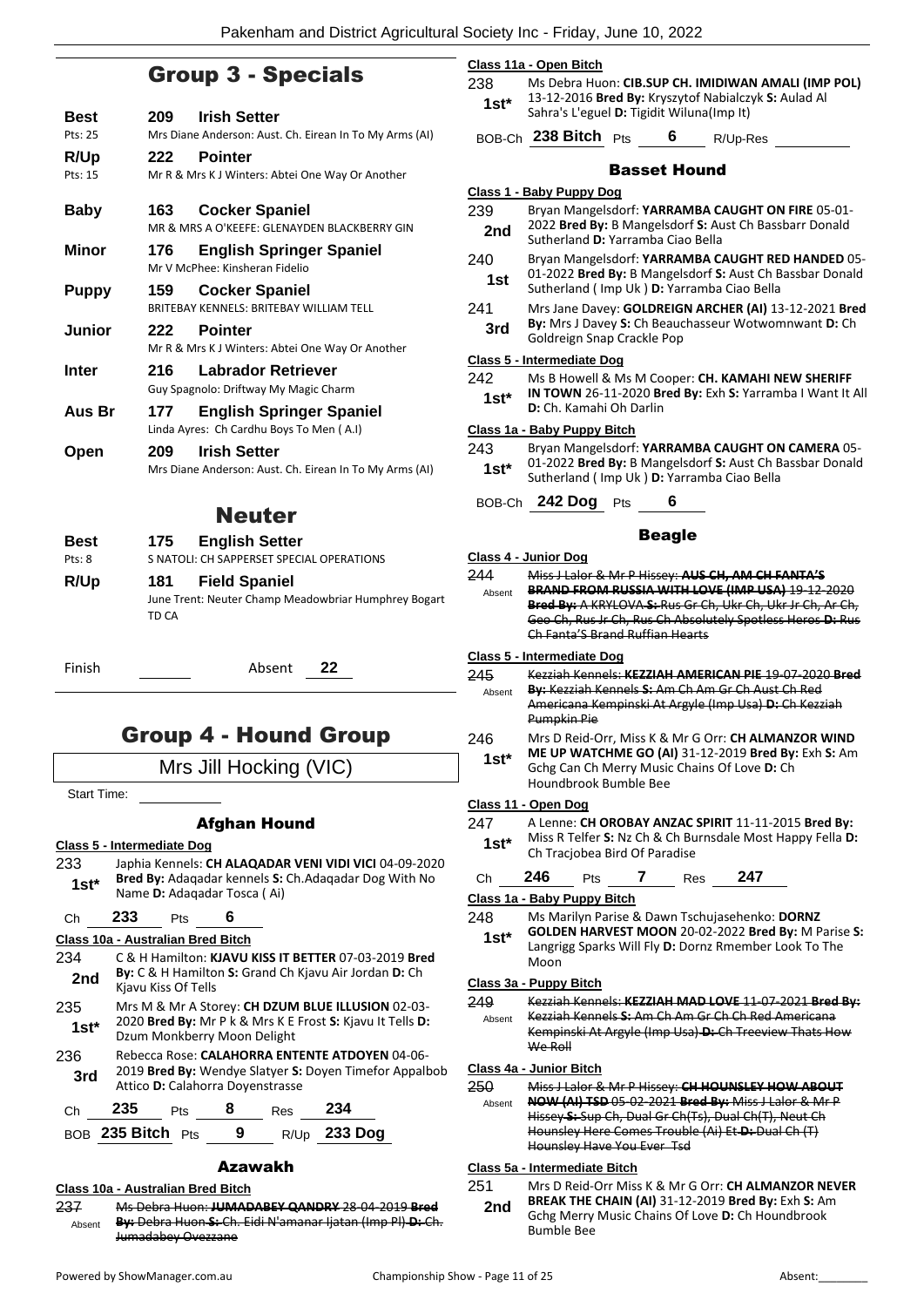252 Mrs D Reid-Orr, Miss K & Mr G Orr: **ALMANZOR HOW YOU LIKE ME NOW (AI)** 31-12-2019 **Bred By:** Exh **S:** Am Gchg Can Ch Merry Music Chains Of Love **D:** Ch Houndbrook Bumble Bee **1st**

#### **Class 10a - Australian Bred Bitch**

|        | Miss J Lalor & Mr P Hissey: SUPREME CH, CIB, DUAL     |
|--------|-------------------------------------------------------|
| Ahsent | GRAND CH (TS) DUAL CH (T) HOUNSIEV HEV HO HERE SHE    |
|        | GOES (AI) SWN 12 02 2016 Bred By: Miss J Lalor & Mr P |
|        | Hissey S: Am Ch Ha-Penny's Too Much Trouble (Usa) D:  |
|        | Supreme Ch, Dual Grand Ch (Ts), Dual Ch (T) Hounsley  |
|        | Harmony On Broadway                                   |
|        |                                                       |

| $\sim$ $\sim$ | ື | __ | __ |  |
|---------------|---|----|----|--|
|               |   |    |    |  |

BOB **246 Dog** Pts **9** R/Up **252 Bitch**

#### Borzoi

### **Class 4 - Junior Dog**

254 Ahsatan Kennels: **DOLINOFF ALEXEI NAVALNY** 10-02-2021 **Bred By:** Dolinoff Kennels **S:** Ahsatan Mirnoye Vody **D: 1st\* Dolinoff Rada** 

#### **Class 10 - Australian Bred Dog**

- 255 Ahsatan Kennels: **AUST CH AHSATAN MR MOUSTACHE** 20- 11-2018 **Bred By:** Ahsatan Kennels **S:** Zarroff Charmed Im **2nd** II-2018 **Brea By:** Ansatan Kell<br>Sure **D:** Aust Ch Ahsatan Lyric
- 256 Marakhoff Kennels: **CH. MARAKHOFF SHOSTAAKOVITCH** 20-09-2018 **Bred By:** Marakhoff Kennels **S:** Nz Sup Ch. Sup Ch. Kenibea Murphys Law (Ai) **D:** Cib & Sup Ch Marakhoff Paspaaley **1st\***

## **Class 11 - Open Dog**

- 257 Marakhoff Kennels: **SUPREME CH. MARAKHOFF BELISARIUS QUINNTAAH** 03-02-2014 **Bred By:** Exh. **S:** Sup Ch Mistraka Quinn Theskimo **D:** Int/Jap/Am. Gr/Aust Ch Belisarius Jp Starship (Jap) **1st\***
- Ch **257** Pts **9** Res **254**

### **Class 3a - Puppy Bitch**

- 258 Marakhoff Kennels: **MARAKHOFF TAANICHKA** 20-08-2021 **Bred By:** Marakhoff Kennels **S:** Ch Marakhoff
	- Shostaakovitch **D:** Ch Marakhoff Raafika Mikimoto **1st\***

## **Class 11a - Open Bitch**

- 259 Marakhoff Kennels: **CH MARAKHOFF SAASSICAIA** 20-09-
- 2018 **Bred By:** Marakhoff Kennels **S:** Nz Sup Ch. Sup Ch. Kenibea Murphys Law (Ai) **D:** Cib & Sup Ch. Marakhoff Pasaaley **1st**

| Сh | 258 | Pts | Res | 259 |
|----|-----|-----|-----|-----|
|    |     |     |     |     |

BOB **257 Dog** Pts **11** R/Up **258 Bitch**

## Dachshund (Long Haired)

### **Class 5 - Intermediate Dog**

- 260 Gail E Greer: **LAURADALE ROCKIN ROBIN** 19-11-2020 **Bred By:** Gail E Greer **S:** Uk&Aust Ch Bronia Mr Pepys (Imp Uk) **D:** 
	- **1st\* by:** Gall E Greer **5:** UK&AUSt of the Not

### **Class 10 - Australian Bred Dog**

261 Mrs J Clarke: **AUS CH BELTHAZOR STANDING OVATION** 10- 03-2017 **Bred By:** A.J.Clarke **S:** Sup Ch Mornoble Dancing With A Dream **D:** Aus Ch Belthazor Gracious Soul **1st\***

#### **Class 11 - Open Dog**

262 Gail E Greer: **CH LAURADALE WHISPERING JACK** 28-08- 2017 **Bred By:** Gail E Greer **S:** Uk & Aust Ch Bronia Mr Pepys **1st**\* 2017 **Bred By:** Gall E Greef **5:** UK & Aust Imp Uk **D:** Ch Lauradale Forget Me Not

## Ch **262** Pts **8** Res **261**

### **Class 2a - Minor Puppy Bitch**

263 Gail E Greer: **LAURADALE THE POWER OF LOVE** 30-11-2021 **Bred By:** Gail E Greer **S:** Ch Polbathic Dak Gerald **D:** Ch **1st<sup>\*</sup>** Bred By: Gall E Greer S:<br>Lauradale Leading Lady

## **Class 3a - Puppy Bitch**

264 Mrs.J.Clarke: **TUSKABI CHANTILLY LACE** 12-07-2021 **Bred By:** Tuskabi kennels **S:** Aus Ch Standing Ovation **D:** Aus Ch **1st\* By:** Tuskabi Kenneis S:<br>Tuskabi Money Honey

| Ch | 264                       | <b>Pts</b> | $Res$ 263 |                     |
|----|---------------------------|------------|-----------|---------------------|
|    | BOB <b>262 Dog</b> Pts 10 |            |           | R/Up <b>261 Dog</b> |

## Dachshund Miniature (Long Haired)

- **Class 1 - Baby Puppy Dog**
- 265 Dr M Nolan: **MAHARLIKAH BOULEVARDIER** 28-12-2021 **Bred By:** E P Sison **S:** Ralines Aviation (Imp Uk) **D:** 
	- **1st\* Brea By:** E P Sison **S:** Railnes Ave Maharlikah Quicksilver Arising

## **Class 4 - Junior Dog**

266 denise jackson: **CAHLUIA LORD OF THE MIST** 12-04-2021 **Bred By:** Mr R & Mrs C Lewis **S:** Ch Cahluia Red Baron **D: 1st Brea By:** MIT R & M

#### **Class 5 - Intermediate Dog**

- 267 Dr M Nolan: **UKR. JRCH. GLEDI BEST YUDGENE (IMP UKR)** 17-09-2019 **Bred By:** O Havriliak **S:** Ukr Jrch Daks-Veg-As **2nd** 17-09-2019 **Bred By:** O Havrillak S: UKr Jrch Dak<br>Norman Lloyd D: Ukr. Jrch Gledi Best Rhiannon
- 268 Edgardo Sison: **RALINES AVIATION (IMP UK)** 21-02-2020 **Bred By:** Ms H Walters **S:** Uk Ch Metadale Masterchef **D:** Uk **1st\* Direa by:** MIS H V
- Ch **268** Pts **8** Res **267**

### **Class 3a - Puppy Bitch**

269 Mrs J Clarke: **BELTHAZOR POCKETFUL OF PENNIES** 25-06-

2021 **Bred By:** Belthazor kennels **S:** Mal Ch Aus Ch Ch Cib Hacienda Lead The Way **D:** Aus Ch Chipal Searching Forperfection **1st\***

#### **Class 4a - Junior Bitch**

270 Ms J Lobato: **CH. DANSN JUST DANCE DANCE DANCE** 07-

01-2021 **Bred By:** Mr W N Douglas OAM **S:** Mal.Ch. Ch. C.I.B. Hacienda Lead The Way (Imp Mys) **D:** Ch Dansn Little Miss Pippin **1st\***

#### **Class 10a - Australian Bred Bitch**

271 Edgardo Sison: **MAHARLIKAH QUICKSILVER ARISING** 22-08- 2019 **Bred By:** Mr E Sison **S:** Ch Kyleah Mercury Rising **D:** 

**1st**\* 2019 **Brea By:** IVIT E SISON:<br>Sandswept Summer Reine

## **Class 11a - Open Bitch**

| 272<br>$1st*$ |     | Lining Black Ivory (Rus) |   |     | Bred By: Ms L Koroleva S: Lva. Ch. Rus. Jr Ch. Rus. Ch.<br>Ivamber Coast James (Lva) D: Rfk. Ch. Rus. Ch. Miracle | Dr M Nolan: MIRACLE LINING ETERE (IMP USA) 03-01-2019 |
|---------------|-----|--------------------------|---|-----|-------------------------------------------------------------------------------------------------------------------|-------------------------------------------------------|
| Ch            | 269 | P <sub>ts</sub>          | 9 | Res | 271                                                                                                               |                                                       |

BOB **269 Bitch** Pts **12** R/Up **268 Dog**

## Dachshund (Smooth Haired)

273 Ms B Howell & Ms M Cooper: **KAMAHI FIELDS ON FIRE** 07- 02-2022 **Bred By:** Exh **S:** Ch Boskahun Sunkissed Jagie (Ai) Absent

#### **Class 5 - Intermediate Dog**

274 P Hitchener OAM & P Mantzaris: **TIERMARK TOUCH N GO** 

**(IMP NZ)** 17-10-2020 **Bred By:** P O'Neill and B Townsend **S:**  Aust And Nz Ch Tiermark Talisker At Keystone **D:** Nz Ch Tiermark Rivasong **1st\***

## Ch **274** Pts **6**

#### **Class 5a - Intermediate Bitch**

- 275 DAMON CRAIG: **EMMILINE GOLD RUSHER** 20-08-2020 **Bred By:** Ms K Brooks **S:** Joy-Dens Rockin Robin **D:** Emmiline
- **1st by:** IVIS K Brooks **5:** Joy-<br>Twentyfour Karat Gold

### Ch **275** Pts **6**

BOB **274 Dog** Pts **7** R/Up **275 Bitch**

## Dachshund Miniature (Smooth Haired)

#### **Class 3 - Puppy Dog**

276 Corrienne Irvin: **CH BERGHUTTE DREAM TIME** 26-08-2021 **Bred By:** Mrs C Irvin **S:** Berghutte Back In Time **D:** Berghutte Hopes N Dreams Absent

- **D:** Ch Kamahi Fields Of Gold (Ai)
- **Class 1 - Baby Puppy Dog**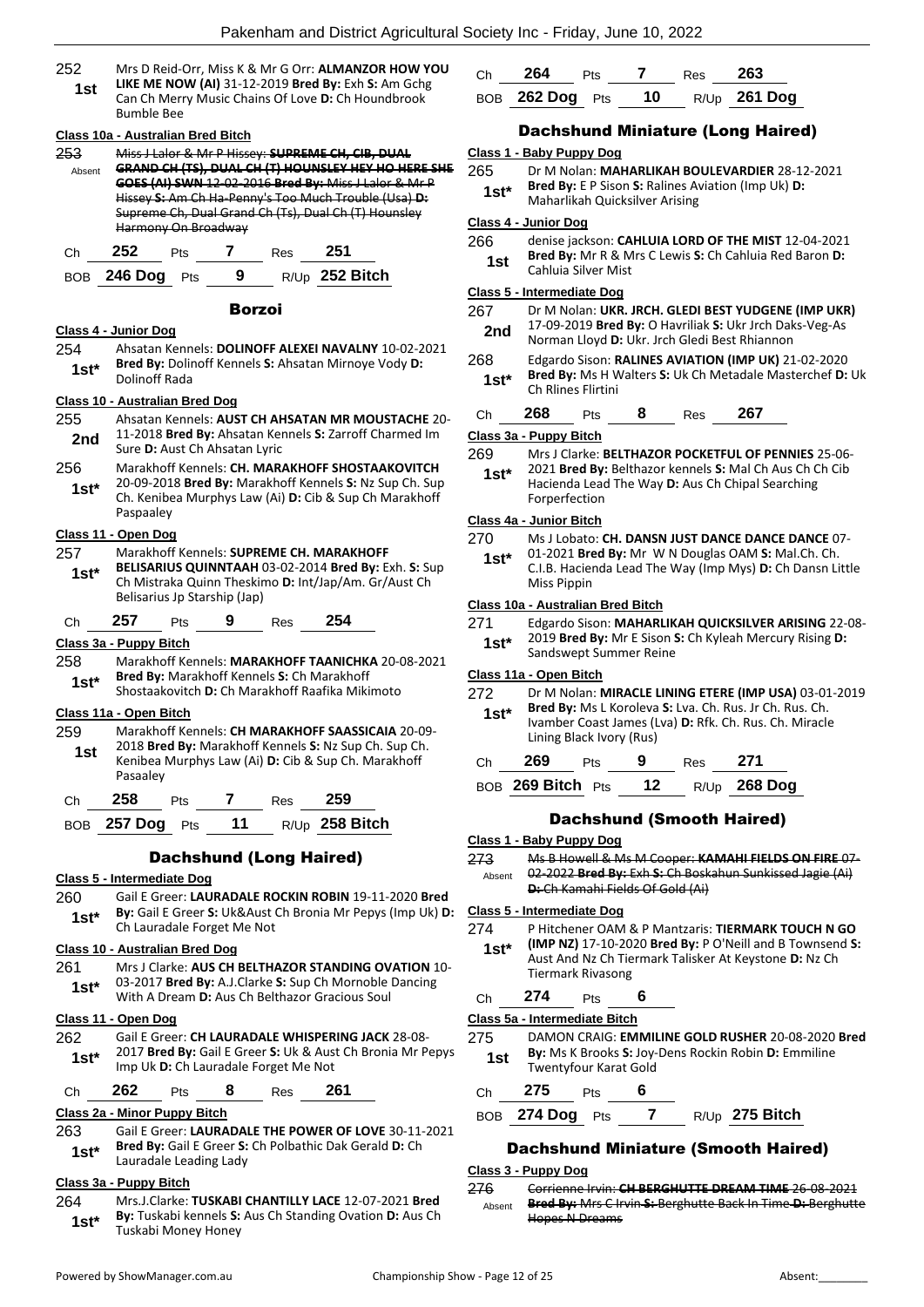|                                    | Pts                                                                                                                                                                             | Ch             | 287<br>288<br>7<br>Pts<br>Res                                                                                                                                                                                                                                                          |
|------------------------------------|---------------------------------------------------------------------------------------------------------------------------------------------------------------------------------|----------------|----------------------------------------------------------------------------------------------------------------------------------------------------------------------------------------------------------------------------------------------------------------------------------------|
|                                    | Class 1a - Baby Puppy Bitch                                                                                                                                                     |                | Class 4a - Junior Bitch                                                                                                                                                                                                                                                                |
| 277<br>$1st*$                      | Mr. S. Cassingena: CASBAS BACK TO BLACK 04-03-2022<br>Bred By: S. Cassingena S: Grand Ch. Casbas Sally'S Bowser<br>D: Aust. Ch. Casbas Woodys Special Love                      | 289<br>Absent  | Eva Timewell: STARBLUSH WE ARETHE CHAMPIONS 01-03-<br>2021 Bred By: Adam Daly S: Ch. Sleykh Gold Digger (Ai) D:<br>Starblush Wild Rose                                                                                                                                                 |
| 278<br>Absent                      | Mrs C Irvin: BEDIDASH GOLD FOR YOU N ME 23 12 2021<br>Bred By: Mrs C McCoy S: Ch Berghutte Gold Sovereign D:                                                                    | Ch             | Pts                                                                                                                                                                                                                                                                                    |
|                                    | Lowender Knowing You And Me                                                                                                                                                     |                | BOB 288 Dog Pts 7 R/Up 287 Dog                                                                                                                                                                                                                                                         |
| 279<br>Absent                      | Mrs C Irvin: BEDIDASH GOLDEN GIRL 23-12-2021 Bred By:<br>Mrs C McCoy S: Ch Berghutte Gold Sovereign D: Lowender<br>Knowing You And Me                                           |                | <b>Rhodesian Ridgeback</b>                                                                                                                                                                                                                                                             |
|                                    |                                                                                                                                                                                 |                | Class 2 - Minor Puppy Dog                                                                                                                                                                                                                                                              |
| 280<br>$1st*$                      | Class 2a - Minor Puppy Bitch<br>Sylvano Cassingena: CASBAS FIFTY SHADES OF RED 10-10-<br>2021 Bred By: S. Cassingena S: Nilite Trickster Oriely D: Ch.<br>Casbas Turn Back Time | 290<br>$1st*$  | Miss L & Mrs B McVilly: KHANYSHA EDGE OF DARKNESS<br>(AI) 15-11-2021 Bred By: Ms R Morrison S: C.I.B. Cze. Jr Ch.<br>Rom. Gr. Ch. Slv. Jr Ch. Blk. Ch. Bul. Gr. Ch. Redyland<br>Anyway Anyhow Anywhere (Imp Cze) D: Amashutu Black<br>Widow                                            |
| Ch                                 | 280<br>6<br>Pts                                                                                                                                                                 |                | Class 4 - Junior Dog                                                                                                                                                                                                                                                                   |
|                                    | 6<br>BOB 280 Bitch Pts<br>R/Up                                                                                                                                                  | 291            | Brent and Gina Stanyon: CH KUSINI PACER BAY (AI) 26-12-<br>2020 Bred By: EXH S: Sup Ch Nambala Acopie Et (Imp Nz) D:                                                                                                                                                                   |
|                                    | <b>Dachshund (Wire Haired)</b>                                                                                                                                                  | $1st*$         | Ch Nambala Acayla (Imp Nz)                                                                                                                                                                                                                                                             |
|                                    | Class 5 - Intermediate Dog                                                                                                                                                      |                | Class 10 - Australian Bred Dog                                                                                                                                                                                                                                                         |
| 281<br>$1st*$                      | Ms H Notting: CH WYREDACH IMA HOTTIE 07-12-2019<br>Bred By: Mrs B Gale S: Am Gr Ch Treis Pinheiros Wild Spirit<br>Sw (Imp Usa) D: Ch Wyredach Miss Lewinsky                     | 292<br>Absent  | Miss S Hinton & Mrs S Taylor: USAKOSE LETS PLAY MIND<br>GAMES 21-01-2018 Bred By: Mrs Sharron Taylor S: Ch<br>Caprivi Run The Gauntlet-D: Ch Usakose Bluechips National<br>Rio                                                                                                         |
|                                    | BOB-Ch 281 Dog Pts<br>6                                                                                                                                                         |                |                                                                                                                                                                                                                                                                                        |
|                                    | <b>Foxhound</b>                                                                                                                                                                 | Ch             | 290<br>291<br>7<br>Pts<br>Res                                                                                                                                                                                                                                                          |
|                                    |                                                                                                                                                                                 |                | Class 2a - Minor Puppy Bitch                                                                                                                                                                                                                                                           |
| 282                                | Class 4 - Junior Dog<br>KJ & KE Austin: CH FOXGULLY WHEN YOR HOT YOUR HOT<br>28-02-2021 Bred By: Exh S: Sup Ch Foxgully Perfectly Timed                                         | 293<br>1st     | Ms A Lane: ETOSHA ANASTACIA OF THE ASGARD 10-12-<br>2021 Bred By: Ms A J Lane S: Sup.Ch. Etosha Uatu Of The<br>Asgard D: Grand. Ch. Etosha Freyja Of The Asgard                                                                                                                        |
| $1st*$                             | D: Ch Foxgully A Touch Of Scandal                                                                                                                                               |                | Class 3a - Puppy Bitch                                                                                                                                                                                                                                                                 |
|                                    | BOB-Ch 282 Dog Pts<br>6                                                                                                                                                         | 294<br>$1st*$  | Dr C Macdougall & Mr J Horsfield: NKALAKATHA ADEL<br>SHARMA (AI) 04-10-2021 Bred By: Nkalakatha S: Sup Ch                                                                                                                                                                              |
|                                    | <b>Irish Wolfhound</b>                                                                                                                                                          |                | Juzrival Arkan Up (Ai) D: Ch Nkalakatha Pridepred                                                                                                                                                                                                                                      |
|                                    | <b>Class 5 - Intermediate Dog</b>                                                                                                                                               |                | Georgiana                                                                                                                                                                                                                                                                              |
| 283                                | Mr S Clapham: CH ALYMATA NED 23-07-2020 Bred By:                                                                                                                                |                | Class 4a - Junior Bitch                                                                                                                                                                                                                                                                |
| $1st*$                             | Shane Clapham S: Irl.Ch Irl.Jun Ch. Kill Bill Roan Inish (Irl) D:                                                                                                               | 295            | Ingwe Kennels: INGWE ABEBI (AI) 29-05-2021 Bred By:                                                                                                                                                                                                                                    |
|                                    | Ch. Drayton Lady Calista                                                                                                                                                        | 1st            | Ingwe Kennels S: Ch Ingwe Mountain High (Ai) D: Ingwe                                                                                                                                                                                                                                  |
| BOB-Ch                             | Pts<br><b>No Award</b>                                                                                                                                                          | 296            | Trick Or Treat<br>Mrs P & Mr D Stebbings: BARTESS A KIND OF MAGIC 21-                                                                                                                                                                                                                  |
|                                    | <b>Petit Basset Griffon Vendeen</b>                                                                                                                                             | 2nd            | 05-2021 Bred By: Bartess Kennels S: Ch Shelridge Weapon<br>Of Choice D: Bartess Blue Jean                                                                                                                                                                                              |
|                                    | Class 10 - Australian Bred Dog                                                                                                                                                  |                | Class 11a - Open Bitch                                                                                                                                                                                                                                                                 |
| $1st*$                             | Mrs R & Mr R J Wallis: GRAND. CH. ROKEENA MAKE MY<br>DAY 03-01-2017 Bred By: Mrs R & Mr R J Wallis S: Ch. Black<br>Majesty Hollywood (Imp Fin) D: Ch. Rokeena I'm A Party       | 297<br>Absent  | 05-2019 Bred By: Mrs Elizabeth Cubley S: Kitoko Auksinis<br>Feniksas-D:-Ch Koruridge Dziva Of The Shonas                                                                                                                                                                               |
|                                    | Girl                                                                                                                                                                            | 298            |                                                                                                                                                                                                                                                                                        |
|                                    | Class 1a - Baby Puppy Bitch                                                                                                                                                     | $1st*$         |                                                                                                                                                                                                                                                                                        |
|                                    | Ms T Edwards: MISTYPOINT COLOUR ME PRETTY 11-01-                                                                                                                                |                | Samedi D: Ch Mzilakazi Delta Dawn                                                                                                                                                                                                                                                      |
| $1st*$                             | 2022 Bred By: Ms T Edwards S: Ch.Mistypoint Sharp<br>Dressed Man D: C.I.B.Sup.Ch. Mistypoint Let It Go                                                                          | 299<br>Absent  | Ms A Lane: GRAND CH. ETOSHA FREYJA OF THE ASGARD<br>12-05-2017 Bred By: Ms A Lane-S: Sup.Ch.Nambala Acopie<br>Et. (Imp Nzl) D: Etosha Adella                                                                                                                                           |
|                                    | 6<br>BOB-Ch 284 Dog Pts<br>R/Up-Res                                                                                                                                             |                |                                                                                                                                                                                                                                                                                        |
|                                    | Class 18a - Neuter Bitch                                                                                                                                                        | Ch             | 295<br>298<br>10<br>Pts<br><b>Res</b>                                                                                                                                                                                                                                                  |
| $1st*$                             | Ms H Notting: CH ROKEENA CHITTY CHAT 14-03-2015 Bred<br>By: Mrs R & Mr R Wallis S: Ch Rokeena Luv Em An Leave Em<br>D: Ch Last Tango In Paris                                   |                | 12<br>R/Up 295 Bitch<br>BOB 291 Dog Pts<br><b>Saluki</b>                                                                                                                                                                                                                               |
|                                    | BNOB 286 Bitch Pts<br>6<br>R/Up-Res                                                                                                                                             |                | Class 10a - Australian Bred Bitch                                                                                                                                                                                                                                                      |
|                                    | <b>Pharaoh Hound</b>                                                                                                                                                            | 300<br>$1st^*$ |                                                                                                                                                                                                                                                                                        |
|                                    | Class 3 - Puppy Dog                                                                                                                                                             |                | Surprise Parti D: Ch. Tiana Lucieintheskywithdimonds Jc                                                                                                                                                                                                                                |
| 284<br>285<br>286<br>287<br>$1st*$ | Mrs B St George: PRESSAGE BARDIYA (AI) 15-07-2021 Bred<br>By: J Inglis S: Cib. Aust Supreme. Ch.& Estonian Ch. Est                                                              | 301<br>2nd     | 09-2017 Bred By: G & L FAIRHALL S: Uk Ch Sonstraal Baron<br>Ms Clare Draper: ARTINAIR KINDREDS SPIRIT 16-07-2018<br>Bred By: Ms Clare Draper S: Ch Qat Kendrick D: Ch Tiana<br>Here I Am Jc                                                                                            |
|                                    | Junior Ch Caletto Fly High (Imp Est) D: Aust Ch. Pennhari<br>Forever In A Day                                                                                                   |                | Miss Samara Hinton: KORURIDGE QUEEN OF KALAHARI 26-<br>Mr G & Mrs L Fairhall: MZILAKAZI CELTIC SPELLCASTER 08-<br>Mr A & Mrs M Chato: CH. BAGHDAD LETS GO PARTI 29-03-<br>2019 Bred By: Mrs Paula Bockman-Chato S: Sup Ch. Crisnick<br>BOB-Ch 300 Bitch Pts<br>R/Up-Res 301 Bitch<br>7 |

Lundqvist **S:** Antefa'S Zmeagol **D:** Antefa'S Yosofin **1st\***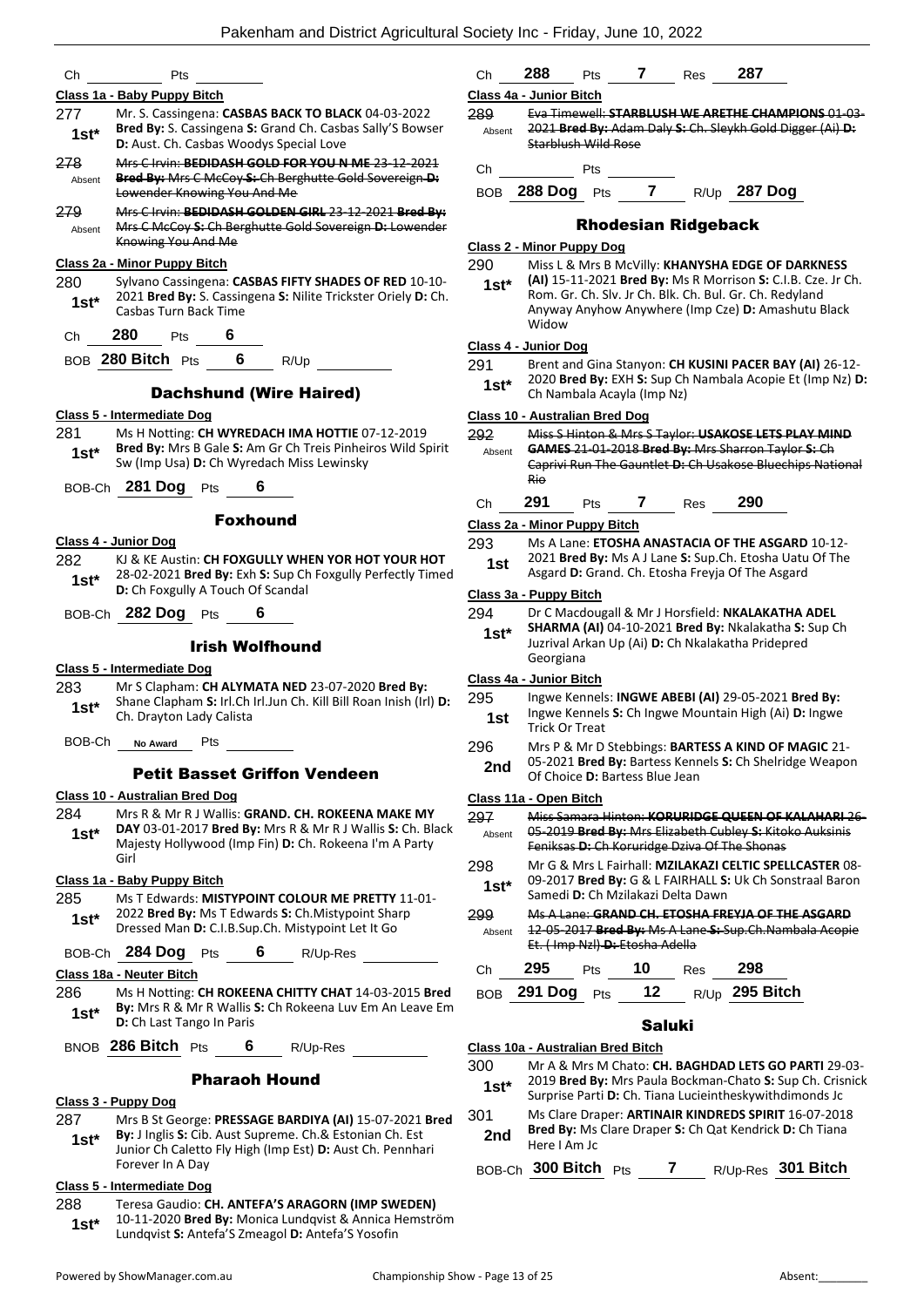## Whippet

|                                |                                                                                                                                                                     |                                | wnippet |     |                                                                                                                                                                        |  |  |
|--------------------------------|---------------------------------------------------------------------------------------------------------------------------------------------------------------------|--------------------------------|---------|-----|------------------------------------------------------------------------------------------------------------------------------------------------------------------------|--|--|
| Class 1 - Baby Puppy Dog       |                                                                                                                                                                     |                                |         |     |                                                                                                                                                                        |  |  |
| 302<br>1st*                    | B & G Stanyon & L McCrindle & J Johnson: ASLAN WALKING<br>IN MEMPHIS 20-01-2022 Bred By: ASLAN WHIPPETS S: Ch<br>Whiparoo Cast From Heaven (Ai) D: Sup Ch Aslan She |                                |         |     |                                                                                                                                                                        |  |  |
|                                |                                                                                                                                                                     | Knows How To Use Em            |         |     |                                                                                                                                                                        |  |  |
| Class 3 - Puppy Dog            |                                                                                                                                                                     |                                |         |     |                                                                                                                                                                        |  |  |
| 303<br>1st*                    | Mrs n m Harris: <b>BONNYMEAD HEARTBREAKER HARRY</b> 25-<br>07-2021 Bred By: Mrs n m Harris S: Ch Bundoon Simply<br>Wonderful D: Ch Bonnymead Iced Coffee (Ai)       |                                |         |     |                                                                                                                                                                        |  |  |
| 304<br>2nd                     |                                                                                                                                                                     |                                |         |     | Ms M McCauley & Mr M Walker: ISILWANE WALK ON THE<br>WILD SIDE 30-08-2021 Bred By: Lisa Barrenger S: Isilwane<br>Rise From The Ashes D: Isilwane Peaceful Easy Feeling |  |  |
| Class 4 - Junior Dog           |                                                                                                                                                                     |                                |         |     |                                                                                                                                                                        |  |  |
| 305                            |                                                                                                                                                                     |                                |         |     | MESSRS P D MORE & P J GRIFFITHS: <b>BYERLEY TOM FORD</b>                                                                                                               |  |  |
| 1st*                           |                                                                                                                                                                     | Ch. Byerley Elvie Hill         |         |     | 11-02-2021 Bred By: EXH S: Ch. Ingwe Tears Of A Clown D:                                                                                                               |  |  |
| Class 10 - Australian Bred Dog |                                                                                                                                                                     |                                |         |     |                                                                                                                                                                        |  |  |
| 306                            |                                                                                                                                                                     |                                |         |     | Ms R Spencer & Mrs N Rule-Steele: CH TAEJAAN HEART OF                                                                                                                  |  |  |
| Absent                         |                                                                                                                                                                     |                                |         |     | GOLD 05-09-2018 Bred By: Mrs N Rule-Steele S: Ch Alltalk<br>Wild Irish Heart-D:-Ch Taejaan Splendor In Th Grass                                                        |  |  |
| Class 11 - Open Dog            |                                                                                                                                                                     |                                |         |     |                                                                                                                                                                        |  |  |
| 307                            |                                                                                                                                                                     |                                |         |     | Mrs D Tuck & Ms K Carroll: CH DUAL CH (LC) SUPREME CH                                                                                                                  |  |  |
| 1st                            |                                                                                                                                                                     |                                |         |     | FLD CH SFLD CH MERRIROSE ROLL THE DICE 18-04-2014<br>Bred By: Ms K Carroll S: Ch Calahorra Dr Zhivago Ai D: Ch                                                         |  |  |
|                                |                                                                                                                                                                     | <b>Birrarun Licorice Twist</b> |         |     |                                                                                                                                                                        |  |  |
| Сh                             | 305                                                                                                                                                                 | Pts                            | 9       | Res | 303                                                                                                                                                                    |  |  |
| Class 2a - Minor Puppy Bitch   |                                                                                                                                                                     |                                |         |     |                                                                                                                                                                        |  |  |
| 308                            |                                                                                                                                                                     |                                |         |     | MrA D Wills: ROSIEL MOONLITE SONATA 18-10-2021 Bred                                                                                                                    |  |  |
| $1st*$                         | Nite Away                                                                                                                                                           |                                |         |     | By: Exh S: Ch Bonnymead Intrepid D: Khayoz Dance The                                                                                                                   |  |  |
| Class 4a - Junior Bitch        |                                                                                                                                                                     |                                |         |     |                                                                                                                                                                        |  |  |
| 309                            |                                                                                                                                                                     |                                |         |     | Ingwe Kennels: <b>INGWE MAGIC MOMENTS</b> 24-03-2021 Bred                                                                                                              |  |  |
| 1st                            |                                                                                                                                                                     | When Irish Eyes R Smilin       |         |     | By: Ingwe Kennels S: Ch Byerley Maui Jim D: Ch Ingwe                                                                                                                   |  |  |
| 310                            |                                                                                                                                                                     |                                |         |     | Sylvano Cassingena: SHENKHAN BARE FOOT O OVA DRESD                                                                                                                     |  |  |
| 2nd                            |                                                                                                                                                                     |                                |         |     | (IMP NZ) 29-07-2021 Bred By: Mrs M Powley S: Ch<br>Shenkhan Four Seasons D: Shalique Sunshine At Shenkhan                                                              |  |  |
| Class 5a - Intermediate Bitch  |                                                                                                                                                                     |                                |         |     |                                                                                                                                                                        |  |  |
| 311                            |                                                                                                                                                                     |                                |         |     | Ms R Spencer & Mrs N Rule-Steele: TAEJAAN BUILD ME UP<br>BUTTERCUP 11-09-2020 Bred By: Mrs N Rule Steele S: Ch                                                         |  |  |
| $1st^*$                        |                                                                                                                                                                     |                                |         |     | Please Please Me Da Rosiera Brava (Imp Prt) D: Ch Taejaan                                                                                                              |  |  |
|                                |                                                                                                                                                                     | <b>Beautiful Trauma</b>        |         |     |                                                                                                                                                                        |  |  |
| Class 11a - Open Bitch         |                                                                                                                                                                     |                                |         |     |                                                                                                                                                                        |  |  |
| 312                            |                                                                                                                                                                     |                                |         |     | MESSRS P D MORE & P J GRIFFITHS: BYERLEY FLEUR WOOD                                                                                                                    |  |  |
| $1st*$                         |                                                                                                                                                                     | Ch. Byerley Maticevski         |         |     | 15-07-2018 Bred By: Exhibitor S: Ch Byerley Fifth Avenue D:                                                                                                            |  |  |
| Ch                             | 311                                                                                                                                                                 | Pts                            | 10      | Res | 309                                                                                                                                                                    |  |  |
| <b>BOB</b>                     | 305 Dog                                                                                                                                                             | Pts                            | 14      |     | $R/Up$ 311 Bitch                                                                                                                                                       |  |  |
|                                |                                                                                                                                                                     |                                |         |     |                                                                                                                                                                        |  |  |

## **Class 18a - Neuter Bitch**

313 Ms M McCauley & Mr M Walker: **ISILWANE PEACEFUL EASY FEELING** 11-05-2018 **Bred By:** Lisa Barrenger **S:** Ch **1st\* EASY FEELING** 11-05-2018 **Bred By:** Lisa Barrenger **1stand 1.1** Islam Raider **1stand Raider 1stand Paramer Stand Propriess D:** Ch Isilwane Tomb Raider

BNOB **313 Bitch** Pts **6** R/Up-Res

## Group 4 - Specials

| Best<br>Pts: 25        | 257<br>Borzoi<br>Marakhoff Kennels: SUPREME CH. MARAKHOFF<br><b>BELISARIUS QUINNTAAH</b>               |
|------------------------|--------------------------------------------------------------------------------------------------------|
| <b>R/Up</b><br>Pts: 15 | Saluki<br>300<br>Mr A & Mrs M Chato: Ch. Baghdad Lets Go Parti                                         |
| Baby                   | <b>Basset Hound</b><br>243<br>Bryan Mangelsdorf: Yarramba Caught On Camera                             |
| Minor                  | <b>Dachshund Miniature (Smooth</b><br>280<br>Haired)<br>Sylvano Cassingena: Casbas Fifty Shades Of Red |
| <b>Puppy</b>           | 258<br>Borzoi<br>Marakhoff Kennels: MARAKHOFF TAANICHKA                                                |
| Junior                 | Rhodesian Ridgeback<br>291<br>Brent and Gina Stanyon: CH Kusini Pacer Bay (AI)                         |
| Inter                  | Whippet<br>311<br>Ms R Spencer & Mrs N Rule-Steele: Taejaan Build Me Up<br>Buttercup                   |
| Aus Br                 | Saluki<br>300<br>Mr A & Mrs M Chato: Ch. Baghdad Lets Go Parti                                         |
| Open                   | 257<br>Borzoi<br>Marakhoff Kennels: SUPREME CH. MARAKHOFF<br><b>BELISARIUS QUINNTAAH</b>               |
|                        | <b>Neuter</b>                                                                                          |
| Best<br>Pts: 7         | Whippet<br>313.<br>Ms M McCauley & Mr M Walker: Isilwane Peaceful Easy<br>Feeling                      |
| R/Up                   | <b>Petit Basset Griffon Vendeen</b><br>286<br>Ms H Notting: Ch Rokeena Chitty Chat                     |
| Finish                 | Absent<br>15                                                                                           |

## Group 5 - Working Dog Group

## Mrs Linda Adams (VIC)

Start Time:

### Australian Cattle Dog

| Class 4 - Junior Dog        |                                                                                                                                                                           |     |  |     |     |  |
|-----------------------------|---------------------------------------------------------------------------------------------------------------------------------------------------------------------------|-----|--|-----|-----|--|
| 314<br>Absent               | Mrs   Purcell: <b>CLOVERDOWNS TRUE BLUE 17-02-2021</b><br><b>By:</b> Mrs J Purcell S: Cloverdowns Beyond The Lyric D:<br><i>r</i> erdowns Forbidden Kisses                |     |  |     |     |  |
| 315<br>$1st^*$              | W. & L. GREASLEY: <b>AUST CHAMP NERRALEE KISS MY CLASS</b><br>31-12-2020 Bred By: W. & L. GREASLEY S: Supreme Ch<br>Nerralee Silver Surfer D: Aust Champ Pavesi Kiss This |     |  |     |     |  |
| Class 11 - Open Dog         |                                                                                                                                                                           |     |  |     |     |  |
| 316<br>$1st^*$              | Mr A & Mrs R Spargo: CH BLUVERADO ROYAL RAMPAGE<br>22-11-2018 Bred By: Mrs T Barker S: Grand Ch Pureheel My<br>Guy D: Bluverado Samme Jo Jo                               |     |  |     |     |  |
| 317<br>Absent               | <u> Mrs I Purcell: <b>CLOVERDOWNS FIGHT OF HIS LIFE</b> 20-06-</u><br>2019 Bred By: Jean Purcell S: Ch Cloverdowns Let'S Rock<br>Cloverdowns Rliss Bomb                   |     |  |     |     |  |
| Ch                          | 316                                                                                                                                                                       | Pts |  | Res | 315 |  |
| Class 1a - Baby Puppy Bitch |                                                                                                                                                                           |     |  |     |     |  |

318 Mr A & Mrs R Spargo: **PUREHEEL ROYAL INFLUENCE** 05-01- 2022 **Bred By:** Mr A & Mrs R Spargo **S:** Ch Bluverado Royal 1st\* 2022 Bred By: Mr A & Mrs R Spargo S: Ch Bluverado Roy<br>Rampage D: Ch Wyhandoo Four Leaf Clova At Accebera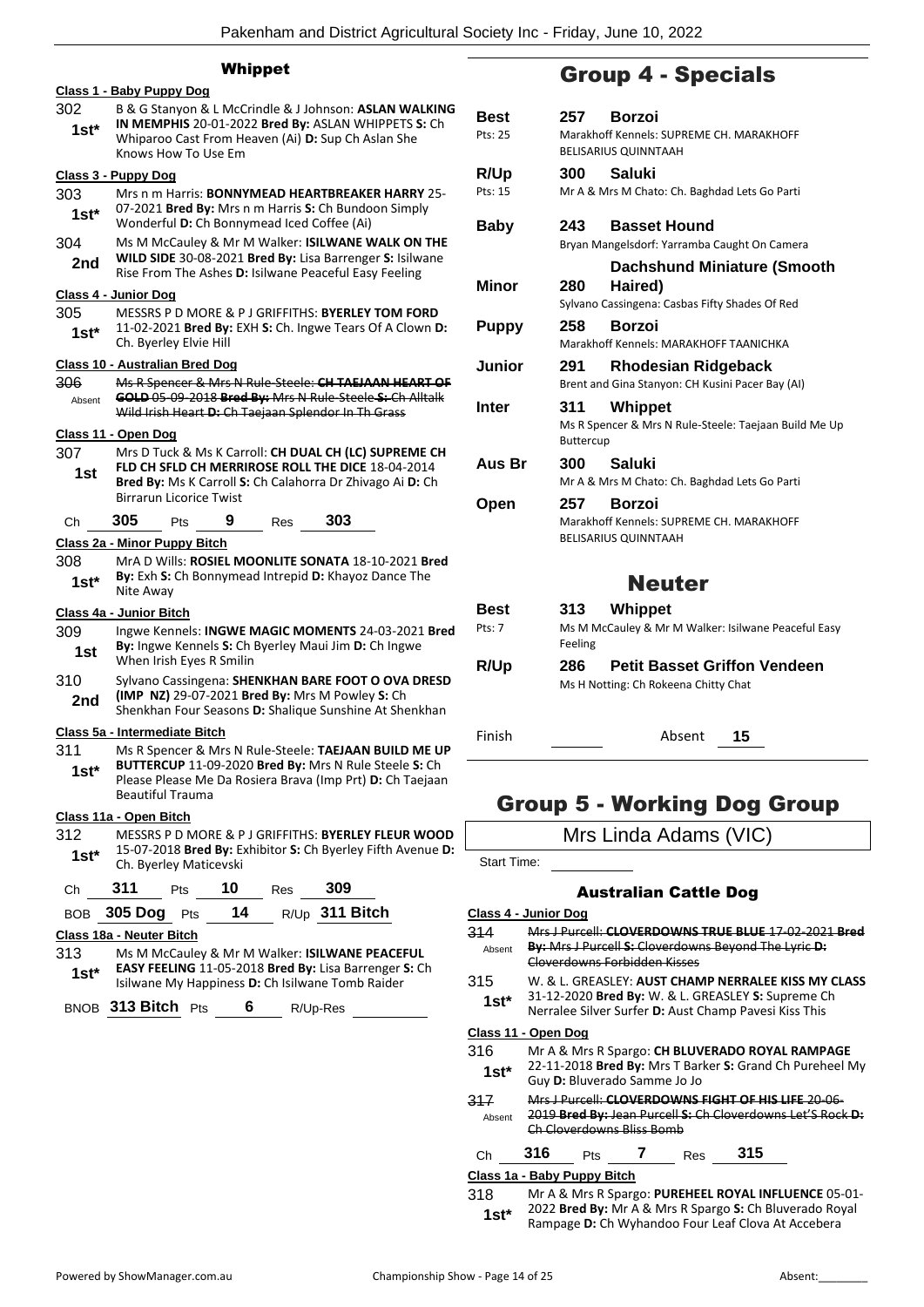## **Class 5a - Intermediate Bitch**

|               | Class 5a - Intermediate Bitch                                                     |            |       |                            |                                                                                                                      |  |  |
|---------------|-----------------------------------------------------------------------------------|------------|-------|----------------------------|----------------------------------------------------------------------------------------------------------------------|--|--|
| 319           |                                                                                   |            |       |                            | Mr A & Mrs R Spargo: CH WYHANDOO FOUR LEAF CLOVA                                                                     |  |  |
| 1st*          |                                                                                   |            |       |                            | AT ACCEBERA 06-07-2020 Bred By: Mrs Debra Thorne S:<br>Ch. Cloverdowns Let's Rock D: Ch. Accebera Sugar N Spice      |  |  |
|               | At Whyandoo                                                                       |            |       |                            |                                                                                                                      |  |  |
| 320           |                                                                                   |            |       |                            | Mrs J Purcell: CLOVERDOWNS MASQUERADE 08-05-2020                                                                     |  |  |
| Absent        |                                                                                   |            |       |                            | Bred By: Mrs J Purcell S: Ch. Cloverdowns Let'S Rock D:                                                              |  |  |
|               | Cloverdowns Sounds Of Then (Ai)                                                   |            |       |                            |                                                                                                                      |  |  |
|               | Class 10a - Australian Bred Bitch<br>W. & L. GREASLEY: AUST CHAMP NERRALEE SILVER |            |       |                            |                                                                                                                      |  |  |
| 321<br>Absent |                                                                                   |            |       |                            | STARDUST 31-12-2020 Bred By: W. & L. GREASLEY S:                                                                     |  |  |
|               |                                                                                   |            |       |                            | Supreme Ch Nerralee Silver Surfer-D:-Aust Ch Pavesi Kiss                                                             |  |  |
|               | <b>This</b>                                                                       |            |       |                            |                                                                                                                      |  |  |
| Сh            | 319                                                                               | Pts        | 6 Res |                            |                                                                                                                      |  |  |
|               | BOB 316 Dog Pts                                                                   |            | 8     |                            | R/Up 315 Dog                                                                                                         |  |  |
|               | Class 18 - Neuter Dog                                                             |            |       |                            |                                                                                                                      |  |  |
| 322           |                                                                                   |            |       |                            | Miss S Eggins: NEUT. CH. CLOVERDOWNS STEAKHOUSE 23-                                                                  |  |  |
| $1st*$        |                                                                                   |            |       |                            | 10-2018 Bred By: J Purcell S: Cloverdowns Aim High At                                                                |  |  |
|               |                                                                                   |            |       |                            | Landmaster D: Ch Willowpark Poker Face. Rn Ht                                                                        |  |  |
|               | BNOB 322 Dog                                                                      | Pts        | 6     |                            | R/Up-Res                                                                                                             |  |  |
|               |                                                                                   |            |       |                            |                                                                                                                      |  |  |
|               |                                                                                   |            |       | <b>Australian Kelpie</b>   |                                                                                                                      |  |  |
|               | Class 10 - Australian Bred Dog                                                    |            |       |                            |                                                                                                                      |  |  |
| 323           |                                                                                   |            |       |                            | Mr S A & Mrs S M Lewis: CH TEGOURA DONT FUNK<br>WTHMY HEART 05-02-2016 Bred By: MR S A & MRS S M                     |  |  |
| $1st*$        |                                                                                   |            |       |                            | LEWIS S: Sup Ch Tegoura Toblerone D: Tegoura Always In                                                               |  |  |
|               | My Heart                                                                          |            |       |                            |                                                                                                                      |  |  |
| Сh            | 323                                                                               | Pts        | 6     |                            |                                                                                                                      |  |  |
|               | Class 4a - Junior Bitch                                                           |            |       |                            |                                                                                                                      |  |  |
| 324           |                                                                                   |            |       |                            | Ms SY Paige & Mr CM Bailey: CH. SOUTHSPIRIT                                                                          |  |  |
| $1st^*$       |                                                                                   |            |       |                            | CHARDONNAY 16-12-2020 Bred By: Ms M Schiller S: Ch.                                                                  |  |  |
|               | Kalan Sky Galaxy D: Kalan Djuwel                                                  |            |       |                            |                                                                                                                      |  |  |
|               | Class 10a - Australian Bred Bitch                                                 |            |       |                            |                                                                                                                      |  |  |
| 325           |                                                                                   |            |       |                            | Mrs J Scholtz: CH MORKERBOOK SAFFIRE NIGHT 21-12-                                                                    |  |  |
|               |                                                                                   |            |       |                            |                                                                                                                      |  |  |
| 1st           |                                                                                   |            |       |                            | 2018 Bred By: Mrs N & Miss S L Morris S: Sup.                                                                        |  |  |
|               |                                                                                   |            |       |                            | Ch.Morkerbook Sizzlin Jade D: Ch Dalalyn Alice At Midnight                                                           |  |  |
| Сh            | 324                                                                               | <b>Pts</b> | 7 Res |                            | 325                                                                                                                  |  |  |
| BOB.          | 323 Dog                                                                           | Pts        | 8     |                            | R/Up 324 Bitch                                                                                                       |  |  |
|               |                                                                                   |            |       |                            |                                                                                                                      |  |  |
|               |                                                                                   |            |       | <b>Australian Shepherd</b> |                                                                                                                      |  |  |
|               | Class 4 - Junior Dog                                                              |            |       |                            |                                                                                                                      |  |  |
| 326           |                                                                                   |            |       |                            | A Petersen, J Purcell and T Gaudio: DAPSEN RHYMES WITH<br>BLUNT 15-05-2021 Bred By: D Petersen S: Bailiwick I've Got |  |  |
| $1st*$        |                                                                                   |            |       |                            | The Magic At Dapsen (Imp Usa) D: Ch Cloud Nine Can Ewe                                                               |  |  |
|               | Keep A Secret (Imp Usa)                                                           |            |       |                            |                                                                                                                      |  |  |
|               | Class 11 - Open Dog                                                               |            |       |                            |                                                                                                                      |  |  |
| 327           |                                                                                   |            |       |                            | A Petersen, J Karras & B Moore: AM CH. SUP CH. REGAL                                                                 |  |  |
| $1st*$        |                                                                                   |            |       |                            | REIGN HIGHTIDE HIT THE JACKPOT HT (IMP USA) 11-07-<br>2016 Bred By: Mr M Moore & Mrs B Moore S: Multi Ch, Int        |  |  |
|               |                                                                                   |            |       |                            | Ch, Akc Gch Schaefer Vinelake Impulsive Cgc Romx-I Rom-                                                              |  |  |
|               |                                                                                   |            |       |                            | C-I D: Am Gchs Ch Empty Nest It's Not About The Money                                                                |  |  |
| Ch            | 327                                                                               | Pts        | 7     | Res                        | 326                                                                                                                  |  |  |
|               | Class 1a - Baby Puppy Bitch                                                       |            |       |                            |                                                                                                                      |  |  |
| 328           |                                                                                   |            |       |                            | Ms D L Petersen: DAPSEN LITTLE RED DRESS AT                                                                          |  |  |
| $1st^*$       |                                                                                   |            |       |                            | CLOVERDOWNS (AI) 28-02-2022 Bred By: Exh S: Am Gch.                                                                  |  |  |
|               |                                                                                   |            |       |                            | Brewedstone's Designated Driver (Usa) D: Dapsen<br>A Silver Lining At Cloverdowns (Ai) Ht                            |  |  |
|               |                                                                                   |            |       |                            |                                                                                                                      |  |  |
| 329           | Class 2a - Minor Puppy Bitch                                                      |            |       |                            | Ms G Sutherland: WILLABAA WHISP OF BLUE (AI) 11-10-                                                                  |  |  |
| $1st*$        |                                                                                   |            |       |                            | 2021 Bred By: J O'Donnell S: Supch Am Ch Impacts Teddy                                                               |  |  |
|               |                                                                                   |            |       |                            | Ruxpin (Imp Usa) D: Ch Willabaa All That Winx (Ai) Rn                                                                |  |  |
| 330           |                                                                                   |            |       |                            | S Male: DAPSEN SLAP N TICKLE AT SHARAM 16-11-2021                                                                    |  |  |
| 2nd           | Usa) D: Ch Lamadabell Streets Ahead Ht                                            |            |       |                            | Bred By: Exh S: Bailiwick I've Got The Magic At Dapsen (Imp                                                          |  |  |
|               | 329                                                                               |            | 7     |                            | 330                                                                                                                  |  |  |
| Ch<br>BOB     | 327 Dog                                                                           | Pts<br>Pts | 9     | Res                        | R/Up 326 Dog                                                                                                         |  |  |

## Australian Stumpy Tail Cattle Dog

#### **Class 3a - Puppy Bitch**

331 Shirelle Lean: **WILLINCORAH COOEE** 07-07-2021 **Bred By:** John Brennan **S:** Bossdrover Stirling **D:** Tuffstumpz Cash **1st\***

BOB-Ch **331 Bitch** Pts **6**

## Bearded Collie

#### **Class 11 - Open Dog**

| 332    | Colleen & Richard Stoate: AUST CH MERRYMEAD AQUIA DI                                                                                |
|--------|-------------------------------------------------------------------------------------------------------------------------------------|
| $1st*$ | GIO (IMP ZAF) 01-07-2015 Bred By: M J Wright S: Geliland<br>One To Watch (Uk) D: Merrymead Koh-I-Noor (Zaf)                         |
| 333    | Renee Robinson: HONEYTASTE MR TAG HEUER OF                                                                                          |
| 2nd    | TANGLEHOOD (IMP ZAF) 08-02-2017 Bred By: Marie Ullatti<br>S: Dk Ch. Se Ch Glenspey Mr President D: Shetlanas Blue<br>Gosh I'm Sweet |

BOB-Ch **332 Dog** Pts **7** R/Up-Res **333 Dog**

## Border Collie

#### **Class 3 - Puppy Dog**

- 334 Lyn Allshorn: **MERRINDA SKY HIGH LOVER** 20-07-2021 **Bred** 
	- **By:** Lyn Allshorn **S:** Uttercharm Kozmic Ballad Ofluv At **1st\*** By: Lyn Allshorn S: Uttercharm Kozmic Band Nerrinda D: Merrinda I See Skies Of Blue

#### **Class 10 - Australian Bred Dog**

- 335 Lyn Allshorn: **CH UTTERCHARM KOZMIC BALLAD OFLUV AT** 
	- **MERRINDA AI** 15-02-2020 **Bred By:** Miss J Symonds **S:** Nz Ch Waveney Kozmic Eclipse -Sem **D:** Ch Merrinda Girl Of My Heart Ai **1st**

#### **Class 11 - Open Dog**

- 336 Janine Connolly: **CH DEITMAHR WESLEYSNIPES** 25-05-2016 **Bred By:** Deitmahr **S:** Ch Kerrybrent Nz Stop And Smile (Imp **1st\*** Bred By: Deitmahr S: Ch Kerrybre<br>**1st\*** Nzl) D: Bordaluvu Made To Order
- Ch **335** Pts **8** Res **334**

### **Class 1a - Baby Puppy Bitch**

- 337 Janine Connolly: **TYANNASHAN WENDELLEN CCASELLEN** 29-12-2021 **Bred By:** S. O'Driscoll **S:** Ch Deitmahr 2nd 25-12-2021 **Bred By:** 5. 0 Driscoli **3.** Cribell<br>Wesleysnipes **D:** Milangimbi Morning Glory
- 338 Lyn Allshorn: **MERRINDA HOLLYWOOD ROSE** 05-01-2022 **Bred By:** Lyn Allshorn **S:** Sup Ch Winpara Welcome To The **1st\*** Bred By: Lyn Allshorn S: Sup Ch Winpara We<br>Jungle D: Ch Merrinda Hollywood Kinda Girl

#### **Class 4a - Junior Bitch**

- 339 Janine Connolly: **CCASELLEN BRIALI BLACK VELVET** 23-05-
- 2021 **Bred By:** Janine Connolly **S:** Hoddle Solar Eclypse **D:**  1st\* 2021 Bred By: Janine Connolly S: F<br>Deitmahr Youandme Aleciamoore

#### **Class 5a - Intermediate Bitch**

- 340 Janine Connolly: **CH KERRYBRENT LADY IN BLACK NZ (IMP)**
- 18-10-2019 **Bred By:** Mrs T D Baker **S:** Ch Kerrybrent Black **1st**\* 18-10-2019 **Died by:** IVITS TO Baker **3:** CITNERTY Tye Affair **D:** Ch Kerrybrent Cool River Running
- 
- 341 Ethan James: **CH MILANGIMBI MAD ABOUT DIAMONDS**
- 
- 342 Lyn Allshorn: **MERRINDA OHMYHEART THAT'S AMORE AI** 09-08-2020 **Bred By:** Lyn Allshorn **S:** Multi Ch Merrinda Speedway To My Heart **D:** Ch Merrinda Hollywood Kinda **1st\***
	- Girl

| Ch | 342               | <b>Pts</b> |    | Res <b>340</b> |                |
|----|-------------------|------------|----|----------------|----------------|
|    | BOB 342 Bitch Pts |            | 12 |                | $R/Up$ 335 Dog |

## Briard

## **Class 4 - Junior Dog**

343 Mr Chris Rivera and Miss Carmen Konstantino: **CH GLENINE RAIN WILDS RIVER KING (AI)** 11-12-2020 **Bred By:** Glenine knls **S:** Gr Ch Cacharel Nemo **D:** Ch Glenine Moon River **1st\***

BOB-Ch **343 Dog** Pts **6**

- **Class 10a - Australian Bred Bitch**
- 13-12-2019 **Bred By:** Diane Miller **S:** Ch. Sherayle Diamond **2nd East 13-12-2019 Brea By:** Diane Miller S: Ch. Sherayie **2nd Illusions E.T. D:** Ch. Milangimbi Afternoon Delight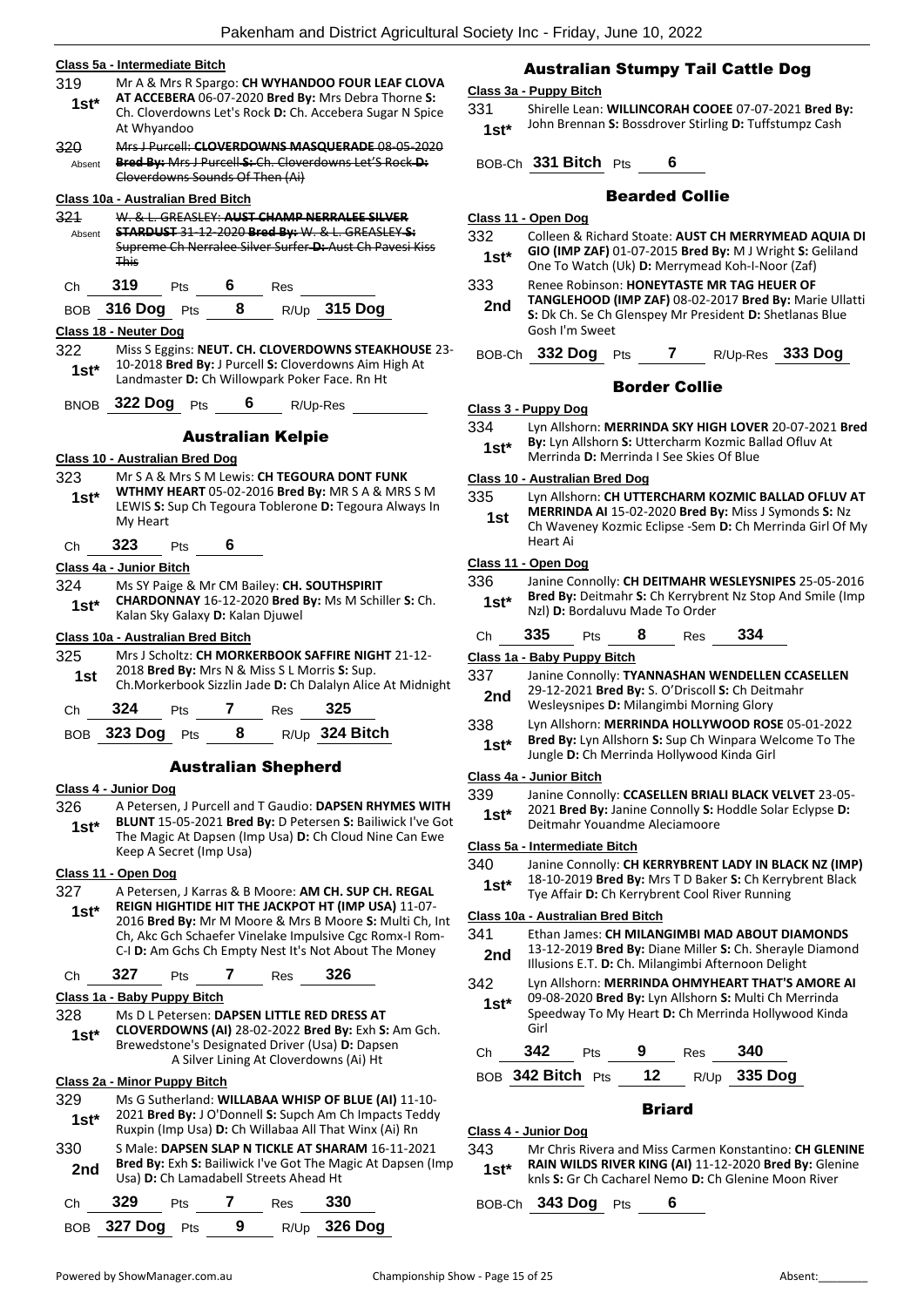## Collie (Rough)

## **Class 4 - Junior Dog** 344 Mr A, Mrs J, Miss K & Miss C Wallace: **COLTIE ULTIMATE DREAM** 05-03-2021 **Bred By:** A & J Wallace **S:** Ch Coltie **2nd DREAM** 05-03-2021 **Bred By:** A & J Wallace S: Ch Strathaven Pure Elegance 345 Mr B & Mrs S Crowley: **ELLERRAN DURIF PARTI HI LIGHTS TD** 29-12-2020 **Bred By:** Mrs S N Vickery **S:** Ellerran **3rd D** 29-12-2020 **Bred By:** Mrs S N Vickery S: Ellerran Captivatin Highlights **D**: Ch. Ellerran Parti Sensation 346 Mrs C & Miss K Baker: **CH CARLUKE FALLING IN LOVE** 18- 05-2021 **Bred By:** Mrs C & Miss K Baker **S:** Carluke Love **1st**\* UD-2021 **Brea By:** MITS C & MISS K Baker S:<br>Struck (Ai) D: Carluke Dance Thruth Snow Ch **346** Pts **8** Res **344 Class 2a - Minor Puppy Bitch** 347 Miss T Talsma: **CARLUKE FABULOUSLY FANCY** 26-10-2021 **Bred By:** Mrs C & Miss K Baker **S:** Grand Ch Carluke Au **1st\* Brea By:** IVITS C & IVIISS K Baker is Contraire **D**: Carluke This Is Me **Class 4a - Junior Bitch** 348 Mrs C & Miss K Baker: **KIRRIELOCH OH CALAMITY (AI)** 25- 03-2021 **Bred By:** Miss S Buckley **S:** Multi Ch Shep's Gonzales Que Gaupo **D:** Ch Jencol Danzliknooneswatchin **1st Class 11a - Open Bitch** 349 Mrs C & Miss K Baker: **CARLUKE THIS IS ME** 10-03-2019 **Bred By:** Mrs C & Miss K Baker **S:** Ch Coltie Livin The Dream **D:** Ch Carluke Fancy Me Absent Ch **347** Pts **7** Res **348** BOB **346 Dog** Pts **10** R/Up **347 Bitch Class 18 - Neuter Dog** 350 Mr B & Mrs S Crowley: **DUAL CH (T) NEUT CH TS GRAND CH ELLERRAN RIOJA BLUE DISTINCTN SWN FM** 25-09-2012 **Bred By:** Mrs S N Vickery 2100054603 **S:** Ch. Kollylock High Distinction **D:** Ch. Kollylock In My Blue Knickers **1st\*** BNOB **350 Dog** Pts **6** R/Up-Res Finnish Lapphund **Class 10 - Australian Bred Dog** 351 Janoby kennels: **CH. JANOBY JAMES BOND (AI)** 24-03-2018 **Bred By:** Janoby Kennels **S:** Rom Ch. Blg Ch. C.I.B. Fin Ch. Hun Ch. Fihtolas Gambler (Imp Fin) **D:** Grand Ch. Janoby Frilly Nickers **1st\*** Ch **351** Pts **6 Class 1a - Baby Puppy Bitch** 352 Janoby kennels: **JANOBY MONEY PENNY** 31-01-2022 **Bred By:** Janoby kennels **S:** Shacal Cge Popeda (Imp Fin) **D: 1st<sup>\*</sup> by:** Janoby Kennels **5:** 5<br>Janoby Just Miss M (Ai) **Class 2a - Minor Puppy Bitch** 353 MISS H LIM: **HUEZE BORN TO SPARKLE** 23-11-2021 **Bred By:** MISS H LIM **S:** C.I.B. Sup. Ch. Taigakoira Tahtien Valo **1st\* Dy: WILSO H LIIVI S: C.I.B. Sup. Cn. Talgake** (Ai) **D:** Ch. Jarfa's Shining Star At Hueze **Class 4a - Junior Bitch** 354 S Chouffot & G Brassington: **CALEEBRA HER WINTER SOLSTICE (AI)** 12-12-2020 **Bred By:** S Chouffot & G Brassington **S:** Fi Ch. Lt Ch. Hippusen Dykkylumi **D:** Au Ch. Caleebra Fearless Heart (Ai) Jc **1st\* Class 11a - Open Bitch** 355 S Chouffot & G Brassington: **CALEEBRA SUMMER SWEETHEART (AI)** 26-06-2019 **Bred By:** S Chouffot & G Brassington **S:** Fi Ch. Snickers **D:** Ch. Lecibsin Sametti Rn (Imp Uk) **1st\*** Ch **354** Pts **8** Res **355** BOB **351 Dog** Pts **9** R/Up **354 Bitch**

## German Shepherd Dog

## **Class 1a - Baby Puppy Bitch**

356 Mr S and Mrs J Jordan: **BOZEEB APRIL STAR** 10-01-2022 **Bred By:** Exh **S:** Riddickvom Demina Hoff **D:** Bozeeb Xtra Magic **1st\***

### **Class 5a - Intermediate Bitch**

- 357 M Macdonald: **TAURORN CHARDONAY AND GUCCI** 04-01- 2020 **Bred By:** Ms G Wellman **S:** Uk. Ch. Conbhairean **2nd EXECUTED Died by:** WIS GOVERNMENT
- 358 Mr S and Mrs J Jordan: **BOZEEB ZSA ZSA GABOR** 05-09- 2020 **Bred By:** EXH **S:** Riddick Vom Demina Hof Imp Srb **D: 1st**\* 2020 **Bred By:** E

#### **Class 10a - Australian Bred Bitch**

359 Lakamari Knls: **CH LAKAMARI TOTALLY TAMEEKA** 24-10- 2013 **Bred By:** Exh **S:** Ch Takimbre Noble Warrior **D:** Ch **1st**\* <sup>2013</sup> Brea by: Ex<br>Sunhaze Insanity

```
BOB-Ch 359 Bitch Pts 8 R/Up-Res 358 Bitch
```
#### **Class 18a - Neuter Bitch**

| 360    | Mrs M Macdonald: CH. TAURORN XPECT RESULTS 17-11-    |
|--------|------------------------------------------------------|
| $1st*$ | 2017 Bred By: Ms G Wellman S: Ch Sundaneka Young Gun |
|        | <b>D:</b> Taurorn Rumour Has It                      |

BNOB **360 Bitch** Pts **6** R/Up-Res

### Maremma Sheepdog

#### **Class 10 - Australian Bred Dog**

361 EMMA Astbury JEAN PURCELL CAROLYN MCLEAN: **CH DELLBIANCO SOUND THE ALARM AT CLOVERDOWNS (IID ITA)** 15-11-2018 **Bred By:** C MCLEAN **S:** Spezzaferro **D:**  Quassia Del Paradiso (Imp Ita) Absent

BOB-Ch Pts

## Old English Sheepdog

#### **Class 1 - Baby Puppy Dog**

362 Mr C & Mrs S & Mr J Moore: **PERFU THAT DARN CAT** 16-01- 2022 **Bred By:** Mr C & Mrs S & Mr J Moore **S:** Ch Perfu **1st** 2022 **Brea by:** IVIT C & IVITS 5 & IVIT J IVIOOTE<br>Captain Midnight **D:** Ch Perfu Puss In Boots

#### **Class 11 - Open Dog**

- 363 Mr C & Mrs S & Mr J Moore: **AUST CH PERFU CAPTAIN**
- **MIDNIGHT** 29-10-2018 **Bred By:** Mr C & Mrs S & Mr J Moore **S:** Ch Bobkins Dream A Little Dream **D:** Ch Perfu American Beauty Queen **1st\***

## Ch **363** Pts **6**

## **Class 3a - Puppy Bitch**

364 Mr C & Mrs S & Mr J Moore: **PERFU FANTASIA** 07-07-2021 **Bred By:** Exh **S:** Sup Ch Perfu Phenix Rising **D:** Ch Tootone

## **1st\* Brea By:** Extribition Perfu Pressure Extraordinary Girl At Perfu (Ai)

## **Class 5a - Intermediate Bitch**

| 365<br>$1st*$ | Starsnstripes |            |            |     | Mr C & Mrs S & Mr J Moore: AUST CH PERFU SUGARPLUM<br>DANCER 13-11-2020 Bred By: Mr C & Mrs S & Mr J Moore<br>S: Ch Perfu Lord Scrumptious D: Gr Ch Perfu Dancn With |
|---------------|---------------|------------|------------|-----|----------------------------------------------------------------------------------------------------------------------------------------------------------------------|
| Ch            | 365           | <b>Pts</b> | <b>Res</b> | 364 |                                                                                                                                                                      |

| BOB 365 Bitch Pts |  | R/Up 363 Dog |
|-------------------|--|--------------|
|                   |  |              |

### Shetland Sheepdog

#### **Class 5 - Intermediate Dog**

366 Shirley Fox: **CH SHELMANNA AUTUMN GLORY** 19-02-2020 **Bred By:** Mrs S Fox **S:** Sup Ch Shelmanna Bound For Glory **1st\* Direct by:** IVITS 5 FOX **5:** Sup Cn Shelmannel Diamond Princess

#### **Class 11 - Open Dog**

367 Mrs S Fox: **SUPREME CH SHELMANNA BOUND FOR GLORY** 05-11-2016 **Bred By:** Mrs S Fox **S:** Shelmanna Sonny Boy **D:**  1st\* U<sup>5-11-2016</sup> Brea By: IVITS 5 FOX<br>Ch Shelmanna Kissed Bya Rose

| Ch | 367 | Pts | Res | 366 |
|----|-----|-----|-----|-----|
|    |     |     |     |     |

#### **Class 4a - Junior Bitch**

| 368    | Mrs S Fox: SHELMANNA DIAMOND DYNASTY 05-05-2021                      |
|--------|----------------------------------------------------------------------|
| $1st*$ | <b>Bred By:</b> Mrs S Fox <b>S:</b> Sup Ch Shelmanna Bound For Glory |
|        | D: Sup Ch Shelmanna Cascade Ov Diamonds                              |

Ch **368** Pts **6**

BOB **367 Dog** Pts **8** R/Up **366 Dog**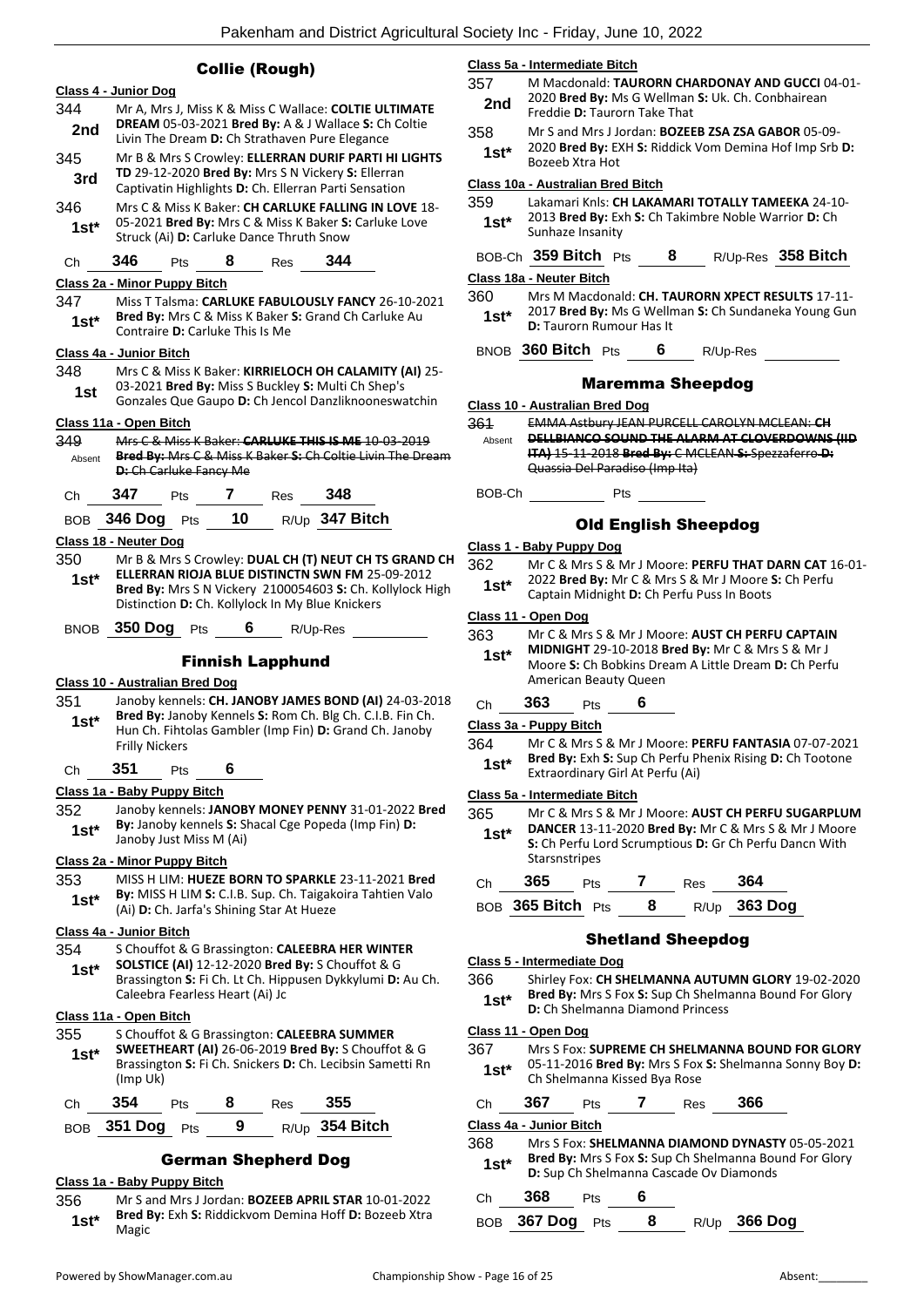## Swedish Vallhund

### **Class 1 - Baby Puppy Dog**

369 Mrs J Eaton: **UBIQQUE THE CRUSADER** 07-03-2022 **Bred By:** Exh **S:** Osuno Red Riot At Accebera **D:** Ch Ubiqque Stop 1st<sup>\*</sup> By: EXII S: U<br>Your Fussin

#### **Class 10 - Australian Bred Dog**

370 Ascalon Kennels: **GR CH TRENDAM PHENOMINAL** 04-02- 2017 **Bred By:** Mrs.A.J &Miss. S.J. Smith **S:** Sup Ch Dlarah **1st**\* 2017 **Brea By:** NITS.A.J & NITSS. S.<br>Jealousy **D:** Ch Trendam I Luv It

#### **Class 1a - Baby Puppy Bitch**

- 371 Mrs J Eaton: **UBIQQUE NIGHT STALKER (AI)** 30-01-2022 **Bred By:** EXH **S:** Ubiqque Solitary Man **D:** Ch Osuno Outback
- **1st** *brea by:* EXH **5:** Upiqque S<br>Alice At Ubigque (Imp Nzl)

BOB-Ch **370 Dog** Pts **6**

## Welsh Corgi (Cardigan)

### **Class 4 - Junior Dog**

- 372 Llandaff Kennels: **CH LLANDAFF BLACK MAGIC (AI)** 30-03- 2021 **Bred By:** Llandaff Kls **S:** Am Ch Kingsbury Just A Little 2nd 2021 Brea By: Liandart Kis S: Am Ch Kingsbury Just A Little<br>Hocus Pocus D: Aust Ch Trehilyn Dances With Dragons (Ai)
- 373 Llandaff Kls: **LLANDAFF SIM SALA BIM (AI)** 30-03-2021 **Bred By:** Llandaff Kls **S:** Am Ch Kingsbury Just A Little Hocus **1st\* Py.** Lianuall NS **3:** Am Ch Kingsbury Just A Little Hoce Pocus **D:** Aust Ch Trehilyn Dances With Dragons (Ai)
- Ch **373** Pts **7** Res **372**

### **Class 1a - Baby Puppy Bitch**

374 Mrs T L McClellan: **KARDIBROKE EXCELSIOR DIAMOND (AI)** 11-01-2022 **Bred By:** Mrs T L McClellan **S:** Am Ch Spectrum Harlem Shuffle **D:** Aust Ch Kardibroke Arctic Silver **1st\***

#### **Class 10a - Australian Bred Bitch**

375 Llandaff Kls: **AUST CH LLANDAFF I DREAM OF DRAGONS (AI)** 19-03-2019 **Bred By:** LLANDAFF KENNELS **S:** Am Ch Kingsbury Red Dragon Of Claymore **D:** Aust Gr Ch Trehilyn Dances With Dragons (Ai) Absent

#### **Class 11a - Open Bitch**

376 Llandaff Kls: **GR CH TREHILYN DANCES WITH DRAGONS (AI)** 08-11-2014 **Bred By:** Mrs L Evans **S:** Gr Ch Kardibroke **1st**\* U8-11-2014 **Bred By:** Mrs L Evans **5:** Gr Ch Kardibrok<br>Finishing Line (Ai) **D:** Trehilyn Divas Wear Diamonds

| Ch — | 376               | <b>Pts</b> | - 6 | Res |              |
|------|-------------------|------------|-----|-----|--------------|
|      | BOB 376 Bitch Pts |            |     |     | R/Up 373 Dog |

## Welsh Corgi (Pembroke)

### **Class 1 - Baby Puppy Dog**

377 Lakamari Knls: **LAKAMARI LORD UHTRED** 07-02-2022 **Bred By:** Exh **S:** Ch Wamphyri Midnight Memories **D:** Ch Antudor **1st By:** Exh **S:** Ch Wam<br>**Enchanting Rythm** 

## **Class 4 - Junior Dog**

378 Lakamari Knls: **AUST CH LAKAMARI TED E BEAR** 31-05-2021 **Class 5a - Intermediate Bitch Bred By:** Exh **S:** Ch Wamphyri Midnight Memories **D: 1st\*** Brea by: Exn S: Ch Wamphyri<br>Antudor Technicolour Dream

### **Class 10 - Australian Bred Dog**

379 Mrs C Vaughan/Mr RH & Mrs VJ Hutton: **AUST CH VANHARON VISCOUNT MONTY AT BOJOJAMILE (AI)** 17- 04-2020 **Bred By:** Mrs C Vaughan **S:** Aus Ch Pemvale Great Expectations **D:** Aust Sup Ch Vanharon Miss Fisher Absent

### **Class 11 - Open Dog**

380 Mr M Cronin: **QUEENCORGWYN SNAP DRAGAN** 18-09- 2020 **Bred By:** Mrs A Thompson **S:** Ch Dygae Final Edition **D:**  Kingrowan Amberlea Lou Absent

Ch **378** Pts **6** Res

#### **Class 1a - Baby Puppy Bitch**

381 Lakamari Knls: **LAKAMARI LADY AELSWITH** 07-02-2022 **Bred By:** Exh **S:** Ch Wamphyri Midnight Memories **D:** Ch **1st\* Brea By:** Exn **S:** Ch Wamphy<br>Antudor Enchanting Rythm

#### **Class 2a - Minor Puppy Bitch**

382 M Cronin: **KINGROWAN BRIANNA LOU** 23-10-2021 **Bred By:** M Cronin **S:** Ch Anwyl Tell Me On A Sunday **D:**  Kingrowan Amberlee Lou Absent

#### **Class 5a - Intermediate Bitch**

- 383 Dr M Nolan: **LAKAMARI POISON IVY** 01-03-2020 **Bred By:** Lakamari Kennels **S:** Ch. Antudor The Vigilante At Lakamari **2nd** Lakamari Kennels S: Ch. Antudor<br>**D:** Antudor Technicolour Dream
- 384 Lakamari Knls: **AUST CH LAKAMARI MOTHER OF DRAGONS NBT** 20-04-2020 **Bred By:** Exh **S:** Ch Fergwyn Like My Style **1st\* NBT** 20-04-2020 **Brea By:** Exn **S: C**<br>**D:** Ch Antudor Enchanting Rythm
- 385 Mr RH & Mrs VJ Hutton: **AUST CH BOJOJAMILE BAG OF TRICKS (AI)** 04-10-2020 **Bred By:** Mr RH & Mrs VJ Hutton **S:**  Cib Dk Ch Nord Ch Siggen's Pusjkin (Imp Nor) **D:** Bojojamile Burgundy Rose Absent

## **Class 10a - Australian Bred Bitch**

| 386    | Lakamari Knls: AUST CH LAKAMARI SOUTHERN COGNAC         |
|--------|---------------------------------------------------------|
| $1st*$ | NBT 01-08-2019 Bred By: Exh S: Ch Fergwyn Like My Style |
|        | <b>D:</b> Ch Antudor Enchanting Rythm                   |

| -384   |  | es: | 386   |
|--------|--|-----|-------|
| ------ |  |     | --- - |

| BOB 384 Bitch $Pts$ |  | R/Up 378 Dog |
|---------------------|--|--------------|
|                     |  |              |

### **Class 18a - Neuter Bitch**

- 387 MRS A DIBBLE: **CH GRAND CH NEUTER TREHILYN SHE DREAMS IN COLOUR CCD RN** 19-11-2014 **Bred By:** MRS L EVANS **S:** Trehilyn Dream Sequel **D:** Trehilyn Mystify Me **1st\***
	-

BNOB **387 Bitch** Pts **6** R/Up-Res

## White Swiss Shepherd Dog

#### **Class 5 - Intermediate Dog**

- 388 E. Martinez: **OWECAROSE ESZAK OF ALLENOVAH AI** 28-07- 2020 **Bred By:** Kelly Gordon Hunt **S:** Hr.Ch. Hun. Jr Ch. Hun. Ch. Doux Of Ice Wine (Hun) **D:** Aust. Ch. Owecarose Bilyara Absent 389 Ms J Zhou: **CLARELLY SPACE ODDITY (AI) JC.** 26-02-2020
- **Bred By:** Ms J W Kelly and Ms C van der Wolde **S:** Nice Of You To Come Bye Cumano (Deu) **D:** Ch Clarelly Take A Chance Jc. **1st**

### Ch **389** Pts **6** Res

#### **Class 1a - Baby Puppy Bitch**

390 Ms Rhiannon Stockdale: **SAFFIORAIRE SEROMONT MONTROSE** 27-01-2022 **Bred By:** Ms Rhiannon Stockdale **S:**  Saffioraire Rantanplan **D:** Saffioraire Serendipity **1st\***

#### **Class 3a - Puppy Bitch**

- 391 Paula Alan: **DIAMONDSWISS KISS FROM A ROSE** 10-07-
	- 2021 **Bred By:** Paula Alan **S:** Chil.Ch.Chil.Jr Ch. Uru. Jr Ch. Leon De La Condesa Del Alba (Imp Chl). **D:** Ch Diamondswiss Beauty Queen (Ai) **1st\***

#### **Class 4a - Junior Bitch**

- 392 Paula Alan: **DIAMONDSWISS JEWEL OF CENTURIO (AI)** 19-
	- 02-2021 **Bred By:** Paula Alan **S:** Arg.Ch. Arg. Jr Ch. Centurio De La Condesa Del Alba (Imp Chl) **D:** Soverenpark Dandelion Rn **1st\***

393 Mrs P Embleton: **CLARELLY READY PLAYER ONE RN. TD** 11- 10-2020 **Bred By:** Ms JW Kelly & Ms C Van der Wolde **S:** Ch. Soverenpark Charming Casanova **D:** Ch. Clarelly For Your Eyes Only Rn. Tk.S. Jc **1st\***

| C.h | 392                      | <b>Pts</b> | 8  | Res | 393              |
|-----|--------------------------|------------|----|-----|------------------|
|     | BOB 392 Bitch Pts        |            | -9 |     | $R/Up$ 393 Bitch |
|     | Class 18a - Neuter Bitch |            |    |     |                  |

- 394 Paula Alan: **CH ROSAMONTANA BELLE OF BERLIN (AI)** 31- 07-2015 **Bred By:** Mrs S Muller **S:** Snoweyriver Rain Spirit **1st\***
	- (Imp Zaf) **D:** Honorina Giselle Of Trebons Berger Blanc (Imp Esp)

BNOB **394 Bitch** Pts **6** R/Up-Res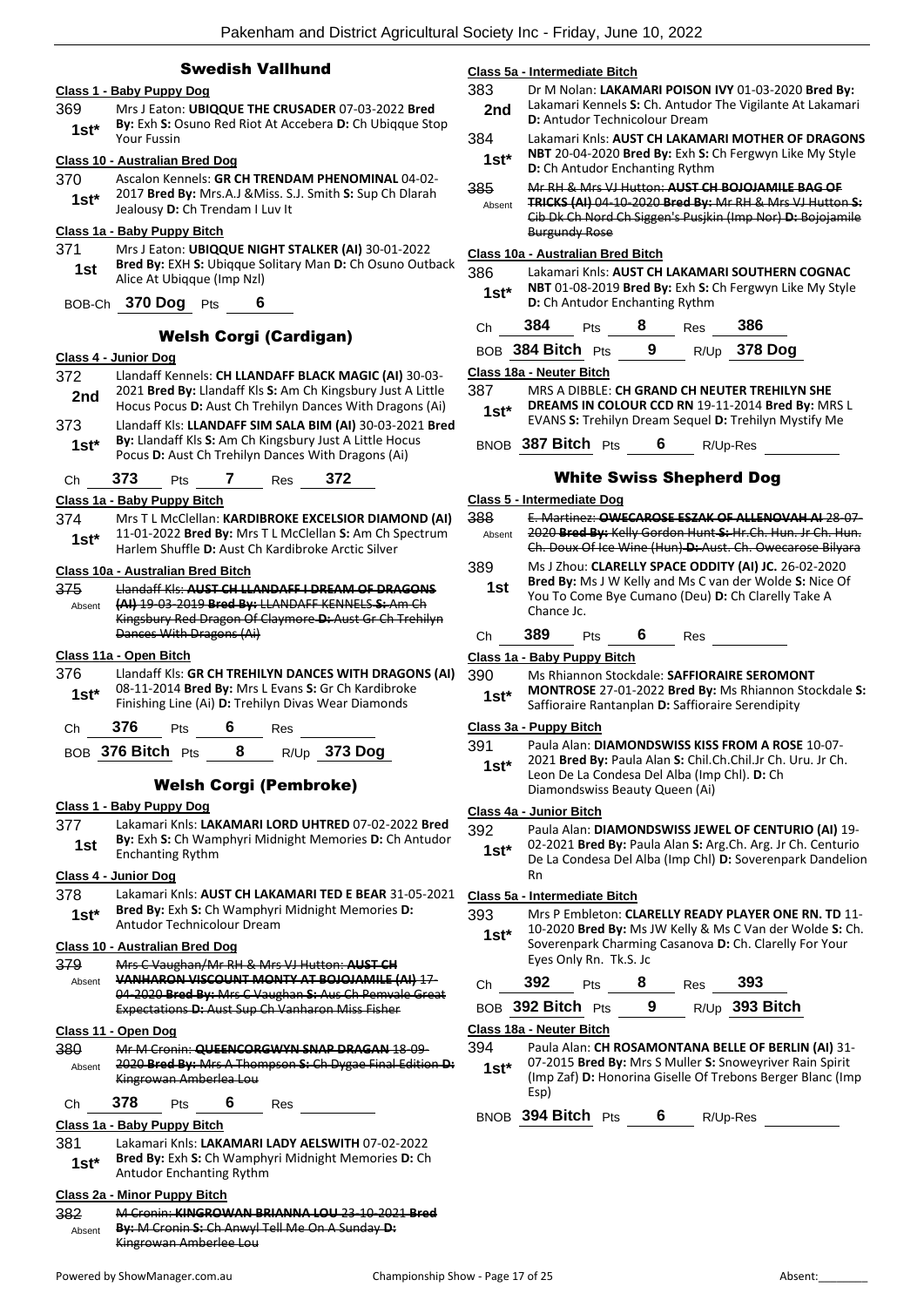## Group 5 - Specials

| Best<br>Pts: 25    | <b>Old English Sheepdog</b><br>365<br>Mr C & Mrs S & Mr J Moore: Aust Ch Perfu Sugarplum<br>Dancer                                       |
|--------------------|------------------------------------------------------------------------------------------------------------------------------------------|
| R/Up<br>Pts: 15    | 327<br><b>Australian Shepherd</b><br>A Petersen, J Karras & B Moore: Am Ch. Sup Ch. Regal<br>Reign Hightide Hit The Jackpot HT (Imp USA) |
| <b>Baby</b>        | 318<br><b>Australian Cattle Dog</b><br>Mr A & Mrs R Spargo: Pureheel Royal Influence                                                     |
| Minor              | 347<br>Collie (Rough)<br>Miss T Talsma: Carluke Fabulously Fancy                                                                         |
| <b>Puppy</b>       | 334<br><b>Border Collie</b><br>Lyn Allshorn: Merrinda Sky High Lover                                                                     |
| Junior             | <b>Australian Shepherd</b><br>326<br>A Petersen, J Purcell and T Gaudio: DAPSEN RHYMES WITH<br><b>BLUNT</b>                              |
| Inter              | 365<br><b>Old English Sheepdog</b><br>Mr C & Mrs S & Mr J Moore: Aust Ch Perfu Sugarplum<br>Dancer                                       |
| Aus Br             | Swedish Vallhund<br>370<br>Ascalon Kennels: GR CH Trendam Phenominal                                                                     |
| Open               | <b>Australian Shepherd</b><br>327<br>A Petersen, J Karras & B Moore: Am Ch. Sup Ch. Regal<br>Reign Hightide Hit The Jackpot HT (Imp USA) |
|                    | <b>Neuter</b>                                                                                                                            |
| Best<br>Pts: 10    | <b>Welsh Corgi (Pembroke)</b><br>387<br>MRS A DIBBLE: CH GRAND CH NEUTER TREHILYN SHE<br>DREAMS IN COLOUR CCD RN                         |
| R/Up               | <b>White Swiss Shepherd Dog</b><br>394<br>Paula Alan: Ch Rosamontana Belle of Berlin (AI)                                                |
| Finish             | 12<br>Absent                                                                                                                             |
|                    | <b>Group 6 - Utility Group</b>                                                                                                           |
|                    | Mrs Diane Baillie (VIC)                                                                                                                  |
| <b>Start Time:</b> |                                                                                                                                          |
|                    | <b>Bernese Mountain Dog</b>                                                                                                              |
|                    | Class 5 - Intermediate Dog                                                                                                               |
| 395                | Sue Murray and S & C Eastley: CLOUDFOREST GHOST                                                                                          |
| $1st^*$            | RYDER 19-12-2019 Bred By: S & C Eastley S: Switzkiss Linkin<br>Park D: Ch. Cloudforest Ariadne Thread                                    |
|                    | Class 10 - Australian Bred Dog                                                                                                           |
| 396                | Miss F Broome & Ms N L Smith: CH. BERNATION TOP GUN<br>28-05-2014 Bred By: felicity broome S: Ch Von Der                                 |
| $1st*$             | Bernessehof (Imp Cze) D: Ch Bernation Breakfast At<br>Tiffabys                                                                           |

Ch **396** Pts **7** Res **395**

#### **Class 4a - Junior Bitch**

| 397    |     |            | Mrs F Broome: BERNATION COVER ME IN SUNSHINE 02-                                                  |
|--------|-----|------------|---------------------------------------------------------------------------------------------------|
| $1st*$ |     |            | 06-2021 Bred By: Mrs F Broome S: Ch. Uptown Funk<br>Alexbern (Imp Ukr) D: Bernation Rumour Has It |
| Ch.    | 397 | <b>Pts</b> |                                                                                                   |

| BOB 396 Dog Pts |  | R/Up 395 Dog |
|-----------------|--|--------------|

## Boxer

|                | Class 4 - Junior Dog                  |                                                                                                      |                    |                                             |                                                                                                                                                                                  |  |  |
|----------------|---------------------------------------|------------------------------------------------------------------------------------------------------|--------------------|---------------------------------------------|----------------------------------------------------------------------------------------------------------------------------------------------------------------------------------|--|--|
| 398<br>$1st^*$ |                                       |                                                                                                      |                    |                                             | <b>I Davis &amp; H Keele: KESDAR FIFTY SHADES DARKER AT</b><br><b>TONMAR 11-05-2021 Bred By: J Davis &amp; H Keele S: Ch</b><br>Kesdar Kindred Spirit D: Ch Kesdar Risky Romance |  |  |
|                | <b>Class 10 - Australian Bred Dog</b> |                                                                                                      |                    |                                             |                                                                                                                                                                                  |  |  |
| 399<br>$1st*$  |                                       |                                                                                                      |                    |                                             | Jennifer Davis & Helen Keele: CH KESDAR KINDRED SPIRIT<br>11-03-2019 Bred By: Jen Davis & Helen Keele S: Ch Lambda<br>Don't Ask Don't Tell D: Ch Kesdar Wings Of An Angel        |  |  |
|                | Class 11 - Open Dog                   |                                                                                                      |                    |                                             |                                                                                                                                                                                  |  |  |
| 400            |                                       |                                                                                                      |                    |                                             | Mrs S Eustace: CH PENZBERG SMOKE AND MIRRORS 02-                                                                                                                                 |  |  |
| 1st            |                                       | 05-2019 Bred By: Owner S: Ch Sjecoin Love At First Sight D:<br>Miannastar All That Glitters          |                    |                                             |                                                                                                                                                                                  |  |  |
| Ch             | 399                                   | Pts                                                                                                  | 8                  | <b>Res</b>                                  | 398                                                                                                                                                                              |  |  |
|                | Class 5a - Intermediate Bitch         |                                                                                                      |                    |                                             |                                                                                                                                                                                  |  |  |
| 401            |                                       |                                                                                                      |                    |                                             | Ms Sharon Mead: NITESWATCH FROZEN IN TIME 29-09-                                                                                                                                 |  |  |
| $1st^*$        |                                       | 2020 Bred By: Ms Sharon Mead S: Grand Ch Tyeanbo Turn<br>Back Time D: Ch Tyeanbo Sheso Exciting (Ai) |                    |                                             |                                                                                                                                                                                  |  |  |
|                | Class 11a - Open Bitch                |                                                                                                      |                    |                                             |                                                                                                                                                                                  |  |  |
| 402            |                                       |                                                                                                      |                    |                                             | Rosina J Brace: CH SJECOIN STEPPING OUT IN STYLE (AI)                                                                                                                            |  |  |
| $1st^*$        |                                       |                                                                                                      |                    | 26-12-2018 Bred By: Rosina J Brace S: Gr Ch | Sjecoinamerican Exoress D: Ch Sjecoin Drop Dead Gorgeous                                                                                                                         |  |  |
| Ch             | 402                                   | Pts                                                                                                  | <sup>'</sup>       | Res                                         | 401                                                                                                                                                                              |  |  |
| <b>BOB</b>     | 399 Dog $P$ ts                        |                                                                                                      | 10                 |                                             | R/Up 398 Dog                                                                                                                                                                     |  |  |
|                |                                       |                                                                                                      | <b>Bullmastiff</b> |                                             |                                                                                                                                                                                  |  |  |

#### **Class 4 - Junior Dog**

| 403    | Mrs M & Miss E Edwards: NIGHTQUEST FASTNET ROCK 02- |
|--------|-----------------------------------------------------|
| $1st*$ | 03-2021 Bred By: Mrs M & Miss E Edwards S: Gr Ch    |
|        | Nightquest Head Turner D: Nightquest Riva Diva      |

#### **Class 5 - Intermediate Dog**

| 404    | Mrs M Edwards & Miss E Edwards: CH MYMOOCH JUDGES              |
|--------|----------------------------------------------------------------|
| Absent | <b>QUEST 08-04-2020 Bred By: Mrs D Cavaiuolo S: Nightquest</b> |
|        | Assertive Lad D: Ch Mymooch Smashing Diva                      |
|        |                                                                |

## Ch **403** Pts **6** Res

#### **Class 1a - Baby Puppy Bitch**

405 Mrs K & Mr C Phillips: **SWEETFLEET TINY DANCER** 23-12- 2021 **Bred By:** Mrs K & Mr C Phillips **S:** Banobrae Truesouth **D: Sweetfleet Little China Girl** Absent

#### **Class 3a - Puppy Bitch**

| 406 | Miss Jamie Pendle: SALIERI SUNSHINE TOTHA GROUND |
|-----|--------------------------------------------------|
|-----|--------------------------------------------------|

**(AI)** 15-07-2021 **Bred By:** Mr M & Mrs V & Miss D Yates **S:**  Can Ch. Banbury's Zz Chops (Imp Can) **D:** Ch, Waterlea Stormy Weather At Salieri (Imp Nz) **1st\***

#### **Class 5a - Intermediate Bitch**

407 Mrs K & Mr C PHILLIPS: **SWEETFLEET WALTIZING MATILDA** 13-05-2020 **Bred By:** Mrs K & Mr C PHILLIPS **S:**  Sup.Ch.Nightquest Magic Affair **D:** Ch. Sweetfleet Ziggy **Stardust 1st\***

## Ch **407** Pts **7** Res **406**

BOB **407 Bitch** Pts **8** R/Up **406 Bitch**

## **Class 18 - Neuter Dog**

- 408 J Pendle & V Mills: **AUST CH & NEUT CH WATERLEA THUNDA FRM DOWNUNDA (IMP NZ)** 01-02-2016 **Bred By:** Mrs Vicki Mills **S:** Nz & Can Ch Bullstock's Samcro At Waterlea (Imp Can) **D:** Ch Waterlea Tickled Pink **1st\***
- BNOB **408 Dog** Pts **6** R/Up-Res

## Dobermann

#### **Class 3 - Puppy Dog**

409 Bisart Kennels: **BISART WHEN HELL FREEZES OVER** 25-10- 2021 **Bred By:** Bisart Kennels **S:** Ch Bisart Optimus Prime Et **D:** Noahbella Honey Absent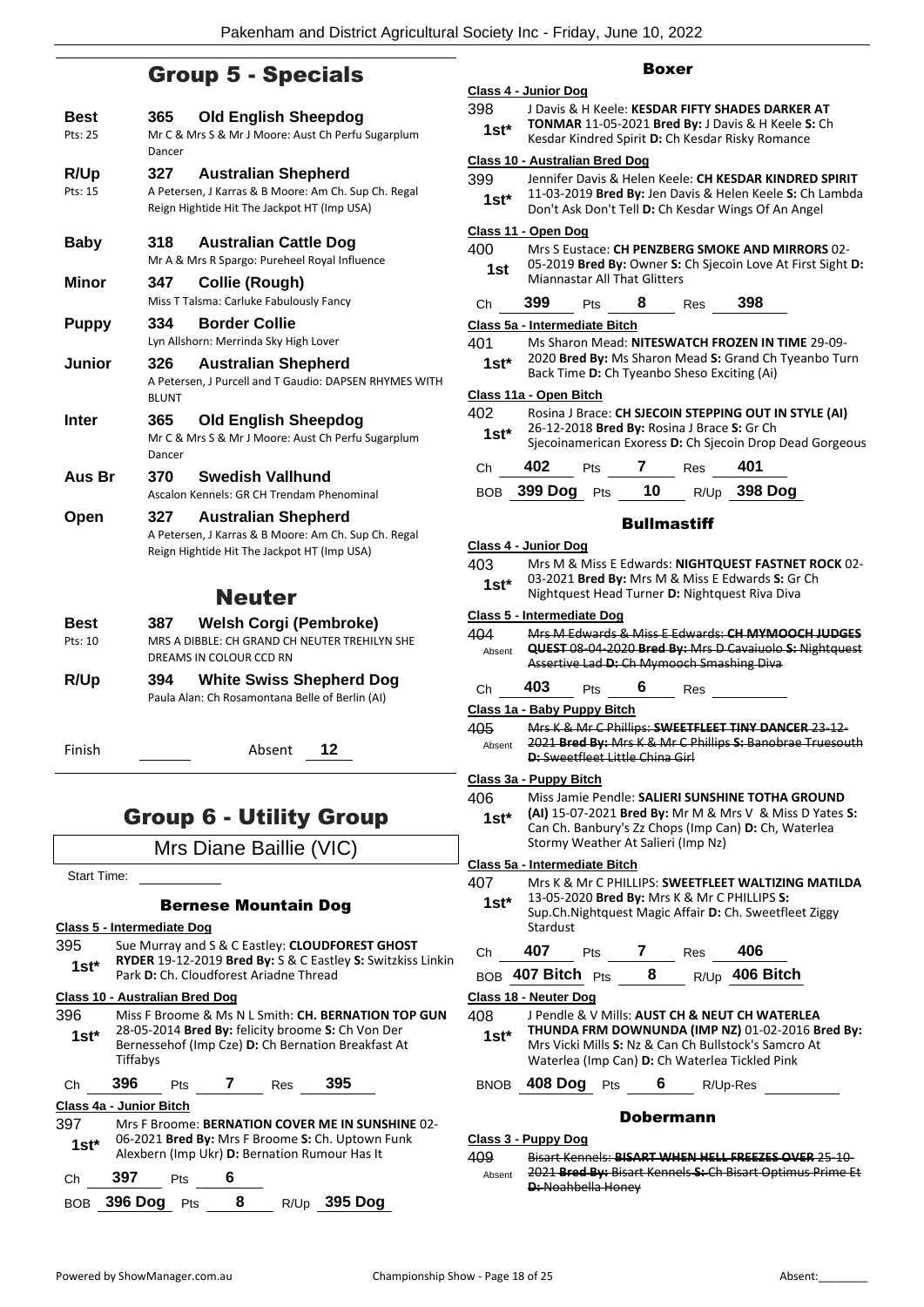|  | Class 4 - Junior Dog |  |
|--|----------------------|--|
|  |                      |  |

- 410 Miss E Pieton & Mrs M Smith: **FIREAX ESSENCE OF VALOUR** 03-07-2021 **Bred By:** Miss E Pieton **S:** Fireax Little War Hero
- **1st**\* U3-U7-2021 Brea By: N<br>D: Fireax Prime Desire

## BOB-Ch **410 Dog** Pts **6** R/Up-Res

### **Class 18a - Neuter Bitch**

411 Bisart Kennels: **CH / NEUT CH BISART RISE FROM THE ASHES ET** 14-12-2015 **Bred By:** Bisart Kennels **S:** Yiyanda River Boy **D:** Ch Bisart Frankly My Dear Et Absent

BNOB Pts R/Up-Res

## Dogue de Bordeaux

#### **Class 10a - Australian Bred Bitch**

- 412 R. HEALEY: **CH. DURHAMDOGUES NO NONSENSE SWN** 11- 02-2018 **Bred By:** Richard Healey **S:** Durhamdogues Kiss My Darkside **D:** Ch. Durhamdogues Extra Gold **1st\***
- BOB-Ch **412 Bitch** Pts **6**

### Leonberger

#### **Class 5a - Intermediate Bitch**

- 413 Mr G J & Mrs L E Clarke: **SIMTARA STEEL MAGNOLIA FOR ADLIHTAM (IMP NZL)** 13-05-2020 **Bred By:** F M Baars & Dr Charlotte Hviid & Mrs Verna A Jensen **S:** Skyewood Touch-Of-Love **D:** Leonz Royal-Reflection For Simtara Absent
- BOB-Ch Pts

## Newfoundland

## **Class 10 - Australian Bred Dog**

- 414 Mr L and Mrs J Leeder: **CH CAPEBASS NOTHING COMPARES**
- **TO U** 24-05-2019 **Bred By:** Mr L & Mrs J Leeder **S:** Int Ch. Aust. Ch. Capebass Moccona Classic **D:** Ch. Capebass Home Coming Queen **1st\***

#### **Class 1a - Baby Puppy Bitch**

- 415 Mr C Stewart and Miss Emily Durant: **NEWFASHION A LITTLE BIT TIPSY AT CLAZZIC** 06-02-2022 **Bred By:** Mr I Harland and Mr G Barr **S:** Int Ch. Aust. Ch. Capebass Moccona Classic **D:** Newfashion Fivoclock Obsession **1st\***
- BOB-Ch **414 Dog** Pts **6**

## Portuguese Water Dog

#### **Class 5a - Intermediate Bitch**

416 Dr Camilla Sleeth & Ms Wendy Gauntlett: **YARE HI-MARK'S OCEAN SONG AT SEACALLING (IMP USA)** 22-06-2020 **Bred By:** S Kang, J Bailey, K Marangon **S:** Am Gr Ch Yare's A River Runs Through It **D:** Am Gr Ch Marinella's Kiss Me Quick At Yare Am Rax Am Bn Am Cd **1st\***

BOB-Ch **416 Bitch** Pts **6**

## **Rottweiler**

#### **Class 1 - Baby Puppy Dog**

417 Louise Russell: **UBERSEIN PLUTO (AI)** 24-02-2022 **Bred By:** Louise's Russell **S:** Aust. Ch. Ubersein The Eliminator **D: 1st**\* Louise's Russell<br>Ubersein Jolene

#### **Class 5 - Intermediate Dog**

418 L. STEVENSON & L.RUSSELL: **CH UBERSEIN HIGH VOLTAGE** 17-12-2019 **Bred By:** L. RUSSELL **S:** Grand Ch Ubersein Hullabalou **D:** Ch.Ubersein Hopes And Dreams A1 **1st\***

## Ch **418** Pts **6**

#### **Class 1a - Baby Puppy Bitch**

- 419 L Russell: **UBERSEIN PILLOW TALK (AI)** 24-02-2022 **Bred By:** L Russell **S:** Aust. Ch. Ubersein The Eliminator **D:** Ubersein Jolene **1st**
- 420 Louise Russell: **UBERSEIN PURPLE RAIN** 24-02-2022 **Bred By:** Louise's Russell **S:** Aust. Ch. Ubersein The Eliminator **D: 2nd By:** Louise's Rus<br>Ubersein Jolene

#### **Class 10a - Australian Bred Bitch**

- 421 Jenny Woodman: **UBERSEIN GOTCHA** 11-01-2019 **Bred By:** Mrs L Russell **S:** Ch Ubersein Get A Grip **D:** Ch Ubersein **1st**\* Mrs L Russell S:<br>Sapphire Balou
- Ch **421** Pts **6**

BOB **418 Dog** Pts **7** R/Up **421 Bitch**

## Samoyed

#### **Class 1 - Baby Puppy Dog**

422 J Beard D Klaaysen K ORiley: **KALASKA MAGIC** 

- **MASTERMIND** 03-01-2022 **Bred By:** J Beard D Klaaysen K ORiley **S:** Kalaska Aloha It'S Friday **D:** Kalaska Let'S Make Magic **2nd**
- 423 Ms Y Chen: **LUNASEA BIG BUCKS (AI)** 23-01-2022 **Bred By:** Ms Y Chen **S:** Am Ch. Can Ch. Vanderbilt'S Strike It Big (Imp **1st**\* MS Y Chen S: Am Ch. Can Ch. Vanderbilt S Str<br>Usa) **D:** Grand Ch. Lunasea Butter Me Up (Ai)

#### **Class 3 - Puppy Dog**

- 424 Ms Y Chen: **LUNASEA BIG LITTLE LIES (AI)** 27-07-2021 **Bred**
- **By:** Ying Chen **S:** Can Ch. Vanderbilt'S Tell Me No Lies (Ai) **D:**  Am Gr Ch. Fin Ch. C.I.B. Sup Ch. Smiling Snowball Luminous Pandora(Imp Usa) **1st\***

#### **Class 4 - Junior Dog**

- 425 Olivia Clark: **AIREBIS SALTED CARAMEL OREO** 18-05-2021 **Bred By:** Judy, Graham & Kellie Hughes **S:** Snerzok An
	- **1st Brea by:** Judy, Graham & Kellie Hughes **S:** Sherzok An<br>**1st** Expression Of Love **D:** Ch. Airebis I Love Cookies N Cream

## **Class 10 - Australian Bred Dog**

- 426 Miss D Williams: **CH. SNERZOK HEZ WORTH EVERY ZACK**
- 03-01-2019 **Bred By:** J & D WILDERS **S:** Sunmist Walk On The Cool Side **D:** Snerzok Ocean Mist **1st\***

### **Class 11 - Open Dog**

- 427 J Beard D Klaaysen & K O'Riley: **KALASKA POPARAZZI** 02- 07-2019 **Bred By:** Beard Klaaysen & O'Riley **S:** Ch Kalaska **2nd** Dearly Brea By: Beard Kiaaysen & O'Richard Dearly Beloved **D**: Kalaska Pop Prinz. Ess
- 428 Mrs Judy, Mr Graham & Miss Kellie Hughes: **C.I.B. AUST CH. HRV CH. SLV CH. SLV GR CH. ANATINA CHARMING**
- **CHATTER (IMP SVN)** 15-11-2017 **Bred By:** Marija Kavcic **S:**  Lireva'S Royal Boshi Vecchi **D:** Int Ch. Slv Grand Ch. Hr Ch. Slv Jnr Ch. Anatina Eya Eskimo Smile **3rd**
- 429 Ms Y Chen: **CH. LUNASEA NOTHING HOLDIN ME BACK (AI)**
- 19-09-2019 **Bred By:** Ying Chen **S:** Ee Ch. Ee Jr Ch. Fin Kva. Fin Ch. Ltu Ch. Lva Ch. Nor Ch. Smiling Snowball Voice Of Figaro (Imp Fin) **D:** Grand Ch. Lunasea Butter Me Up (Ai) **1st**
- Ch **429** Pts **11** Res **427**

## **Class 1a - Baby Puppy Bitch**

- 430 J Beard D Klaaysen K ORiley: **KALASKA MAGIC MEI MEI** 03- 01-2022 **Bred By:** J Beard D Klaaysen K ORiley **S:** Kalaska
	- **1st** UI-2022 **Bred By:** J Beard D Kiaaysen K ORIIey<br>Aloha It'S Friday **D:** Kalaska Let'S Make Magic

### **Class 4a - Junior Bitch**

- 431 J Beard D Klaaysen & K O'Riley: **KALASKA LORDE SUGAR**
- 03-04-2021 **Bred By:** D Klaaysen J Beard & K ORiley **S:**  Supreme Ch Kalaska Thank God It'S Friday **D:** Kalaska Precious Pop Tart **1st\***
- 432 Ms Y Chen: **LUNASEA LOVE THE WAY YOU LIE (AI)** 27-07- 2021 **Bred By:** Miss Ying Chen **S:** Can Ch. Vanderbilt'S Tell Me No Lies (Imp Usa) **D:** Am Gr Ch. Fin Ch. C.I.B. Sup Ch. Smiling Snowball Luminous Pandora (Imp Usa) **2nd**

#### **Class 5a - Intermediate Bitch**

- 433 Miss Kim Wardle: **AUST CH KIMARK KEYAH OF EXCELLENCE**
	- 10-01-2020 **Bred By:** Miss Kim Wardle **S:** Sup Ch Kimark **2nd 10-01-2020 Bred By:** Miss Kim Wardle S: **2nd True Excellence D:** Ch Kalaska All For Me
- 

## 434 Mrs Judy, Mr Graham & Miss Kellie Hughes: **AUST CH.**

**AIREBIS SUNSHINE N LOLLIPOPS RN** 24-11-2019 **Bred By:** EXH **S:** C.I.B. Hrv Ch. Itl Ch. Swiss Ch. Fin Ch. Aust Supreme Ch. Lunasea Love Me Like Money (Ai) **D:** Supreme Ch. Airebis I Will Always Love You **1st\***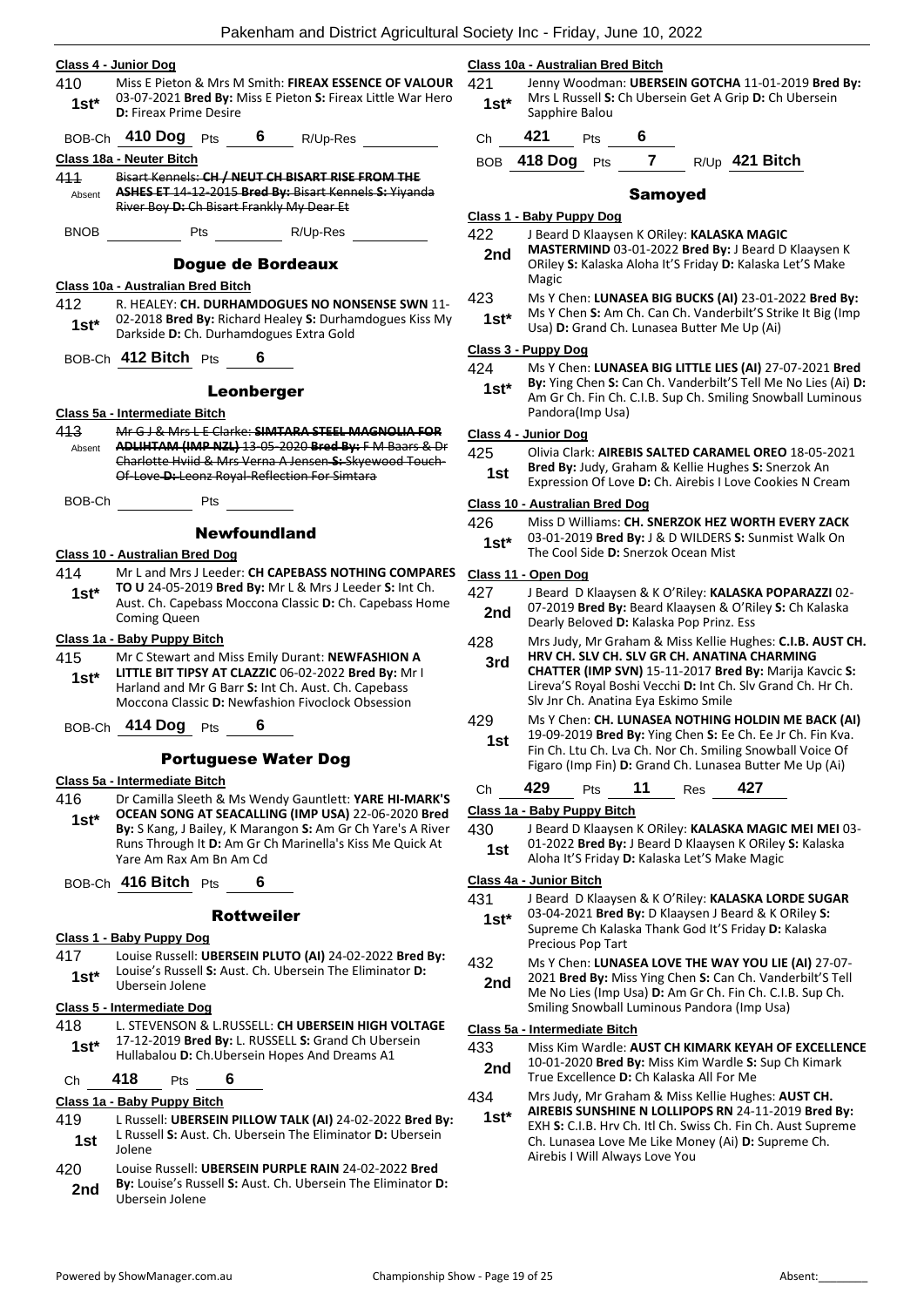| 435<br>1st*    | Class 11a - Open Bitch<br>Ms Y Chen: C.I.B. AUST SUP CH. FIN CH. AM GCH. SMILING<br>SNOWBALL LUMINOUS PANDORA (IMP USA) 09-10-2014                                                                             |  |  |  |  |  |
|----------------|----------------------------------------------------------------------------------------------------------------------------------------------------------------------------------------------------------------|--|--|--|--|--|
|                | Bred By: Kristiine Uspenski S: Int.Am.Ee.Lt.Lv.Balt.Aust Ch.<br>Lunasea My Game My Show (Ai) D: Int.Ee.Lt.Lv.Itl.Fin.Balt<br>Ch. Smiling Snowball Moon Sonnet                                                  |  |  |  |  |  |
| Ch             | 435<br>Pts 10<br>Res <b>431</b>                                                                                                                                                                                |  |  |  |  |  |
|                | BOB 435 Bitch Pts 16 R/Up 431 Bitch                                                                                                                                                                            |  |  |  |  |  |
|                | Class 18a - Neuter Bitch                                                                                                                                                                                       |  |  |  |  |  |
| 436<br>1st*    | Miss D Williams: CH. NEUT. CH. SNOWISPA GOLDNLILY<br>OFTH YUKON 29-03-2013 Bred By: Lawton B S: Snerzok<br>River Of Fortune D: Snowispa Gentas Valete                                                          |  |  |  |  |  |
| 437<br>Absent  | Mrs Judy, Mr Graham & Miss Kellie Hughes: AUST<br><b>SUPREME CH. GRAND NEUT CH. AIREBIS WHAT DREAMS R</b><br>MADE OF 08-07-2011 Bred By: EXH-S: Aust Ch. Zamora<br>Royale Czar D: Aust Ch. Snerzok Coco Azzure |  |  |  |  |  |
|                | BNOB $436$ Bitch $Pts$ 6 R/Up-Res                                                                                                                                                                              |  |  |  |  |  |
|                | <b>Schnauzer (Miniature)</b>                                                                                                                                                                                   |  |  |  |  |  |
|                | Class 5a - Intermediate Bitch                                                                                                                                                                                  |  |  |  |  |  |
| 438            | B M Luczak: BRONTIDE MYSTIFY ME 30 08 2020 Bred By: B                                                                                                                                                          |  |  |  |  |  |
| Absent         | M Luczak S: Ch Gemais Hardy Kruger D: Ch Brontide Glitzy<br>Gal                                                                                                                                                |  |  |  |  |  |
|                | <u> Class 10a - Australian Bred Bitch</u>                                                                                                                                                                      |  |  |  |  |  |
| 439<br>Absent  | Kim Strahan: KIEREE WAY BACK INTO LOVE 25-01-2021<br>Bred By: Kim Strahan S: Rushmere Pure Anarchy D:<br><b>Blaizenoak Music And Lyrics</b>                                                                    |  |  |  |  |  |
| 440            | Ralph Richardson: CH KALAMINO CAT MEETS TIGER LILY                                                                                                                                                             |  |  |  |  |  |
| 1st*           | 20-05-2020 Bred By: Miss E N Davies S: Ch Schonhardt Cat<br>Goes Linedancin D: Kalamino Cool Water                                                                                                             |  |  |  |  |  |
|                | BOB-Ch $440$ Bitch $P$ ts<br>6<br>R/Up-Res                                                                                                                                                                     |  |  |  |  |  |
|                | <b>Siberian Husky</b>                                                                                                                                                                                          |  |  |  |  |  |
|                | Class 5 - Intermediate Dog                                                                                                                                                                                     |  |  |  |  |  |
| 441<br>$1st^*$ | Mrs A Beconsall: AUST CH CANYONLANDS LIGHTS YOU UP<br>15-10-2020 Bred By: Mrs Amanda Becconsall S: Sup Ch<br>Birindi Takin Care Of Bizness D: Canyonlands Once In A Blu<br>Moon                                |  |  |  |  |  |
|                | Class 11 - Open Dog                                                                                                                                                                                            |  |  |  |  |  |
| 442            | Mrs A Beconsall: AUST CH CANYONLANDS U THOUGHT U                                                                                                                                                               |  |  |  |  |  |
| $1st^*$        | HAD ME 21-05-2019 Bred By: Amanda Becconsall S: Can Ch<br>Ch Vanac's Kool Move'n Dude (Imp Can) D: Aust<br>Aeukanmanuva Music Queen                                                                            |  |  |  |  |  |
| Сh             | 441<br>7<br>- 442<br>Pts<br>Res                                                                                                                                                                                |  |  |  |  |  |
|                | Class 4a - Junior Bitch                                                                                                                                                                                        |  |  |  |  |  |
| 443<br>1st*    | Mrs A Beconsall: CANYONLANDS LITES UP THE SKY (AI)<br>20-06-2021 Bred By: Mrs A Becconsall S: Sup Ch Icepower<br>The Benchmark D: Canyonlands Once In A Blu Moon                                               |  |  |  |  |  |
|                | Class 10a - Australian Bred Bitch                                                                                                                                                                              |  |  |  |  |  |
| 444<br>Absent  | Cheryl Smart: SNOFALL MIDNIGHT MADNESS (AI) 09-07-<br>2012 Bred By: C Smart & S Dalidakis S: Bralin's Simon Says<br>(Usa) D: Snofall Good Golly Miss Molly                                                     |  |  |  |  |  |
| 445<br>$1st^*$ | Mrs A Beconsall: AUST CH CANYONLANDS QUEEN OF<br>MUSIC 21-05-2019 Bred By: Amanda Becconsall S: Can Ch<br>Ch Vanac's Kool Move'n Dude (Imp Can) D: Aust<br>Aeukanmanuva Music Queen                            |  |  |  |  |  |
| Ch             | 7<br>445<br>443<br>Res<br>Pts                                                                                                                                                                                  |  |  |  |  |  |
|                | BOB 445 Bitch Pts<br>R/Up 441 Dog<br>9                                                                                                                                                                         |  |  |  |  |  |

## St. Bernard

## **Class 11 - Open Dog**

### 446 Leslie Mathieson: **CH CHANDLIMORE LOUIS LE GRANDE**

**(AV2) (IMPUK)** 05-12-2017 **Bred By:** Alison Grainger & Tan Nagrecha (UK) **S:** Alpentire Jump The Gun At Chandlimore (At2) **D:** Carashon Magic Of The Night (Aq4) **1st\***

Ch **446** Pts **6 Class 2a - Minor Puppy Bitch**

447 Leslie Mathieson: **CLEARUN SUZY Q** 14-10-2021 **Bred By:** Leslie Mathieson **S:** Ch Chandlimore Louis Le Grande ( Imp Uk) **D:** Clearun Big Girls Don'T Cry Absent

Ch Pts

BOB **446 Dog** Pts **6** R/Up

## Group 6 - Specials

| Best         | 435.<br>Samoyed                                         |  |  |  |  |
|--------------|---------------------------------------------------------|--|--|--|--|
| Pts: 25      | Ms Y Chen: C.I.B. AUST SUP CH. FIN CH. AM GCH. SMILING  |  |  |  |  |
|              | SNOWBALL LUMINOUS PANDORA (IMP USA)                     |  |  |  |  |
| <b>R/Up</b>  | 445<br>Siberian Husky                                   |  |  |  |  |
| Pts: 15      | Mrs A Beconsall: Aust CH Canyonlands Queen Of Music     |  |  |  |  |
|              |                                                         |  |  |  |  |
| Baby         | 423<br>Samoyed                                          |  |  |  |  |
|              | Ms Y Chen: Lunasea Big Bucks (AI)                       |  |  |  |  |
|              |                                                         |  |  |  |  |
| Minor        |                                                         |  |  |  |  |
|              |                                                         |  |  |  |  |
|              |                                                         |  |  |  |  |
| <b>Puppy</b> | Samoyed<br>424                                          |  |  |  |  |
|              | Ms Y Chen: Lunasea Big Little Lies (AI)                 |  |  |  |  |
| Junior       | 398<br><b>Boxer</b>                                     |  |  |  |  |
|              | J Davis & H Keele: Kesdar Fifty Shades Darker At Tonmar |  |  |  |  |
| Inter        | 441<br>Siberian Husky                                   |  |  |  |  |
|              | Mrs A Beconsall: Aust CH Canyonlands Lights you up      |  |  |  |  |
| Aus Br       |                                                         |  |  |  |  |
|              | <b>Siberian Husky</b><br>445                            |  |  |  |  |
|              | Mrs A Beconsall: Aust CH Canyonlands Queen Of Music     |  |  |  |  |
| Open         | 435<br><b>Samoved</b>                                   |  |  |  |  |
|              | Ms Y Chen: C.I.B. AUST SUP CH. FIN CH. AM GCH. SMILING  |  |  |  |  |
|              | SNOWBALL LUMINOUS PANDORA (IMP USA)                     |  |  |  |  |
|              |                                                         |  |  |  |  |
|              |                                                         |  |  |  |  |
|              | <b>Neuter</b>                                           |  |  |  |  |
| Best         | <b>Bullmastiff</b><br>408                               |  |  |  |  |
| Pts: 7       | J Pendle & V Mills: AUST CH & NEUT CH WATERLEA          |  |  |  |  |
|              | THUNDA FRM DOWNUNDA (IMP NZ)                            |  |  |  |  |
| R/Up         | 436<br>Samoyed                                          |  |  |  |  |
|              | Miss D Williams: Ch. Neut. Ch. Snowispa Goldnlily OfTh  |  |  |  |  |
|              | Yukon                                                   |  |  |  |  |

Finish Absent **10**

## Group 7 - Non-Sporting Group

Ms Jennifer Sculac (VIC)

Start Time:

### Boston Terrier

#### **Class 5 - Intermediate Dog**

- 448 Leanne Brown: **CH BOSLEA MISTER PAPARAZZI** 08-04-2020
	- **Bred By:** Leanne Brown **S:** Bostonbob Bruno Split **D:** Ch **1st Bred By:** Leanne Brown S:<br>Zamenhof Madjik Dreams
- 

#### **Class 11 - Open Dog**

449 Rodney Kirby: **AM CH DEJA VU WARRIOR AT SAIHA** 29-03- 2019 **Bred By:** Doreen brunning / Jeri Good **S:** Am Ch Deja Vu Penny For Yo Thoughts **D:** Am Ch Deja Vu Who'S Yo Daddy Absent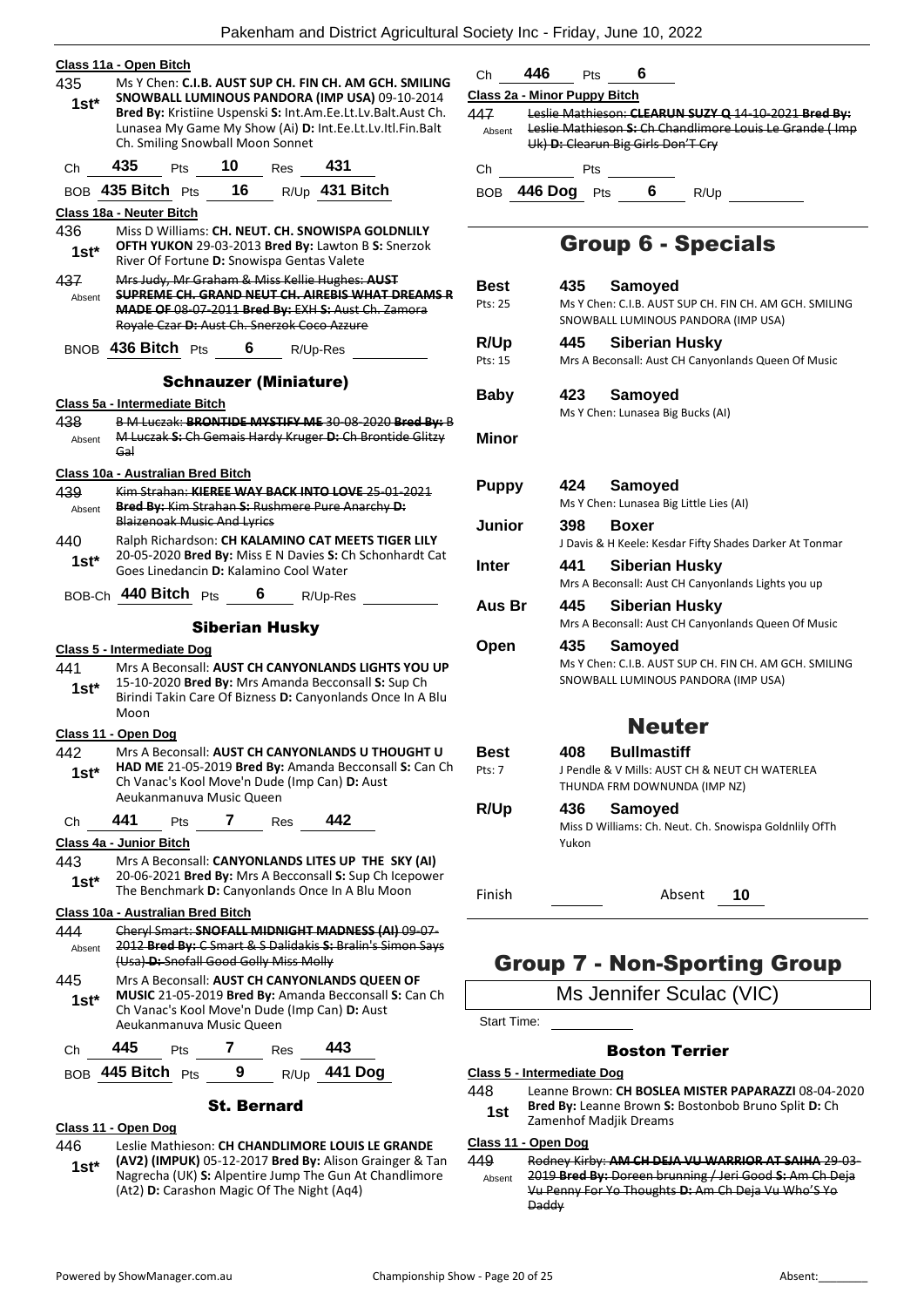|               |                                   |                                                                                                            |              | <b>Chow Chow</b>                                  |                                                                                                                                                                      | 2nd            | 2017 Bred By: Fran Darli<br>Vagus <b>D:</b> Topspott Team                              |
|---------------|-----------------------------------|------------------------------------------------------------------------------------------------------------|--------------|---------------------------------------------------|----------------------------------------------------------------------------------------------------------------------------------------------------------------------|----------------|----------------------------------------------------------------------------------------|
| Ch<br>BOB     | 457<br>456 Dog Pts 8              | Pts                                                                                                        | $\mathbf{7}$ | Res                                               | 458<br>$R/Up$ 457 Bitch                                                                                                                                              | 475            | Grand Ch Jalorca French<br>Jenni Oconnor: GR CH PA                                     |
| 459<br>Absent |                                   |                                                                                                            |              | Me A Memory D: Janayin A Lil Bit O Magic          | Linda Dempsey & Jeff Jansz: JANAYIN SWIPE RIGHT 21 04<br>2021 Bred By: Linda Dempsey & Jeff Jansz S: Janayin Play                                                    | 474<br>1st*    | Class 11a - Open Bitch<br>Jalorca Kennels: AUST CH<br>11-02-2020 Bred By: Exh          |
|               | Class 10a - Australian Bred Bitch |                                                                                                            |              |                                                   |                                                                                                                                                                      |                | Barbarino D: Ch Trudals I                                                              |
| 1st           |                                   | Ch Hallaby Caught Ya Looking                                                                               |              |                                                   |                                                                                                                                                                      | 473<br>Absent  | M & J LODINGTON: WON<br>02 2019 Bred By: M & H                                         |
| 458           |                                   |                                                                                                            |              |                                                   | Bred By: Mrs K Buss S: Ch Janayin Heads Iwin Tails Ulose D:                                                                                                          |                | Class 10a - Australian Bred Bitch                                                      |
|               | Class 5a - Intermediate Bitch     |                                                                                                            |              |                                                   | Mrs K Buss: BESTOBRITISH FRECKLES N BOWS 30-07-2020                                                                                                                  |                | <b>Whytewood Rave Reviev</b><br>Pearl(Ai)                                              |
| 457<br>$1st*$ |                                   |                                                                                                            |              |                                                   | Linda Dempsey & Jeff Jansz: JANAYIN HEARTS ON FIRE 21-<br>04-2021 Bred By: Linda Dempsey & Jeff Jansz S: Ch Janayin<br>Play Me A Memory D: Janayin A Lil Bit O Magic | 472<br>2nd     | Whytewood Kennels: WI<br><b>HARRIET 20-06-2021 Bre</b>                                 |
|               | Class 4a - Junior Bitch           |                                                                                                            |              |                                                   |                                                                                                                                                                      | $1st^*$        | Paceaway Just Havin Fun                                                                |
| Ch            | 456                               | Pts                                                                                                        | 6            |                                                   |                                                                                                                                                                      | 471            | J O'Connor: PACEAWAY<br>Darling S: Am Ch Tuckaw                                        |
|               |                                   |                                                                                                            |              |                                                   |                                                                                                                                                                      |                | Class 3a - Puppy Bitch                                                                 |
| $1st*$        |                                   |                                                                                                            |              |                                                   | MAGIC 16-06-2020 Bred By: Linda Dempsey Jeff Jansz S: Ch<br>Janayin Colour Me Happy D: Ch Janayin As If By Magic                                                     |                | D: Neehi Toppspott Daisy                                                               |
| 456           | <b>Class 5 - Intermediate Dog</b> |                                                                                                            |              |                                                   | Linda Dempsey & Jeff Jansz: CH JANAYIN THE COLOUR OF                                                                                                                 | 470<br>$1st^*$ | S stweart: TROUBADOUI<br>2022 Bred By: S Stewart                                       |
|               |                                   |                                                                                                            |              |                                                   |                                                                                                                                                                      |                | Class 1a - Baby Puppy Bitch                                                            |
|               |                                   |                                                                                                            |              | <b>British Bulldog</b>                            |                                                                                                                                                                      | Ch             | 465<br>11<br>Pts                                                                       |
| Ch            | 453<br>BOB 453 Bitch Pts          | Pts                                                                                                        | 7<br>8       | Res                                               | 454<br>R/Up 454 Bitch                                                                                                                                                | 1st            | 13-12-2017 Bred By: Wh<br>Shakespeare In Love D: 0                                     |
|               |                                   | Saihabostons Solatiar Snsation                                                                             |              |                                                   |                                                                                                                                                                      | 469            | Whytewood Kennels: CH                                                                  |
| 455<br>Absent |                                   |                                                                                                            |              |                                                   | Rodney Kirby: SAIHABOSTONS RAIN ONYA PARADE 22-03-<br>2021 Bred By: Rod kirby S: Sup Ch Zareba Justis Prevails D:                                                    | 468<br>Absent  | <b>J O'Connor: AUST SUP CI</b><br>2016 Bred By: fran darlir<br>Apprentice D: Ch Paceaw |
| $1st*$        |                                   |                                                                                                            |              |                                                   | 2016 Bred By: Mrs S Sutherland S: Ch Bellissimo Cosmic<br>Starburst(Imp Nzl) D: Baronrath Princess Pedal                                                             |                | Class 11 - Open Dog                                                                    |
| 454           |                                   |                                                                                                            |              |                                                   | Ms L King: CH BARONRATH MADE TO MEASURE 26-05-                                                                                                                       | $1st*$         | GLEN 23-03-2021 Bred B<br>The One And Only D: Gra                                      |
|               | Class 10a - Australian Bred Bitch |                                                                                                            |              | With Intent D: Baronrath Enchanted Angel          |                                                                                                                                                                      | 467            | Jalorca Kennels: AUST CH                                                               |
| $1st*$        |                                   |                                                                                                            |              |                                                   | 09-09-2020 Bred By: Susanne Sutherland S: Ch Zelos Dzined                                                                                                            |                | Class 10 - Australian Bred Dog                                                         |
| 453           | Class 5a - Intermediate Bitch     |                                                                                                            |              |                                                   | Pamela Fordred: BARONRATH REACHING FOR THESTARS                                                                                                                      |                | Jalorca La Copa De La Vio<br>Snowflakes                                                |
| Absent        |                                   |                                                                                                            |              |                                                   | Dextersmdniteruna D: Saihabostons No Questions Askd                                                                                                                  | 466<br>2nd     | Jalorca Kennels: AUST CH<br>VIDA 25-03-2021 Bred B                                     |
| 452           |                                   |                                                                                                            |              | <b>Bred By: rod kirby S: Aust Ch Saihabostons</b> | Rodney Kirby: SAIHABOSTONS TIME TO SHINE 23-05-2021                                                                                                                  | $1st*$         | Darling S: Am Ch Tuckaw<br>Paceaway Just Havin Fun                                     |
|               | Class 4a - Junior Bitch           | Baronrath Shes Got Style                                                                                   |              | 465                                               | J O'Connor: PACEAWAY                                                                                                                                                 |                |                                                                                        |
| $1st*$        |                                   | L King S: Grand Ch Baronrath All In A Nutshell D: Ch                                                       |              |                                                   | Polly Anna<br>Class 4 - Junior Dog                                                                                                                                   |                |                                                                                        |
| 451           |                                   | Nutshell D: Ch Zamenhof Madjik Dreams<br>Ms L King: LYNTAY SHES SO FANCY 13-12-2021 Bred By: Ms            |              | 464<br>Absent                                     | J. L. Clark-Pearman: TRUI<br>Bred By: J. L. Clark-Pearn                                                                                                              |                |                                                                                        |
| 450<br>2nd    |                                   | Leanne Brown: BOSLEA HER ROYAL HIGHNESS 14-12-2021<br>Bred By: Leanne Brown S: Grand Ch Baronrath All In A |              |                                                   | Class 3 - Puppy Dog                                                                                                                                                  |                |                                                                                        |
|               | Class 1a - Baby Puppy Bitch       |                                                                                                            |              |                                                   |                                                                                                                                                                      | $1st*$         | 10-2021 Bred By: Whyte<br>Stormy D: Whytewood Ja                                       |
| Ch            | 448                               | Pts                                                                                                        | 6            | Res                                               |                                                                                                                                                                      | 463            | Whytewood Kennels: WI                                                                  |

460 Janette Mouroufas: **CH. TOUCHOFCHOW KISS MY DARK SIDE (AI)** 04-03-2021 **Bred By:** Janette Mouroufas **S:** Baron Gaston Armanjak De Sun Vit (Ukr) **D:** Ch. Chowleigh A Touch Of Smooth Absent

#### **Class 11 - Open Dog**

| 461    | Janette Mouroufas: SUPREME CH. CHOWLEIGH TOUCH OF      |
|--------|--------------------------------------------------------|
| Absent | <b>CLASS 07 04 2017 Bred By: Chowleigh knls S: Ch.</b> |
|        | Chowleigh Mr Boombastic D: Chowleigh Bit Of British    |
|        |                                                        |

BOB-Ch Pts R/Up-Res

## Dalmatian

## **Class 2 - Minor Puppy Dog**

462 Susanne Wiklund: **JALORCA BACHGEN OF UTHER** 25-11- 2021 **Bred By:** Jalorca Kennels **S:** Ch Paceaway Pendragon **2nd** <sup>2021</sup> Bred By: Jalorca K<br>**D:** Jalorca La Nina Copa

- 1els: **WHYTEWOOD IN THE SPOTLIGHT** 01-10-2021 **Bred By:** Whytewood Kennels **S:** Bogieview Dark N **wood James Golden Girl(Ai)**
- 464 J. L. Clark-Pearman: **TRUDALS DON'T ARGUE** 11-06-2021 **Bred By:** J. L. Clark-Pearman **S:** Trudals Dartanian **D:** Trudals
- 465 J O'Connor: **PACEAWAY HIJACK** 01-09-2021 **Bred By:** F
- Tuckaway Winged Foot (Imp Usa D: Ch avin Fun
- 466 Jalorca Kennels: **AUST CH BOGIEVIEW DEL AMOR DE LA**
- **Bred By: Bogieview Kennels S: Grand Ch** Jalorca La Copa De La Vida **D:** Whytewood Winter

#### **Class 10 - Australian Bred Dog**

| 467    | Jalorca Kennels: AUST CH WHYTEWOOD GORDON OF THE       |
|--------|--------------------------------------------------------|
| $1st*$ | GLEN 23-03-2021 Bred By: Whytewood Knls S: Ch Instride |
|        | The One And Only D: Grand Ch Kandyspot Kasandrah       |

| 468<br>Absent | <b>J O'Connor: AUST SUP CH PACEAWAY ZABALLERO 11-03-</b><br>2016 Bred By: fran darling S: Ch Underfoot Sorcerers<br>Apprentice D: Ch Paceaway Starz In The Sky |  |  |  |  |  |  |
|---------------|----------------------------------------------------------------------------------------------------------------------------------------------------------------|--|--|--|--|--|--|
| 469<br>1st    | Whytewood Kennels: CH.WHYTEWOOD BRONSON IN BLAK<br>13-12-2017 Bred By: Whytewwod Kennels S: Ch.Jendally<br>Shakespeare In Love D: Ch.Kandyspot Kasandrah       |  |  |  |  |  |  |
|               |                                                                                                                                                                |  |  |  |  |  |  |

## Ch **465** Pts **11** Res **467**

- 470 S stweart: **TROUBADOUR ZENWHOBERI ASSASSIN** 03-02- Stewart S: Ch Paceaway Coach Maker (Ai)
- **Dramager** Daisy

| 471    | J O'Connor: PACEAWAY HILIGHT 01-09-2021 Bred By: F    |
|--------|-------------------------------------------------------|
| $1st*$ | Darling S: Am Ch Tuckaway Winged Foot (Imp Usa) D: Ch |

- 472 Whytewood Kennels: **WHYTEWOOD HAPPY TIMES**
- **Harry 2021 Bred By: Whytewood Kennels S:** e Review D: Ch.Whytewood Mr.Darcys Ozi

#### **Class 10a - Australian Bred Bitch**

**N: WONDERDAL ALL OF THE LIGHTS 15-**02-2019 **Bred By:** M & J LODINGTON **S:** Ch Trudals Vinnie Frudals Perdita Rn Et Wwpd Wpd

- 474 Jalorca Kennels: **AUST CH JALORCA FIRE OF THE DRAGON** By: Exh S: Ch Paceaway Pendragon D: **French Fire Chaser R CH PACEAWAY DREAM CATCHER 12-08**an Darling S: Gr Ch Paceaway Winter In tt Team Sky Ch **474** Pts **9** Res **471** BOB **465 Dog** Pts **15** R/Up **474 Bitch Class 18a - Neuter Bitch**
- 476 Mrs L & Mr P Mitchell: **NEUT CH LORAUL GLAZED CELDON SUNRISE RN** 03-08-2018 **Bred By:** Mrs L & Mr P Mitchell **S:**  Ch Whytewood Mr Darcy'S Ozi Sunrise Ai **D:** Ch Jalorca **1st\***
	- Spirit Of Never Land Rn

BNOB **476 Bitch** Pts **6** R/Up-Res

### French Bulldog

#### **Class 1 - Baby Puppy Dog**

477 Senthil Arunachalam: **SENARABULL CANDY MAN** 04-01- 2022 **Bred By:** EXH **S:** Senarabull Royal Decree **D:** Senarabull Endless Love (Ai) Absent

#### **Class 1a - Baby Puppy Bitch**

478 Abiaan Kennels: **ABIAAN CALIFAWNICATION GIRL** 24-12- 2021 **Bred By:** ABIAAN Kennels **S:** Ch Abiaan Rocketeer Boy (Ai) **D:** Mambilou Ma Choupinet (Iid Poland) **1st\***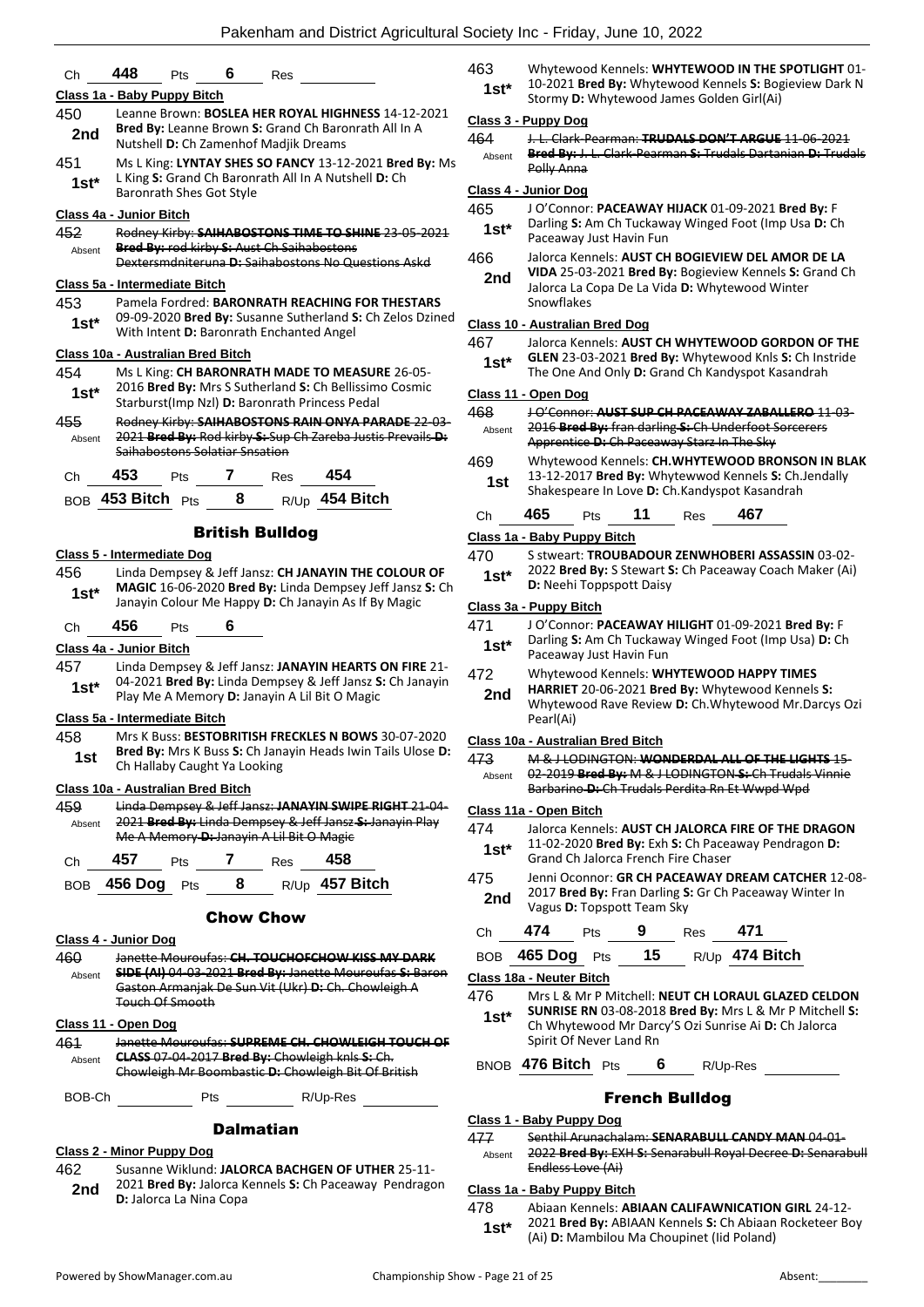#### 479 Senthil Arunachalam: **SENARABULL LOVE IN THE DARK** 04- 01-2022 **Bred By:** EXH **S:** Senarabull Royal Decree **D:**  Senarabull Endless Love (Ai) Absent

#### **Class 2a - Minor Puppy Bitch**

480 Mandy Johansson: **TUFSTEEN ISLA ON FIRE** 24-10-2021 **Bred By:** Mandy Johansson **S:** Mambilou Move It Or Lose It **1st\* D:** Tufsteen On Fire **1st\*** 

#### **Class 3a - Puppy Bitch**

481 Mrs Jessamy Morrissey: **ARTDEQO LITTLE BLACK DRESS (AI)**

23-07-2021 **Bred By:** Mrs Jessamy Morrissey **S:** Ch Ouioui Burning Down The House **D:** Moonglade Winter Is Coming **1st\***

#### **Class 4a - Junior Bitch**

- 482 Maureen Watkins: **DACCORD VELVET DASSISI AI** 14-04- 2021 **Bred By:** M.A Rosser E.L Davidson **S:** Original Sin D'assisi (Usa **D:** Daccord Charisme **1st\***
- 483 S Arunachalam: **CH SENARABULL HERMOSSA** 19-12-2020 **Bred By:** EXH **S:** Ch Senarabull Th Duke Of Sussex **D:** Ch Sweet Team Coronita (Imp Esp) Absent

### **Class 5a - Intermediate Bitch**

- 484 Mambilou Kennels: **CH MAMBILOU SHE LOVES TO PARTY**
	- 23-11-2020 **Bred By:** Mambilou Kennels **S:** Abiaan Maverick **1st**\* 23-11-2020 **Bred By:** Mambilou Kennels<br>Boy (Ai) **D:** Mambilou Have A Little Faith

## **Class 10a - Australian Bred Bitch**

485 Mandy Johansson: **MAMBILOU IN MONOCHROME** 02-03- 2021 **Bred By:** Mambilou kennels **S:** Gold-Sierra Kimo (Imp **1st**\* 2021 **Bred By:** Mambilou Kennels<br>Hun) **D:** Mambilou Zany Zendaya

| BOB-Ch 482 Bitch Pts 10 R/Up-Res 484 Bitch |  |  |
|--------------------------------------------|--|--|
|                                            |  |  |

## Great Dane

#### **Class 1 - Baby Puppy Dog**

- 486 Mrs B Bruce: **DANEFRED ONCE A JOLLY SWAGMAN** 26-01- 2022 **Bred By:** Mrs F R Clifton **S:** Ch. Riverdane Circle Of Life **1st**\* 2022 **Bred By:** Mrs F R Clifton **S:** Ch. **1**<br>**1st\* D:** Ch. Danefred Echo In Time (Ai) Rn
- 487 MS H MACGREGOR: **TIGABROOK FLY ME TO THE MOON** 21-01-2022 **Bred By:** MR A & MRS S BRUCE **S:** Ch. Alariqus Atomic Lelu Poika **D:** Eleganser Formidable Force Absent

#### **Class 2 - Minor Puppy Dog**

- 488 Mr R & Mrs M Buckland: **BUCKERSDANE MAN IN THE**
- **MIRROR (AI)** 23-09-2021 **Bred By:** Mr R & Mrs M Buckland **S:** Sup.Ch.Darkat Agent Provocateur **D:** Ch. Buckersdane **Jitterbug** Absent

#### **Class 5 - Intermediate Dog**

489 Mr R and Mrs M Buckland: **BUCKERSDANE KNIGHT RYDER** 17-01-2020 **Bred By:** Buckersdane **S:** Am Gr Ch Br Hauer N Rockingdanes Knight In Shining Armour (Imp Usa) **D:** Aus Ch Buckersdane Jitterbug **1st\***

#### **Class 10 - Australian Bred Dog**

- 490 Frieda Clifton: **SUP CH DANEFRED MEMORIES RMADE O THIS (AI)** 08-03-2019 **Bred By:** FRIEDA CLIFTON **S:** Grand Champion Truemania Indianas Image(Ai) **D:** Ch Danefred Black Peppa **1st\***
- 491 MS H MACGREGOR: **ELEGANSER EMBRACE EUPHORIA** 30- 03-2019 **Bred By:** MRS A BJORNEREM **S:** Ch. Onyxdanes All Martini N Gossip **D:** Eleganser Dilly Dally Absent

#### **Class 11 - Open Dog**

492 K.M.Ward: **CH ONDANE JUST WILD ABOUT HARRY** 16-04- 2019 **Bred By:** K.M.Ward **S:** Underane Drawcard **D:** Ondane **1st**  $\frac{2019 \text{ break}}{100 \text{ lb}}$  is In The Air (Ai)

Ch **489** Pts **8** Res **490**

#### **Class 1a - Baby Puppy Bitch**

493 Amanda Hawker: **OLYMPASDANES LADY ARTEMIS** 06-01- 2022 **Bred By:** T Wilson **S:** Ch Eleganser Does Dallas Et **D: 1st 2022 brea by:** T Wilson **5:** Chi Ele<br>Olympasdanes Princess Celestia

#### **Class 3a - Puppy Bitch**

494 Tracey Coyle: **BUCKERSDANE SHE CAUSED A SCENE AT CHERAN (AI)** 23-09-2021 **Bred By:** Mr R & Mrs M Buckland **S:** Sup Ch Darkat Agent Provocateur **D:** Ch Buckersdane **Jitterbug** Absent

#### **Class 4a - Junior Bitch**

- 495 Amanda Hawker: **DANEFRED HEAVEN SENTFROM HALLE** 01-05-2021 **Bred By:** F R Clifton **S:** Ch Danefred Mr Independence **D:** Danefred Toosexy For Mystripes **1st\***
- 496 Mr R & Mrs M Buckland: **BUCKERSDANE MISSISSIPPI MAGIC** 28-12-2020 **Bred By:** Mr R & Mrs Buckland **S:** Ch **2nd**
	- Underane Got The Look **D:** Ch Buckersdane Whoa Black Betty

### **Class 5a - Intermediate Bitch**

- 497 Mr R & Mrs M Buckland: **AUS CH BUCKERSDANE YABBA DABBA DOO** 17-01-2020 **Bred By:** MR R & MRS M
	- BUCKLAND **S:** Am.Ch.Am.Gr.Ch.Br Hauer N Rockingdane'S Knight In Shining Armour **D:** Ch Buckersdane Jitterbug **1st**

#### **Class 11a - Open Bitch**

- 498 D Heffernan: **CH DANEFRED ANOTHER SLICE OHEAVEN (AI)** 01-05-2021 **Bred By:** F.R.Clifton **S:** Ch. Danefred Mr **2nd** UL-US-2021 Brea By: F.R.Clifton S: Ch. Danefred M<br>Independence D: Danefred Toosexy For Mystripes
- 499 Mr T & Mrs A Watson & Ms R Harvey: **AUS CH UNDERANE GIRL ON FIRE (AI)** 27-05-2018 **Bred By:** Mrs R Harvey **S:**  Am.Grch Hauern Rockingdane's Knight In Shinning **1st\***

|    |     |     |    |            | Armour(Imp Usa) D: Aus Ch Danelyne Liberty Star (Ai) |  |
|----|-----|-----|----|------------|------------------------------------------------------|--|
| Сh | 499 | Pts | 10 | <b>Res</b> | 498                                                  |  |

BOB **489 Dog** Pts **13** R/Up **490 Dog**

### Japanese Spitz

#### **Class 5 - Intermediate Dog**

500 JANE BUCKLAND: **PUDDLEDUCKY STARRY NIGHT** 12-04- 2020 **Bred By:** JANE BUCKLAND **S:** Sup. Ch. Daesdaemar **1st** <sup>2020</sup> Bred By: JANE BUCKLAND **S**: Sup. Ch. Daesdaem<br>Rewrite The Stars **D**: Ch. Daesdaemar Tequila Sunrise

## Ch **500** Pts **6**

**Class 4a - Junior Bitch**

- 501 JANE BUCKLAND: **CH. PUDDLEDUCKY PIKA BOO** 07-04-2021 **Bred By:** JANE BUCKLAND **S:** Puddleducky Starry Night **D: 1st\* Drea by:** JANE BUCKLAND **5:** Puddleducky Heart Of The Sun
- Ch **501** Pts **6**
- BOB **500 Dog** Pts **7** R/Up **501 Bitch**

### Keeshond

#### **Class 2 - Minor Puppy Dog**

502 Miss H whincup & Ms K Santas: **HUNKEEDOIR NOT A** 

**SCRUFFY RAGTAG (AI)** 25-09-2021 **Bred By:** Ms K Santas **S:**  Grand Ch Hunkeedoir Mister Party Man **D:** Ch Hunkeedoir Best In Glass **1st**

#### **Class 3 - Puppy Dog**

- 503 Miss L Wyhoon: **LEIFHOND KING OF THE DEVIL** 01-10-2021
	- **Bred By:** Mr. F & Miss L Wyhoon **S:** Ch. Sandstock King Of **1st Died by:** INIT. F. & INISS L. WYHOON **3:** CH. Sand<br>The Castle **D:** Ch. Leifhond Devils In Disguise

#### **Class 4 - Junior Dog**

504 Ms L.M. Rawlings: **AUST CH VENLO UNDER WRAPS** 10-04- 2021 **Bred By:** Mr A & Mrs P L Yu **S:** Ch. Nawtikees Captain **1st**\* 2021 **Bred By:** Mr A & Mrs P L Yu S: Cn. Naw<br>Underpants **D**: Ch Venlo Spice Up The Party

## Ch **504** Pts **8** Res **502**

#### **Class 2a - Minor Puppy Bitch**

505 L. Wyhoon: **LEIFHOND SWEET ASA RED ROSE** 13-09-2021 **Bred By:** Mr. F & Miss L Wyhoon **S:** Ch. Sandstock King Of **1st\* Brea By:** IVIT. F & IVIISS L Wynoon **5:** Ch. Sands<br>The Castle **D:** Ch Leifhond Precious Rubyrose

#### **Class 3a - Puppy Bitch**

- 506 Miss Leanne Wyhoon: **LEIFHOND PRECIOUS PRIMROSE** 13-
	- 09-2021 **Bred By:** Miss L Wyhoon **S:** Ch. Sandstock King Of **1st**\* U9-2021 Brea By: MISS L Wynoon S: Cn. Sands<br>The Castle D: Ch. Leifhond Precious Rubyrose

#### **Class 5a - Intermediate Bitch**

507 Mr K. & Mrs K.J. Lamble: **VENLO SHADES OF WINTER** 14- 06-2019 **Bred By:** Mr A & Mrs. P.L. Yu **S:** Sup.Ch. Nawtikees Riders On The Storm **D:** Ch. Venlo What About Me No Award

| Ch 506 Pts | 8 | $\rm Res$ 505 |                                   |
|------------|---|---------------|-----------------------------------|
|            |   |               | BOB 504 Dog Pts 11 R/Up 506 Bitch |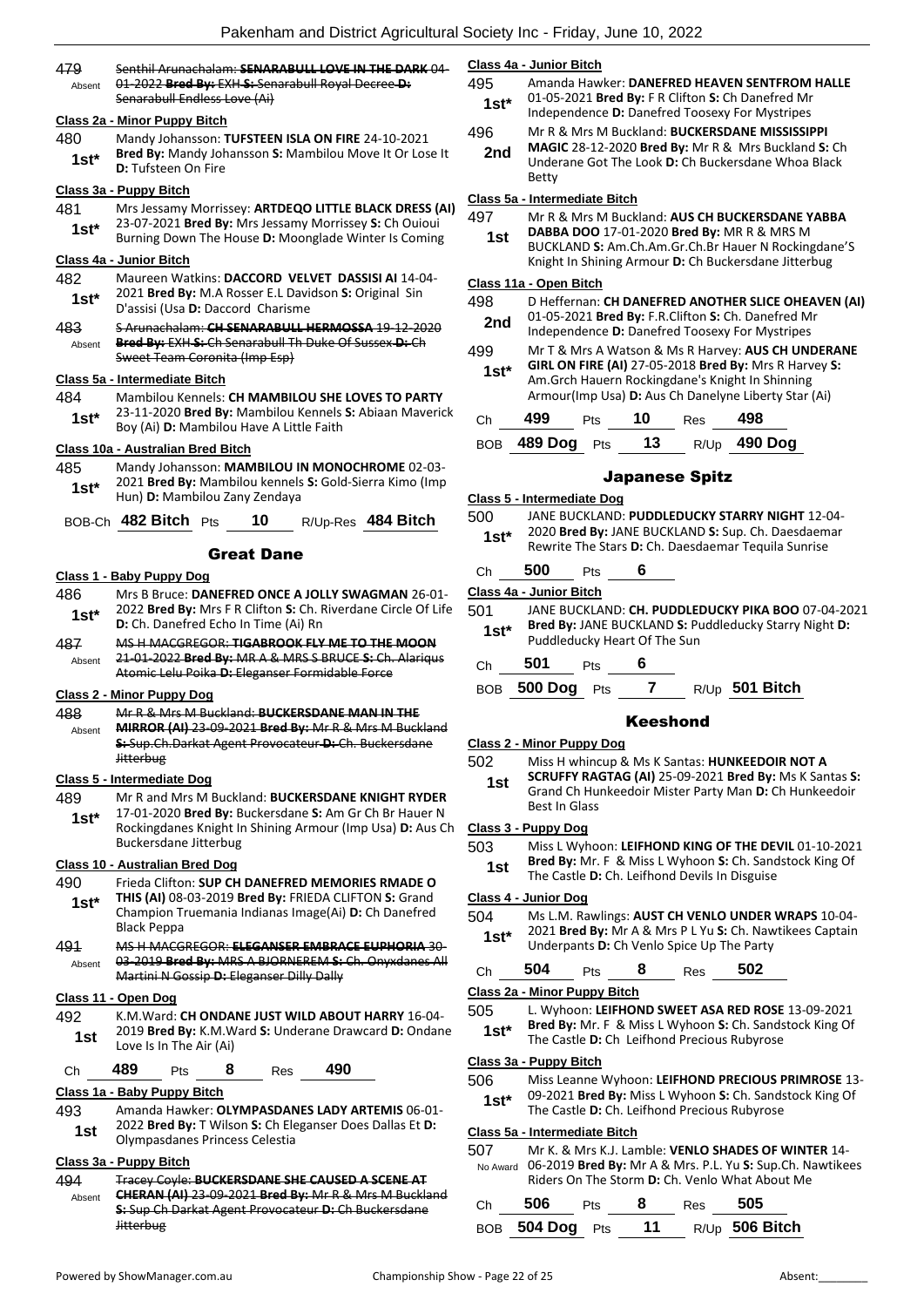## Lhasa Apso

## **Class 1a - Baby Puppy Bitch**

508 Vickie Reynolds-Siddall: **MYSTICRAFAEL SHE IS A SHOWGIRL (AI)** 20-12-2021 **Bred By:** Mysticrafael **S: 1st\*** SHOWGIRL (AI) 20-12-2021 Brea By: Mysticratael S:<br>**1st\*** Kraddoell Yabshi D: Mysticrafael Phantomoftheopera

#### **Class 4a - Junior Bitch**

509 B Beves & N Estatheo & R & V Bennetts: **ZALAND THE STARS COMBINED** 10-06-2021 **Bred By:** B Beves & N Estatheo **S:** Chic Choix Julius Caesar (Imp Fin) **D:** Zaland Cu Next Tuesday **1st\***

#### **Class 11a - Open Bitch**

- 510 Wyowna Kennels: **SUP CH. CHIC CHOIX PARTI TROUBLE AT**
- **ELSHAMARA ( IMP FIN )** 08-09-2017 **Bred By:** JUHA KARES **S:** Chic Choix Black Pepper **D:** Ee Ch Fin Ch Chic Choix Sabotage **1st\***

|  |  | BOB-Ch 510 Bitch Pts |  |  |  | R/Up-Res 509 Bitch |
|--|--|----------------------|--|--|--|--------------------|
|--|--|----------------------|--|--|--|--------------------|

## Poodle (Standard)

## **Class 11 - Open Dog**

- 511 Mrs Melissa Froesch: **AM GCH CH LAKERIDGE LEGENDARY IMP USA** 27-04-2019 **Bred By:** Debbie Ferguson-Jones / **1st**
	- L'Dyne Brennan **S:** Ch Lakeridge Legacy **D:** Gch Ch Lakeridge Brighton Relentless
- Ch **511** Pts **6**

## **Class 1a - Baby Puppy Bitch**

512 Mrs M Froesch: **GLENARAPARK HIGH FLYER** 13-02-2022 **Bred By:** Mrs M Froesch **S:** Am Ch Aus Ch Piedmont'S High Roller (Imp Usa) **D:** Kateisha Blame Th' Bossa Nova (Imp Nzl) **1st\***

### **Class 3a - Puppy Bitch**

513 LINDA JOHNSON: **GIDAY DELTA GOODREM** 07-09-2021 **Bred By:** Linda Johnson **S:** Grandesprit Marlon Brando **D: 1st\*** Bred By: Linda Johnson<br>Giday Victorias Silver

## **Class 4a - Junior Bitch**

514 Mrs M Froesch: **GLENARAPARK CLEOPATRA** 19-01-2021 **Bred By:** Mrs M Froesch **S:** Am Ch. Piedmont'S High Roller **1st\* Brea By:** Mrs M Froesch **S:** Am Ch.<br>**1st\* 1** Imp Usa **D:** Ch Kellyvix Good Times

### **Class 5a - Intermediate Bitch**

515 C Moya: **GRANDESPRIT CINDERELLA** 01-10-2020 **Bred By:** C Moya **S:** Frn Ch Atami Halo White Angel **D:** Arabel-La De Okarina's Particolor Absent

#### **Class 11a - Open Bitch**

- 516 Miss HF Dobson: **MALLESTYLE MAYFLOWER** 22-05-2019 **Bred By:** Miss RL Gibson **S:** Am Ch Bar-None Riding Shotgun **1st Died by:** IVIISS RL GIDSON **5:** Am Ch Bar-None Rid (Imp Usa) **D:** Aust Ch Malleestyle Double Truffle
- 517 Mrs Y O'Connor: **TANNAH BECAUSE I'M AN ANGEL** 18-04- 2018 **Bred By:** Tannah Poodles **S:** Negresca Kahula N Creme **D:** Tannah Because I Said So Absent

| Ch | 516 | Pts |  | Res | 513 |
|----|-----|-----|--|-----|-----|
|----|-----|-----|--|-----|-----|

BOB **516 Bitch** Pts **9** R/Up **511 Dog**

## **Class 18 - Neuter Dog**

- 518 Janet Hanson: **NEUT. CH. POSHNOIR NEW WORLD**
- **EXPLORER** 23-11-2018 **Bred By:** Josephine Turnley **S:** Ch Poshnoir Positively Jah Jah **D:** Ch Avatar Poshnoir Nadalia (Imp Esp) **1st\***

BNOB **518 Dog** Pts **6** R/Up-Res

## Poodle (Toy)

## **Class 4 - Junior Dog**

- 519 GARWEY KENNELS: **CH. GARWEY ALONG CAME JONES** 23- 04-2021 **Bred By:** Garwey Knls **S:** Toylyn Valentino Noir **D:**  Garwey Popstar **1st**
- 520 Iris Cartwright: **KYLACE WITH LOVE TO TONIRI** 03-03-2021 **Bred By:** Kylie Gallimore **S:** Pocketrocket Buzz Lightyear **D:**  Ch Kylace Batteries Not Included Absent

|               | <b>Class 5 - Intermediate Dog</b>                                                                       |     |                                |     |                                                                                                                  |  |
|---------------|---------------------------------------------------------------------------------------------------------|-----|--------------------------------|-----|------------------------------------------------------------------------------------------------------------------|--|
| 521<br>Absent | Air                                                                                                     |     |                                |     | Diana Cordi: CH.DICOR BLACK MAGIC 20 01 2020 Bred By:<br>Dicor S: Robelletov Fancy Pants D: Evoque Magick In The |  |
| Сh            | 519                                                                                                     | Pts | 6                              | Res |                                                                                                                  |  |
|               | Class 1a - Baby Puppy Bitch                                                                             |     |                                |     |                                                                                                                  |  |
| 522           |                                                                                                         |     |                                |     | HOKU: HOKU BODACIOUS BABE 02-01-2022 Bred By:                                                                    |  |
| Absent        |                                                                                                         |     |                                |     | <b>HOKU S: Ch Hoku Silver Sensation D: Hoku Rumor Has It</b>                                                     |  |
| 523           |                                                                                                         |     |                                |     | HOKU: HOKU BOOTYLICIOUS 02-01-2022 Bred By: HOKU S:                                                              |  |
| $1st*$        |                                                                                                         |     |                                |     | Ch Hoku Silver Sensation D: Hoku Rumor Has It                                                                    |  |
| 524           |                                                                                                         |     |                                |     | Iris Cartwright: TONIRI MY ELUSIVE DREAM 23-01-2022                                                              |  |
| Absent        |                                                                                                         |     |                                |     | Bred By: Iris Cartwright S: Hoku Blue Illusion At Toniri-D:                                                      |  |
|               | <b>Toniri River Of Dreams</b>                                                                           |     |                                |     |                                                                                                                  |  |
|               | Class 4a - Junior Bitch                                                                                 |     |                                |     |                                                                                                                  |  |
| 525           |                                                                                                         |     |                                |     | <b>GARWEY KENNELS: AUST, CH. GARWEY DIPPED IN</b>                                                                |  |
| $1st*$        |                                                                                                         |     |                                |     | CHOCOLATE 24-05-2021 Bred By: exh S: Supreme Ch                                                                  |  |
|               |                                                                                                         |     |                                |     | Garwey Tin Soldier D: Garwey Sugar Plum Fairy                                                                    |  |
| 526           |                                                                                                         |     |                                |     | Millard Nguyen: SILVISTA WIND IN THE WILLOWS 18-01-                                                              |  |
| 2nd           |                                                                                                         |     |                                |     | 2021 Bred By: Mrs M Joyes S: Nz. Ch. Hoku Sterling Silver                                                        |  |
|               |                                                                                                         |     |                                |     | With Silvista D: Nz. Ch. Kamay Addicted To Silver (Nzl)                                                          |  |
| 527           |                                                                                                         |     |                                |     | Ms J Stott: HALLABY CHECKEETAH 22-03-2021 Bred By: Mr                                                            |  |
| 3rd           | & Mrs J Nutt S: Ch. Hallaby I Am Reddy D: Hallaby                                                       |     |                                |     |                                                                                                                  |  |
|               | Diamonds For Divas                                                                                      |     |                                |     |                                                                                                                  |  |
|               | Class 5a - Intermediate Bitch                                                                           |     |                                |     |                                                                                                                  |  |
| 528           |                                                                                                         |     |                                |     |                                                                                                                  |  |
| Absent        | Jenny larkman: RUBICONDALE BIJOU SUKI 25 10 2020<br>Bred By: Erin Rabot S: Hallaby Caviars Not Black-D: |     |                                |     |                                                                                                                  |  |
|               |                                                                                                         |     | <b>Beaujouet Miss Contrary</b> |     |                                                                                                                  |  |
| 529           |                                                                                                         |     |                                |     | MRS J SEITER & MRS B GLEESON: CH FLEURLEE LADY                                                                   |  |
| Absent        |                                                                                                         |     |                                |     | <b>LUCINDA 10-10-2019 Bred By: BEVERLEY GLEESON S: Ch</b>                                                        |  |
|               |                                                                                                         |     |                                |     | Toylyn Valentino Nior D: Proclaim Midnite Melody                                                                 |  |
| Ch            | 525                                                                                                     | Pts | 8                              | Res | 526                                                                                                              |  |
|               |                                                                                                         |     |                                |     |                                                                                                                  |  |

| BOB 525 Bitch Pts |  | R/Up 519 Dog |
|-------------------|--|--------------|
|                   |  |              |

### **Schipperke**

#### **Class 1 - Baby Puppy Dog**

- 530 R J M Manderson: **SUNFIRE FANNING THE FLAMES** 21-02-
- 2022 **Bred By:** Ms P Grutzner & Mrs M Adkins **S:** Am Gr Ch Ch Sup Ch Rivendel'S Forged In Fire (Imp Usa) **D:** Ch Adorin In Liu Of Lucy **1st**

#### **Class 10 - Australian Bred Dog**

531 R J M Manderson: **CH ADORIN ONE DAY MORE** 27-09-2016 **Bred By:** Rochelle Manderson **S:** Sup Ch Monterrez One Direction **D:** Ch Adorin Golden Mystery Absent

#### **Class 11 - Open Dog**

- 532 Bateau Chien Kennels: **GR CH KURAKUMA'S DARK HORSE** 
	- **AT B'N B (IMP USA)** 19-02-2016 **Bred By:** Dawn Bannister **S:**  Am Ch Kurakuma's Steal My Heart Away (Usa) **D:** Fullmoon Devilish By Nature (Usa) **1st\***

### Ch **532** Pts **6** Res

#### **Class 1a - Baby Puppy Bitch**

533 Hapipet Kennels: **BATEAUCHIEN BLACK NIGHT** 03-01-2022 **Bred By:** Bateauchien Kennels **S:** Sup Ch Sanlyn Hit The Road Jack (Imp Nz) **D:** Ch Bateauchien Mustang **1st\***

#### **Class 2a - Minor Puppy Bitch**

- 534 R J M Manderson: **ADORIN CALIFORNIA DREAMIN** 22-09-
	- 2021 **Bred By:** R J M Manderson **S:** Am Ch Am Gr Ch Ch Ebonystar Moonshiner Follow The Leader (Imp Usa) **D:** Ch Adorin One Away Or Another **1st\***

## **Class 3a - Puppy Bitch**

- 535 R J M Manderson: **ADORIN PARTY IN THE USA** 22-09-2021
	- **Bred By:** R J M Manderson **S:** Am Ch Am Gr Ch Ch Ebonystar Moonshiner Follow The Leader (Imp Usa) **D:** Ch Adorin One Way Or Another **1st\***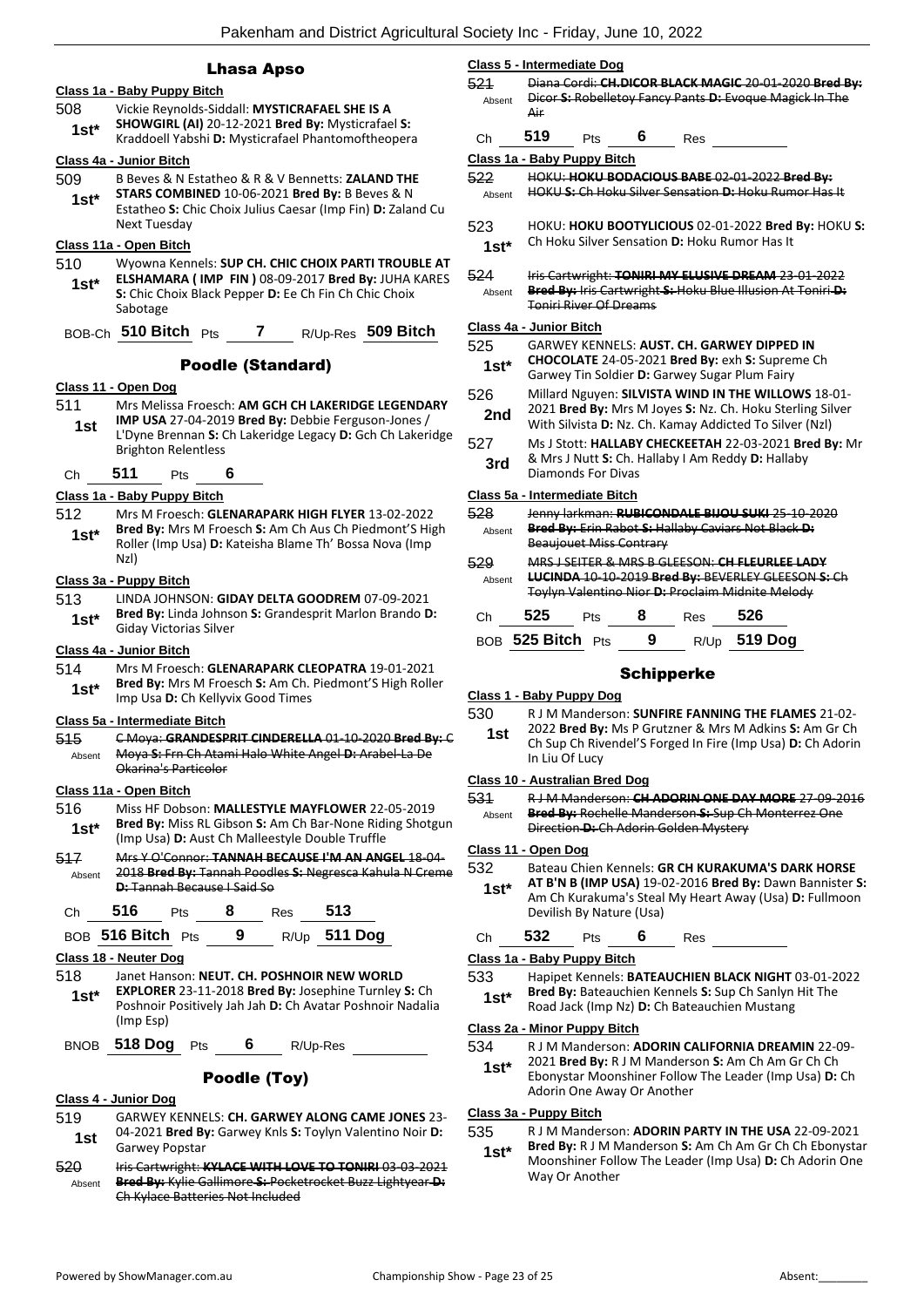|                |                                 |                                                                                  |                 |     | Pakenham and District Agricultural                                                                                                                                  |
|----------------|---------------------------------|----------------------------------------------------------------------------------|-----------------|-----|---------------------------------------------------------------------------------------------------------------------------------------------------------------------|
|                | <u> Class 4a - Junior Bitch</u> |                                                                                  |                 |     |                                                                                                                                                                     |
| 536<br>1st*    |                                 | Bateau Chien Kennels: BATEAU CHIEN THE<br>Usa) D: Ch Bateau Chien Maid Of Honour |                 |     | ASTRONAVIGATOR 02-06-2021 Bred By: Bateau Chien<br>Kennels S: Gr Ch Kurakuma'S Dark Horse At B 'N B (Imp                                                            |
|                |                                 | Class 10a - Australian Bred Bitch                                                |                 |     |                                                                                                                                                                     |
| 537<br>1st*    |                                 |                                                                                  |                 |     | Hapipet Kennels: CH HAPIPET LIMITED EDITION E.T. 24-05-<br>2013 Bred By: HAPIPET KENNELS S: Beadale Believe It Or<br>Not D: Gr Ch Beadale Like A Hurrican R.N. E.T. |
| Ch             | 536                             | Pts 9 Res 537                                                                    |                 |     |                                                                                                                                                                     |
|                |                                 |                                                                                  |                 |     | BOB 532 Dog Pts 10 R/Up 536 Bitch                                                                                                                                   |
|                | Class 18a - Neuter Bitch        |                                                                                  |                 |     |                                                                                                                                                                     |
| 538<br>$1st^*$ |                                 |                                                                                  |                 |     | R J M Manderson: GR CH NEUT CH BEADALE TELL NO<br>TALES 19-02-2009 Bred By: Mrs L P Niemann S: Sup Ch<br>Beadale Little Captain D: Gr Ch Beadale Tia Marria         |
|                |                                 |                                                                                  |                 |     | BNOB 538 Bitch Pts 6 R/Up-Res                                                                                                                                       |
| 539<br>1st*    |                                 | Class 1 - Baby Puppy Dog<br>Avatar D: Ch Shangyin Taking The Town                | <b>Shar Pei</b> |     | Samantha Seffelaar: SHANGYIN LOGANS RUN 25-01-2022<br>Bred By: Samantha Seffelaar S: Gr Ch Sharboop Wolverines                                                      |
|                |                                 | Class 5 - Intermediate Dog                                                       |                 |     |                                                                                                                                                                     |
|                |                                 |                                                                                  |                 |     | Samantha Seffelaar: CH TERRA DOS CELTAS OVER THE<br>TWILIGTH 09-10-2019 Bred By: Pablo Suarez Perez S:                                                              |
| 540<br>$1st^*$ |                                 | Marks Of The Past Life                                                           |                 |     | Canarianpeis I'm A Dreaming Soul D: Terra Dos Celtas                                                                                                                |
|                |                                 | Class 10 - Australian Bred Dog                                                   |                 |     |                                                                                                                                                                     |
| 541<br>1st*    |                                 | Ch. Silkston Wrapped In Roses                                                    |                 |     | Mr D Lagden & Miss J White: CH.SILKSTON WRAPPED IN<br>ATTENTION (AI) 10-12-2015 Bred By: Stacey White S:<br>Se.Ch.Lva.Ch. Pei Attention Mind The Gap (Swe) D:       |
| Ch             | 541                             | Pts                                                                              | ı               | Res | 540                                                                                                                                                                 |
|                |                                 | Class 10a - Australian Bred Bitch                                                |                 |     |                                                                                                                                                                     |
| 542<br>1st     |                                 | Jungle D: Shangyin Cocolossal                                                    |                 |     | Samantha Seffelaar: CH SHANGYIN TAKING THE TOWN 02-<br>10-2019 Bred By: Mrs S Seffelaar S: Manchouria King Of                                                       |
| Ch             | 542                             | <b>Pts</b>                                                                       | 6               |     |                                                                                                                                                                     |

| 543<br>$1st*$                  | Mr J & Mrs G T Stryder: MANNAGUM MAGIC REPEATS<br><b>ITSELF</b> 24-10-2021 Bred By: Mr J & Mrs G T Stryder S:<br>Grand Ch Chesvet Line Nolen Magic Face (Imp Rus) D:<br>Mannagum Crystal Fire |                  |   |                                  |                                                                                                                                                                     |  |
|--------------------------------|-----------------------------------------------------------------------------------------------------------------------------------------------------------------------------------------------|------------------|---|----------------------------------|---------------------------------------------------------------------------------------------------------------------------------------------------------------------|--|
| Class 5 - Intermediate Dog     |                                                                                                                                                                                               |                  |   |                                  |                                                                                                                                                                     |  |
| 544<br>$1st^*$                 |                                                                                                                                                                                               | Seal'D Deliver'D |   |                                  | Jody Heylbut: AUSTRALIA CHAMPION BELTZU SERENDIPITY<br>AT JOZELLEA 07-09-2019 Bred By: Belinda Heersema S:<br>Supreme Ch. Beltzu Made To Order D: Ch. Alchez Sign'D |  |
| Class 10 - Australian Bred Dog |                                                                                                                                                                                               |                  |   |                                  |                                                                                                                                                                     |  |
| 545<br>$1st^*$                 |                                                                                                                                                                                               |                  |   | Promise D: Rimpoche Love On Fire | RIMPOCHE KENNELS: RIMPOCHE UBY GOT YOU 24-12-<br>2019 Bred By: Rimpoche Kennels S: Rimpoche Lick N                                                                  |  |
| Сh                             | 545                                                                                                                                                                                           | Pts              | 8 | Res                              | 543                                                                                                                                                                 |  |
| Class 4a - Junior Bitch        |                                                                                                                                                                                               |                  |   |                                  |                                                                                                                                                                     |  |
| 546                            |                                                                                                                                                                                               |                  |   |                                  | Jody Heylbut, Hayley Mihan, Robyn Hawke: <b>AUSTRALIAN</b>                                                                                                          |  |

| ◡᠇<br>2nd     |     |            |     | Haytzu S: Australian Champion Tzutique Setting Sail D: | CHAMPION HAYTZU GOSSIP IS SWEET 01-05-2021 Bred By:<br>Australian Champion As Time Goes Bye At Amari (Imp NzI)        |
|---------------|-----|------------|-----|--------------------------------------------------------|-----------------------------------------------------------------------------------------------------------------------|
| 547<br>$1st*$ |     |            |     | Prince Of Fire D: Ch Dawmic Special Editionn           | Lisa Woolley: AUSTRALIAN CHAMPION ELJAES BUTTERFLY<br><b>PRINCESS 31-01-2021 Bred By: Ms LJ Woolley S: Ch. Eljaes</b> |
| Ch            | 547 | <b>Pts</b> | Res | 546                                                    |                                                                                                                       |

BOB **547 Bitch** Pts **10** R/Up **545 Dog**

## Xoloitzcuintle Standard

## **Class 5 - Intermediate Dog**

| 548    | Julie Laszuk: CH SHERABILL EL TORITO 26-02-2020 Bred By:  |
|--------|-----------------------------------------------------------|
| Absent | Mrs S Richards S: Gr Ch Sonderwol Legend Zap (Imp Rus) D: |
|        | Ch Wazzat Feva (Ai)                                       |

 $BOB-Ch$  Pts  $\overline{\qquad}$ 

## Group 7 - Specials

| <b>Best</b><br>Pts: 25 | 516         | Poodle (Standard)<br>Miss HF Dobson: Mallestyle Mayflower                  |
|------------------------|-------------|----------------------------------------------------------------------------|
| R/Up<br>Pts: 15        | 489         | <b>Great Dane</b><br>Mr R and Mrs M Buckland: Buckersdane Knight Ryder     |
| Baby                   | 451         | <b>Boston Terrier</b><br>Ms L King: Lyntay Shes So Fancy                   |
| Minor                  | 543         | <b>Shih Tzu</b><br>Mr J & Mrs G T Stryder: Mannagum Magic Repeats Itself   |
| <b>Puppy</b>           | 513         | Poodle (Standard)<br><b>LINDA JOHNSON: GIDAY DELTA GOODREM</b>             |
| Junior                 | 465         | <b>Dalmatian</b><br>J O'Connor: Paceaway Hijack                            |
| Inter                  | 489.        | <b>Great Dane</b><br>Mr R and Mrs M Buckland: Buckersdane Knight Ryder     |
| Aus Br                 | 490<br>(AI) | <b>Great Dane</b><br>Frieda Clifton: Sup Ch Danefred Memories RMade o This |
| Open                   | 516         | Poodle (Standard)<br>Miss HF Dobson: Mallestyle Mayflower                  |
|                        |             | <b>Neuter</b>                                                              |
| <b>Best</b><br>Pts: 8  | 518         | Poodle (Standard)<br>Janet Hanson: Neut. CH. Poshnoir New World Explorer   |

| R/Up | 538 | Schipperke                                           |
|------|-----|------------------------------------------------------|
|      |     | R J M Manderson: GR CH NEUT CH Beadale Tell No Tales |

Finish Absent **26**